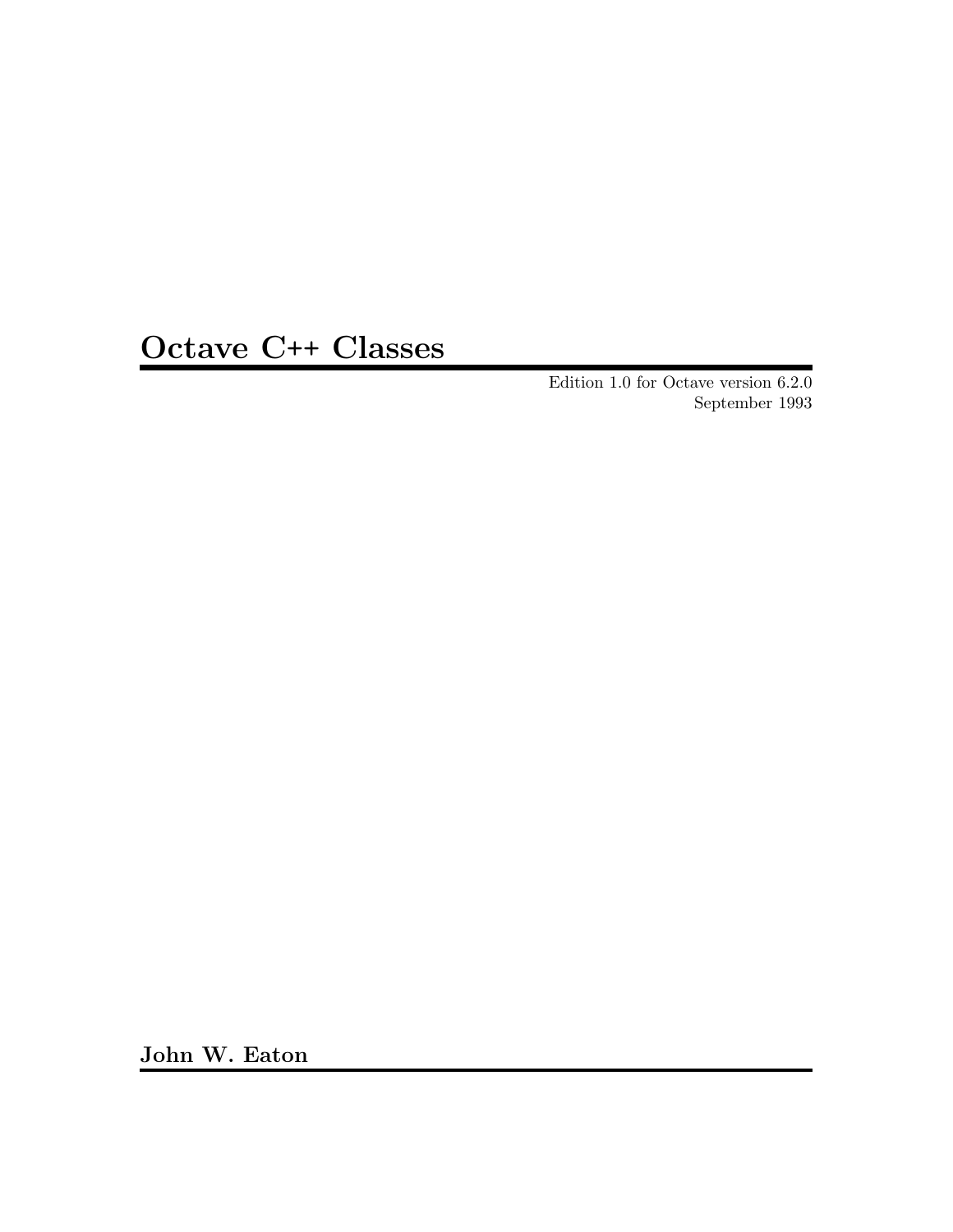Copyright © 1996, 1997 John W. Eaton.

This is the first edition of the documentation for Octave's C++ classes, and is consistent with version 6.2.0 of Octave.

Permission is granted to make and distribute verbatim copies of this manual provided the copyright notice and this permission notice are preserved on all copies.

Permission is granted to copy and distribute modified versions of this manual under the conditions for verbatim copying, provided that the entire resulting derived work is distributed under the terms of a permission notice identical to this one.

Permission is granted to copy and distribute translations of this manual into another language, under the same conditions as for modified versions.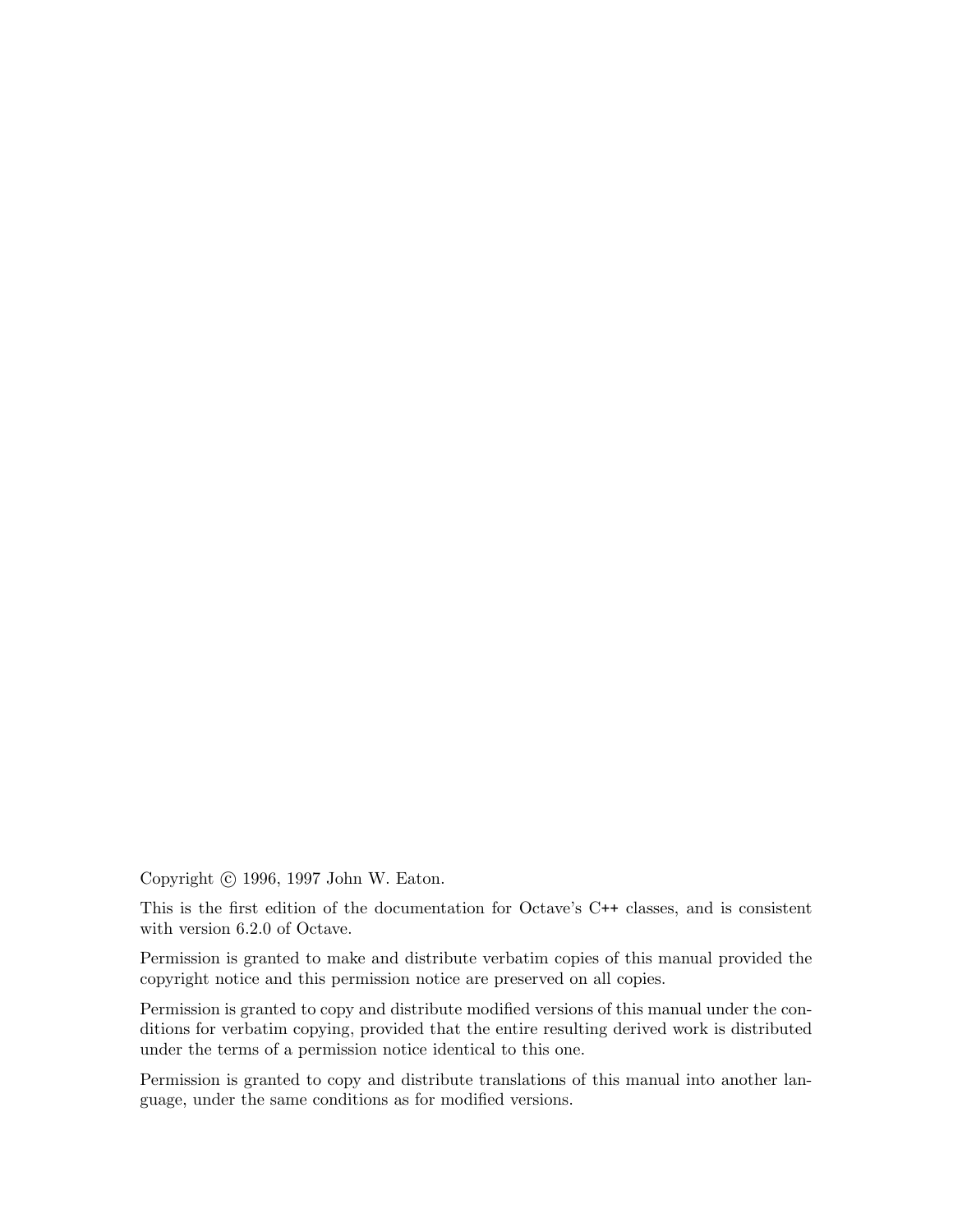# Table of Contents

| 1               |                                                                                                       |
|-----------------|-------------------------------------------------------------------------------------------------------|
|                 | GNU GENERAL PUBLIC LICENSE2                                                                           |
| $\overline{2}$  | A Brief Introduction to Octave  13                                                                    |
| $3\phantom{.0}$ | $\text{Constructors and Assignment}\dots\dots\dots\dots\dots\dots\dots\dots\dots\dots\dots 14$<br>3.1 |
| $\overline{4}$  | Matrix and Vector Operations 18                                                                       |
| $\overline{5}$  |                                                                                                       |
| 6               |                                                                                                       |
| $\overline{7}$  |                                                                                                       |
| 8               |                                                                                                       |
| 9               | 9.1<br>9.2<br>9.3<br>9.4<br>9.5<br>9.6                                                                |
|                 |                                                                                                       |
| 11              | Ordinary Differential Equations  45                                                                   |
| 12              | Differential Algebraic Equations 46                                                                   |
| 13              |                                                                                                       |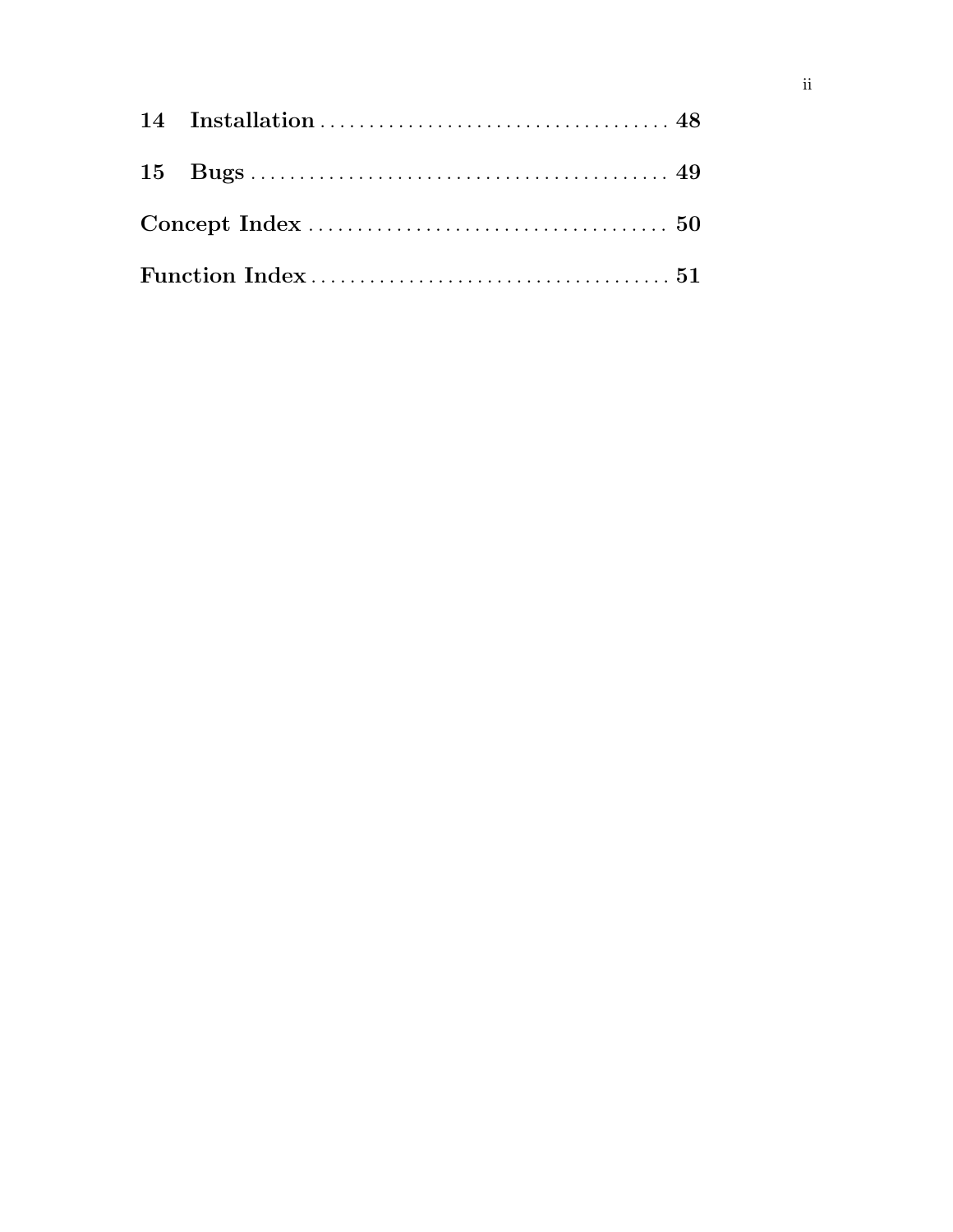# <span id="page-4-0"></span>1 Acknowledgements

#### Contributors to Octave

In addition to John W. Eaton, several people have written parts of liboctave. (This has been removed because it is the same as what is in the Octave manual.)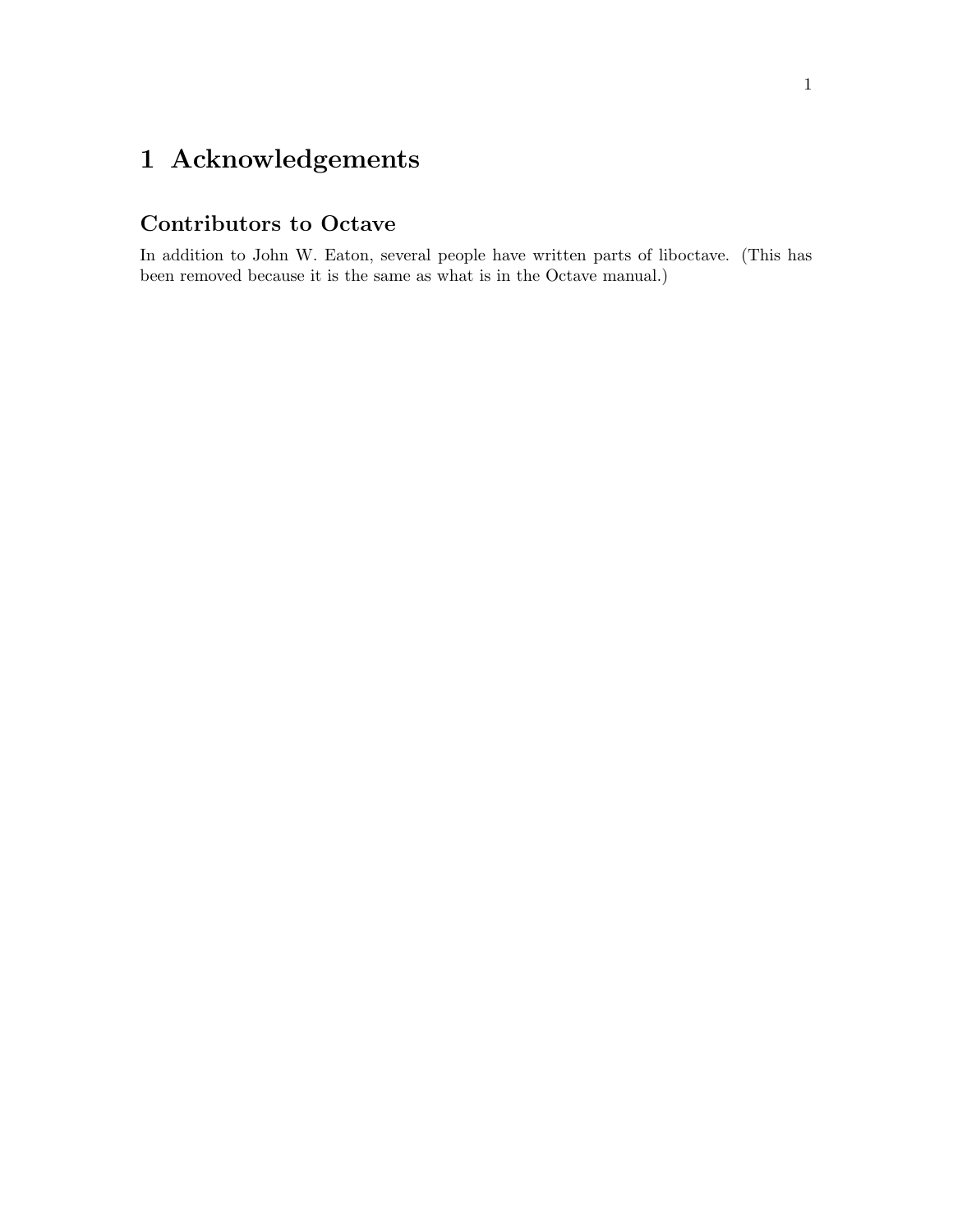### <span id="page-5-0"></span>GNU GENERAL PUBLIC LICENSE

Version 3, 29 June 2007

Copyright © 2007 Free Software Foundation, Inc. <https://fsf.org/>

Everyone is permitted to copy and distribute verbatim copies of this license document, but changing it is not allowed.

#### Preamble

The GNU General Public License is a free, copyleft license for software and other kinds of works.

The licenses for most software and other practical works are designed to take away your freedom to share and change the works. By contrast, the GNU General Public License is intended to guarantee your freedom to share and change all versions of a program—to make sure it remains free software for all its users. We, the Free Software Foundation, use the GNU General Public License for most of our software; it applies also to any other work released this way by its authors. You can apply it to your programs, too.

When we speak of free software, we are referring to freedom, not price. Our General Public Licenses are designed to make sure that you have the freedom to distribute copies of free software (and charge for them if you wish), that you receive source code or can get it if you want it, that you can change the software or use pieces of it in new free programs, and that you know you can do these things.

To protect your rights, we need to prevent others from denying you these rights or asking you to surrender the rights. Therefore, you have certain responsibilities if you distribute copies of the software, or if you modify it: responsibilities to respect the freedom of others.

For example, if you distribute copies of such a program, whether gratis or for a fee, you must pass on to the recipients the same freedoms that you received. You must make sure that they, too, receive or can get the source code. And you must show them these terms so they know their rights.

Developers that use the GNU GPL protect your rights with two steps: (1) assert copyright on the software, and (2) offer you this License giving you legal permission to copy, distribute and/or modify it.

For the developers' and authors' protection, the GPL clearly explains that there is no warranty for this free software. For both users' and authors' sake, the GPL requires that modified versions be marked as changed, so that their problems will not be attributed erroneously to authors of previous versions.

Some devices are designed to deny users access to install or run modified versions of the software inside them, although the manufacturer can do so. This is fundamentally incompatible with the aim of protecting users' freedom to change the software. The systematic pattern of such abuse occurs in the area of products for individuals to use, which is precisely where it is most unacceptable. Therefore, we have designed this version of the GPL to prohibit the practice for those products. If such problems arise substantially in other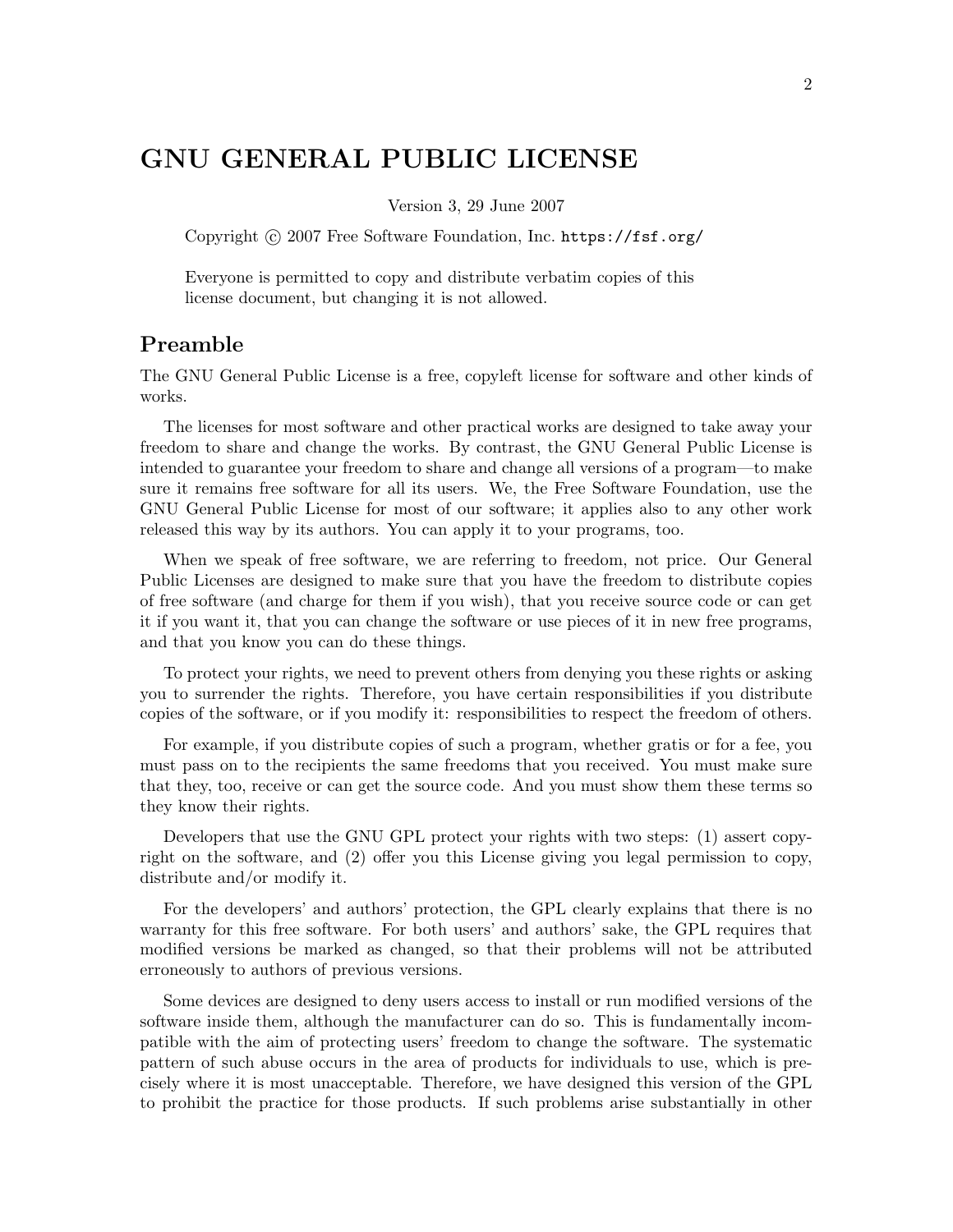domains, we stand ready to extend this provision to those domains in future versions of the GPL, as needed to protect the freedom of users.

Finally, every program is threatened constantly by software patents. States should not allow patents to restrict development and use of software on general-purpose computers, but in those that do, we wish to avoid the special danger that patents applied to a free program could make it effectively proprietary. To prevent this, the GPL assures that patents cannot be used to render the program non-free.

The precise terms and conditions for copying, distribution and modification follow.

#### TERMS AND CONDITIONS

0. Definitions.

"This License" refers to version 3 of the GNU General Public License.

"Copyright" also means copyright-like laws that apply to other kinds of works, such as semiconductor masks.

"The Program" refers to any copyrightable work licensed under this License. Each licensee is addressed as "you". "Licensees" and "recipients" may be individuals or organizations.

To "modify" a work means to copy from or adapt all or part of the work in a fashion requiring copyright permission, other than the making of an exact copy. The resulting work is called a "modified version" of the earlier work or a work "based on" the earlier work.

A "covered work" means either the unmodified Program or a work based on the Program.

To "propagate" a work means to do anything with it that, without permission, would make you directly or secondarily liable for infringement under applicable copyright law, except executing it on a computer or modifying a private copy. Propagation includes copying, distribution (with or without modification), making available to the public, and in some countries other activities as well.

To "convey" a work means any kind of propagation that enables other parties to make or receive copies. Mere interaction with a user through a computer network, with no transfer of a copy, is not conveying.

An interactive user interface displays "Appropriate Legal Notices" to the extent that it includes a convenient and prominently visible feature that (1) displays an appropriate copyright notice, and (2) tells the user that there is no warranty for the work (except to the extent that warranties are provided), that licensees may convey the work under this License, and how to view a copy of this License. If the interface presents a list of user commands or options, such as a menu, a prominent item in the list meets this criterion.

1. Source Code.

The "source code" for a work means the preferred form of the work for making modifications to it. "Object code" means any non-source form of a work.

A "Standard Interface" means an interface that either is an official standard defined by a recognized standards body, or, in the case of interfaces specified for a particular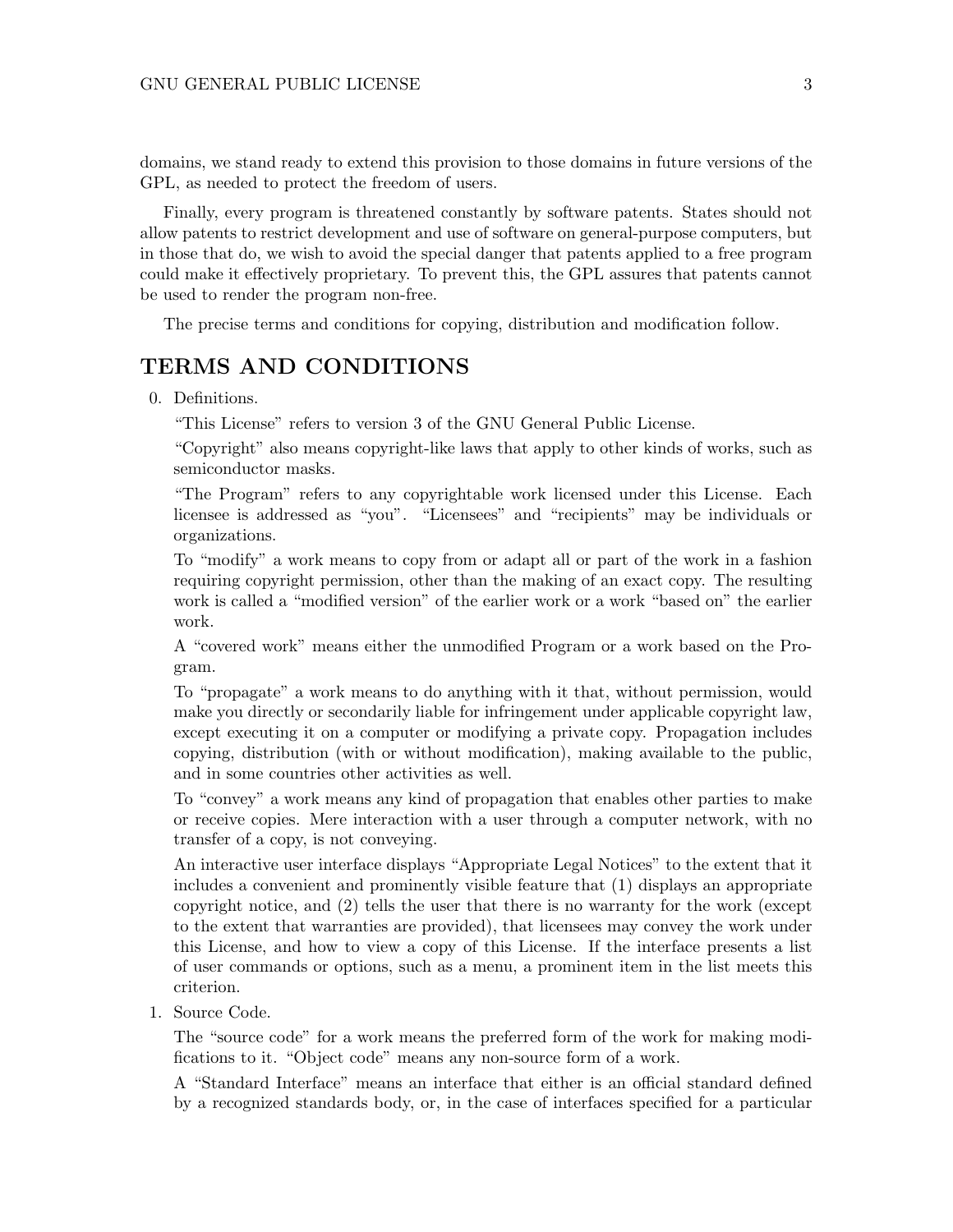programming language, one that is widely used among developers working in that language.

The "System Libraries" of an executable work include anything, other than the work as a whole, that (a) is included in the normal form of packaging a Major Component, but which is not part of that Major Component, and (b) serves only to enable use of the work with that Major Component, or to implement a Standard Interface for which an implementation is available to the public in source code form. A "Major Component", in this context, means a major essential component (kernel, window system, and so on) of the specific operating system (if any) on which the executable work runs, or a compiler used to produce the work, or an object code interpreter used to run it.

The "Corresponding Source" for a work in object code form means all the source code needed to generate, install, and (for an executable work) run the object code and to modify the work, including scripts to control those activities. However, it does not include the work's System Libraries, or general-purpose tools or generally available free programs which are used unmodified in performing those activities but which are not part of the work. For example, Corresponding Source includes interface definition files associated with source files for the work, and the source code for shared libraries and dynamically linked subprograms that the work is specifically designed to require, such as by intimate data communication or control flow between those subprograms and other parts of the work.

The Corresponding Source need not include anything that users can regenerate automatically from other parts of the Corresponding Source.

The Corresponding Source for a work in source code form is that same work.

2. Basic Permissions.

All rights granted under this License are granted for the term of copyright on the Program, and are irrevocable provided the stated conditions are met. This License explicitly affirms your unlimited permission to run the unmodified Program. The output from running a covered work is covered by this License only if the output, given its content, constitutes a covered work. This License acknowledges your rights of fair use or other equivalent, as provided by copyright law.

You may make, run and propagate covered works that you do not convey, without conditions so long as your license otherwise remains in force. You may convey covered works to others for the sole purpose of having them make modifications exclusively for you, or provide you with facilities for running those works, provided that you comply with the terms of this License in conveying all material for which you do not control copyright. Those thus making or running the covered works for you must do so exclusively on your behalf, under your direction and control, on terms that prohibit them from making any copies of your copyrighted material outside their relationship with you.

Conveying under any other circumstances is permitted solely under the conditions stated below. Sublicensing is not allowed; section 10 makes it unnecessary.

3. Protecting Users' Legal Rights From Anti-Circumvention Law.

No covered work shall be deemed part of an effective technological measure under any applicable law fulfilling obligations under article 11 of the WIPO copyright treaty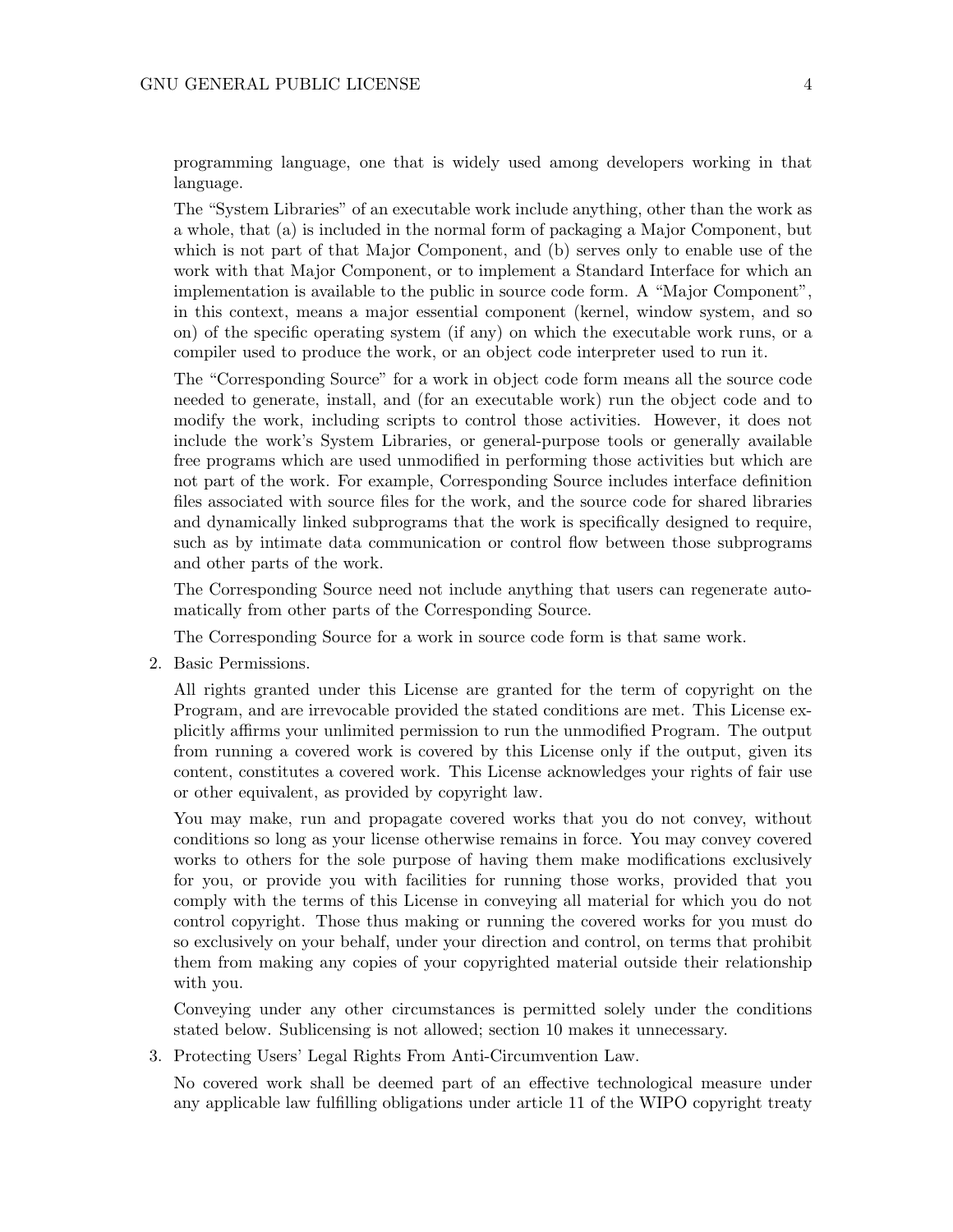adopted on 20 December 1996, or similar laws prohibiting or restricting circumvention of such measures.

When you convey a covered work, you waive any legal power to forbid circumvention of technological measures to the extent such circumvention is effected by exercising rights under this License with respect to the covered work, and you disclaim any intention to limit operation or modification of the work as a means of enforcing, against the work's users, your or third parties' legal rights to forbid circumvention of technological measures.

4. Conveying Verbatim Copies.

You may convey verbatim copies of the Program's source code as you receive it, in any medium, provided that you conspicuously and appropriately publish on each copy an appropriate copyright notice; keep intact all notices stating that this License and any non-permissive terms added in accord with section 7 apply to the code; keep intact all notices of the absence of any warranty; and give all recipients a copy of this License along with the Program.

You may charge any price or no price for each copy that you convey, and you may offer support or warranty protection for a fee.

5. Conveying Modified Source Versions.

You may convey a work based on the Program, or the modifications to produce it from the Program, in the form of source code under the terms of section 4, provided that you also meet all of these conditions:

- a. The work must carry prominent notices stating that you modified it, and giving a relevant date.
- b. The work must carry prominent notices stating that it is released under this License and any conditions added under section 7. This requirement modifies the requirement in section 4 to "keep intact all notices".
- c. You must license the entire work, as a whole, under this License to anyone who comes into possession of a copy. This License will therefore apply, along with any applicable section 7 additional terms, to the whole of the work, and all its parts, regardless of how they are packaged. This License gives no permission to license the work in any other way, but it does not invalidate such permission if you have separately received it.
- d. If the work has interactive user interfaces, each must display Appropriate Legal Notices; however, if the Program has interactive interfaces that do not display Appropriate Legal Notices, your work need not make them do so.

A compilation of a covered work with other separate and independent works, which are not by their nature extensions of the covered work, and which are not combined with it such as to form a larger program, in or on a volume of a storage or distribution medium, is called an "aggregate" if the compilation and its resulting copyright are not used to limit the access or legal rights of the compilation's users beyond what the individual works permit. Inclusion of a covered work in an aggregate does not cause this License to apply to the other parts of the aggregate.

6. Conveying Non-Source Forms.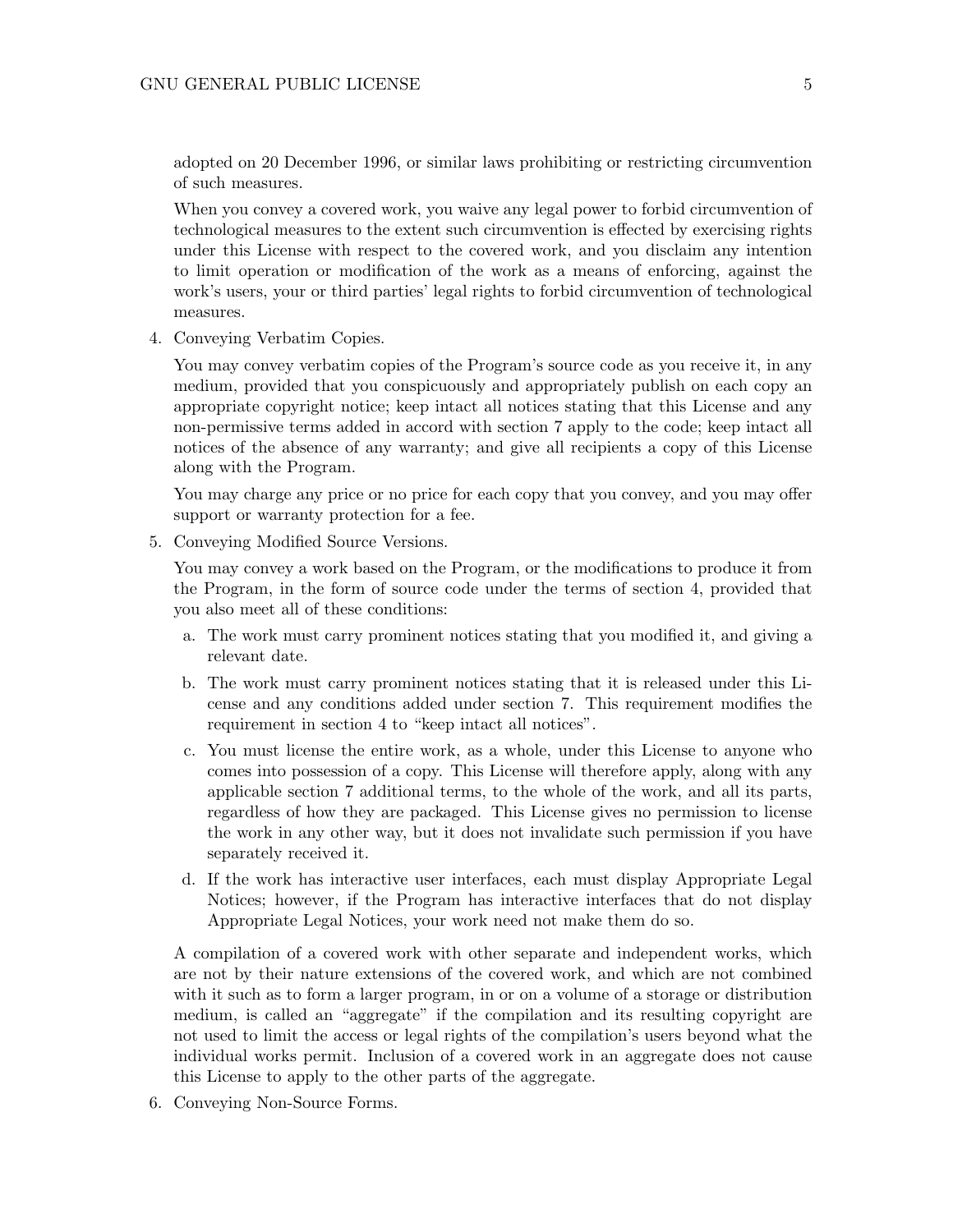You may convey a covered work in object code form under the terms of sections 4 and 5, provided that you also convey the machine-readable Corresponding Source under the terms of this License, in one of these ways:

- a. Convey the object code in, or embodied in, a physical product (including a physical distribution medium), accompanied by the Corresponding Source fixed on a durable physical medium customarily used for software interchange.
- b. Convey the object code in, or embodied in, a physical product (including a physical distribution medium), accompanied by a written offer, valid for at least three years and valid for as long as you offer spare parts or customer support for that product model, to give anyone who possesses the object code either (1) a copy of the Corresponding Source for all the software in the product that is covered by this License, on a durable physical medium customarily used for software interchange, for a price no more than your reasonable cost of physically performing this conveying of source, or (2) access to copy the Corresponding Source from a network server at no charge.
- c. Convey individual copies of the object code with a copy of the written offer to provide the Corresponding Source. This alternative is allowed only occasionally and noncommercially, and only if you received the object code with such an offer, in accord with subsection 6b.
- d. Convey the object code by offering access from a designated place (gratis or for a charge), and offer equivalent access to the Corresponding Source in the same way through the same place at no further charge. You need not require recipients to copy the Corresponding Source along with the object code. If the place to copy the object code is a network server, the Corresponding Source may be on a different server (operated by you or a third party) that supports equivalent copying facilities, provided you maintain clear directions next to the object code saying where to find the Corresponding Source. Regardless of what server hosts the Corresponding Source, you remain obligated to ensure that it is available for as long as needed to satisfy these requirements.
- e. Convey the object code using peer-to-peer transmission, provided you inform other peers where the object code and Corresponding Source of the work are being offered to the general public at no charge under subsection 6d.

A separable portion of the object code, whose source code is excluded from the Corresponding Source as a System Library, need not be included in conveying the object code work.

A "User Product" is either (1) a "consumer product", which means any tangible personal property which is normally used for personal, family, or household purposes, or (2) anything designed or sold for incorporation into a dwelling. In determining whether a product is a consumer product, doubtful cases shall be resolved in favor of coverage. For a particular product received by a particular user, "normally used" refers to a typical or common use of that class of product, regardless of the status of the particular user or of the way in which the particular user actually uses, or expects or is expected to use, the product. A product is a consumer product regardless of whether the product has substantial commercial, industrial or non-consumer uses, unless such uses represent the only significant mode of use of the product.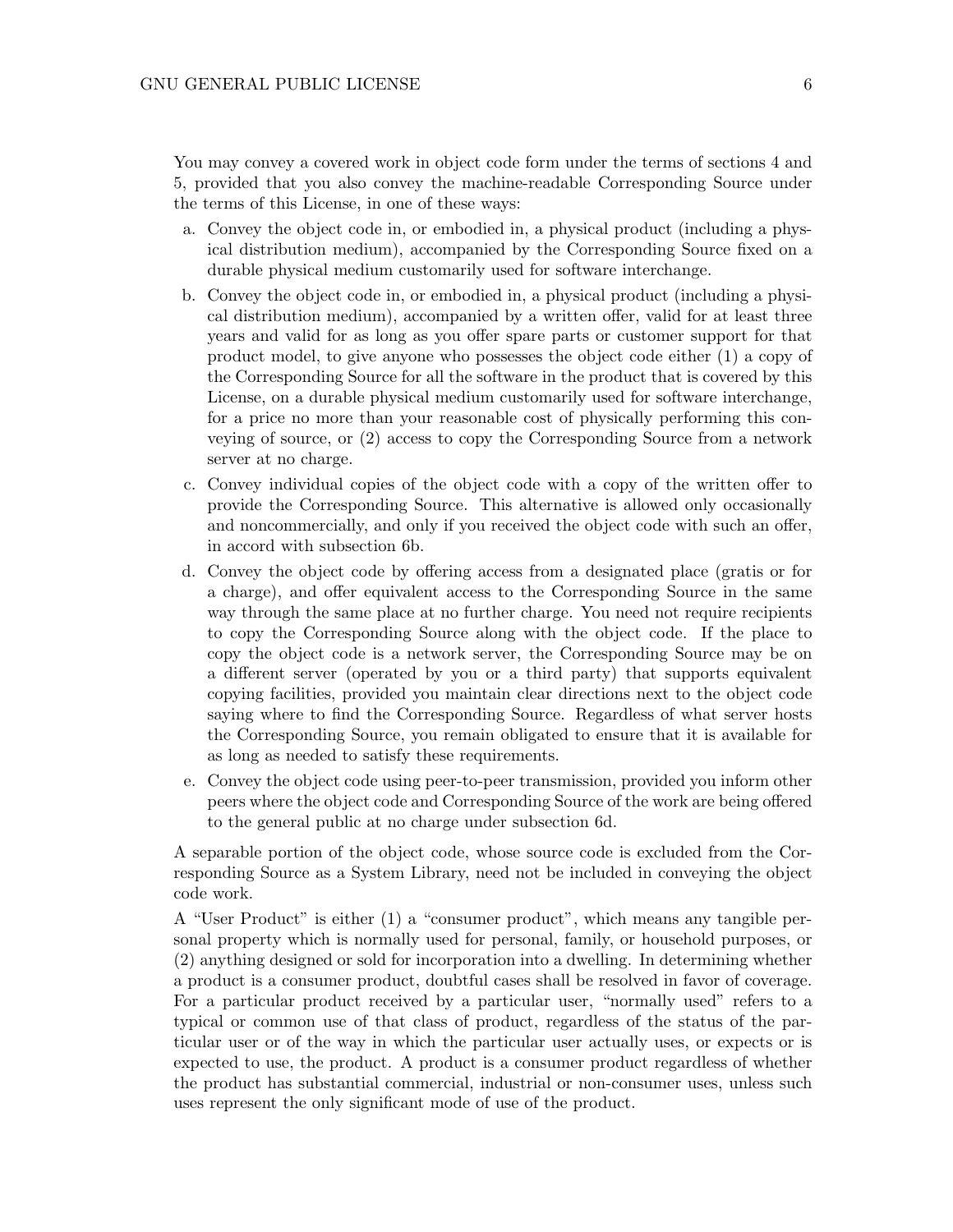"Installation Information" for a User Product means any methods, procedures, authorization keys, or other information required to install and execute modified versions of a covered work in that User Product from a modified version of its Corresponding Source. The information must suffice to ensure that the continued functioning of the modified object code is in no case prevented or interfered with solely because modification has been made.

If you convey an object code work under this section in, or with, or specifically for use in, a User Product, and the conveying occurs as part of a transaction in which the right of possession and use of the User Product is transferred to the recipient in perpetuity or for a fixed term (regardless of how the transaction is characterized), the Corresponding Source conveyed under this section must be accompanied by the Installation Information. But this requirement does not apply if neither you nor any third party retains the ability to install modified object code on the User Product (for example, the work has been installed in ROM).

The requirement to provide Installation Information does not include a requirement to continue to provide support service, warranty, or updates for a work that has been modified or installed by the recipient, or for the User Product in which it has been modified or installed. Access to a network may be denied when the modification itself materially and adversely affects the operation of the network or violates the rules and protocols for communication across the network.

Corresponding Source conveyed, and Installation Information provided, in accord with this section must be in a format that is publicly documented (and with an implementation available to the public in source code form), and must require no special password or key for unpacking, reading or copying.

7. Additional Terms.

"Additional permissions" are terms that supplement the terms of this License by making exceptions from one or more of its conditions. Additional permissions that are applicable to the entire Program shall be treated as though they were included in this License, to the extent that they are valid under applicable law. If additional permissions apply only to part of the Program, that part may be used separately under those permissions, but the entire Program remains governed by this License without regard to the additional permissions.

When you convey a copy of a covered work, you may at your option remove any additional permissions from that copy, or from any part of it. (Additional permissions may be written to require their own removal in certain cases when you modify the work.) You may place additional permissions on material, added by you to a covered work, for which you have or can give appropriate copyright permission.

Notwithstanding any other provision of this License, for material you add to a covered work, you may (if authorized by the copyright holders of that material) supplement the terms of this License with terms:

- a. Disclaiming warranty or limiting liability differently from the terms of sections 15 and 16 of this License; or
- b. Requiring preservation of specified reasonable legal notices or author attributions in that material or in the Appropriate Legal Notices displayed by works containing it; or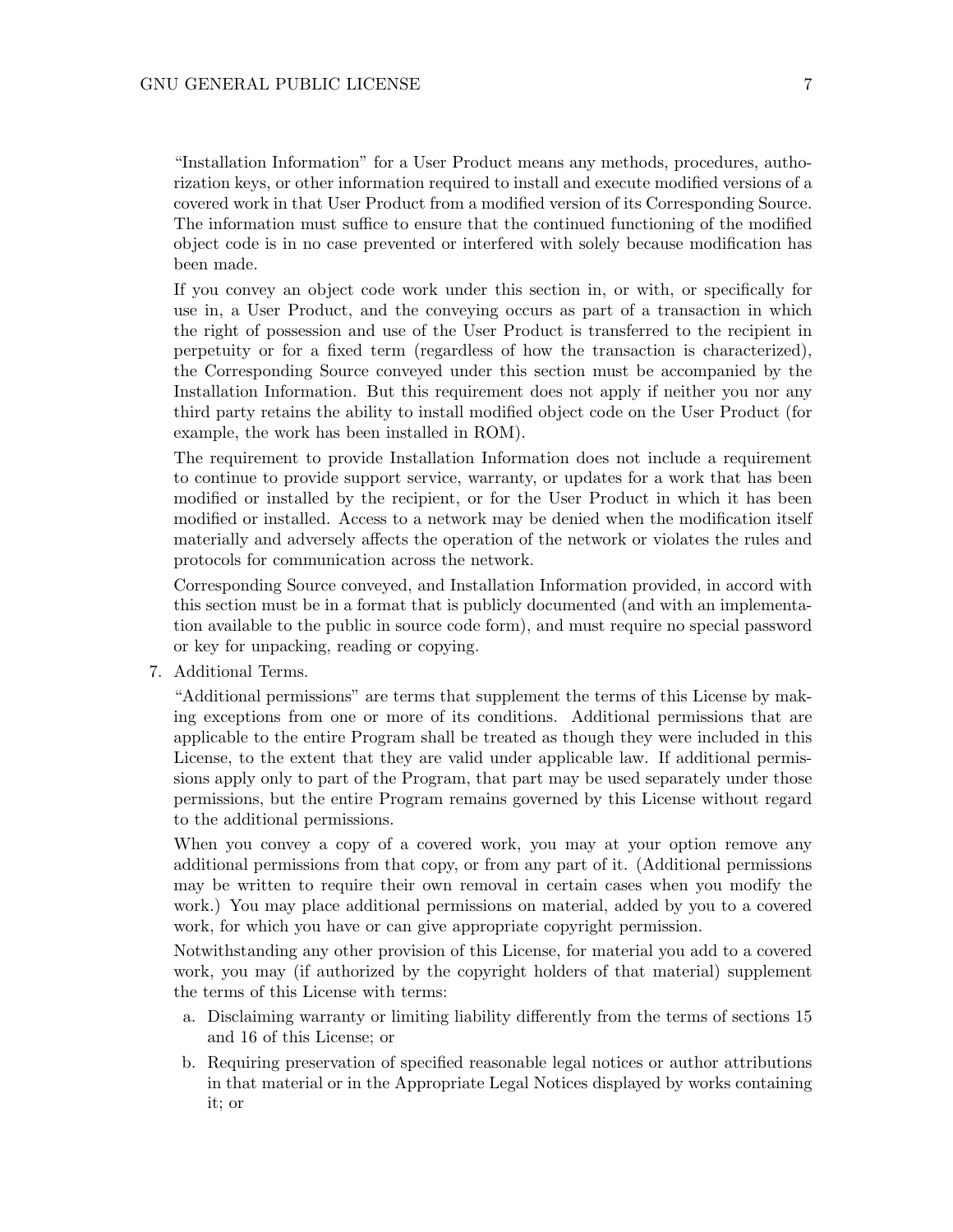- c. Prohibiting misrepresentation of the origin of that material, or requiring that modified versions of such material be marked in reasonable ways as different from the original version; or
- d. Limiting the use for publicity purposes of names of licensors or authors of the material; or
- e. Declining to grant rights under trademark law for use of some trade names, trademarks, or service marks; or
- f. Requiring indemnification of licensors and authors of that material by anyone who conveys the material (or modified versions of it) with contractual assumptions of liability to the recipient, for any liability that these contractual assumptions directly impose on those licensors and authors.

All other non-permissive additional terms are considered "further restrictions" within the meaning of section 10. If the Program as you received it, or any part of it, contains a notice stating that it is governed by this License along with a term that is a further restriction, you may remove that term. If a license document contains a further restriction but permits relicensing or conveying under this License, you may add to a covered work material governed by the terms of that license document, provided that the further restriction does not survive such relicensing or conveying.

If you add terms to a covered work in accord with this section, you must place, in the relevant source files, a statement of the additional terms that apply to those files, or a notice indicating where to find the applicable terms.

Additional terms, permissive or non-permissive, may be stated in the form of a separately written license, or stated as exceptions; the above requirements apply either way.

8. Termination.

You may not propagate or modify a covered work except as expressly provided under this License. Any attempt otherwise to propagate or modify it is void, and will automatically terminate your rights under this License (including any patent licenses granted under the third paragraph of section 11).

However, if you cease all violation of this License, then your license from a particular copyright holder is reinstated (a) provisionally, unless and until the copyright holder explicitly and finally terminates your license, and (b) permanently, if the copyright holder fails to notify you of the violation by some reasonable means prior to 60 days after the cessation.

Moreover, your license from a particular copyright holder is reinstated permanently if the copyright holder notifies you of the violation by some reasonable means, this is the first time you have received notice of violation of this License (for any work) from that copyright holder, and you cure the violation prior to 30 days after your receipt of the notice.

Termination of your rights under this section does not terminate the licenses of parties who have received copies or rights from you under this License. If your rights have been terminated and not permanently reinstated, you do not qualify to receive new licenses for the same material under section 10.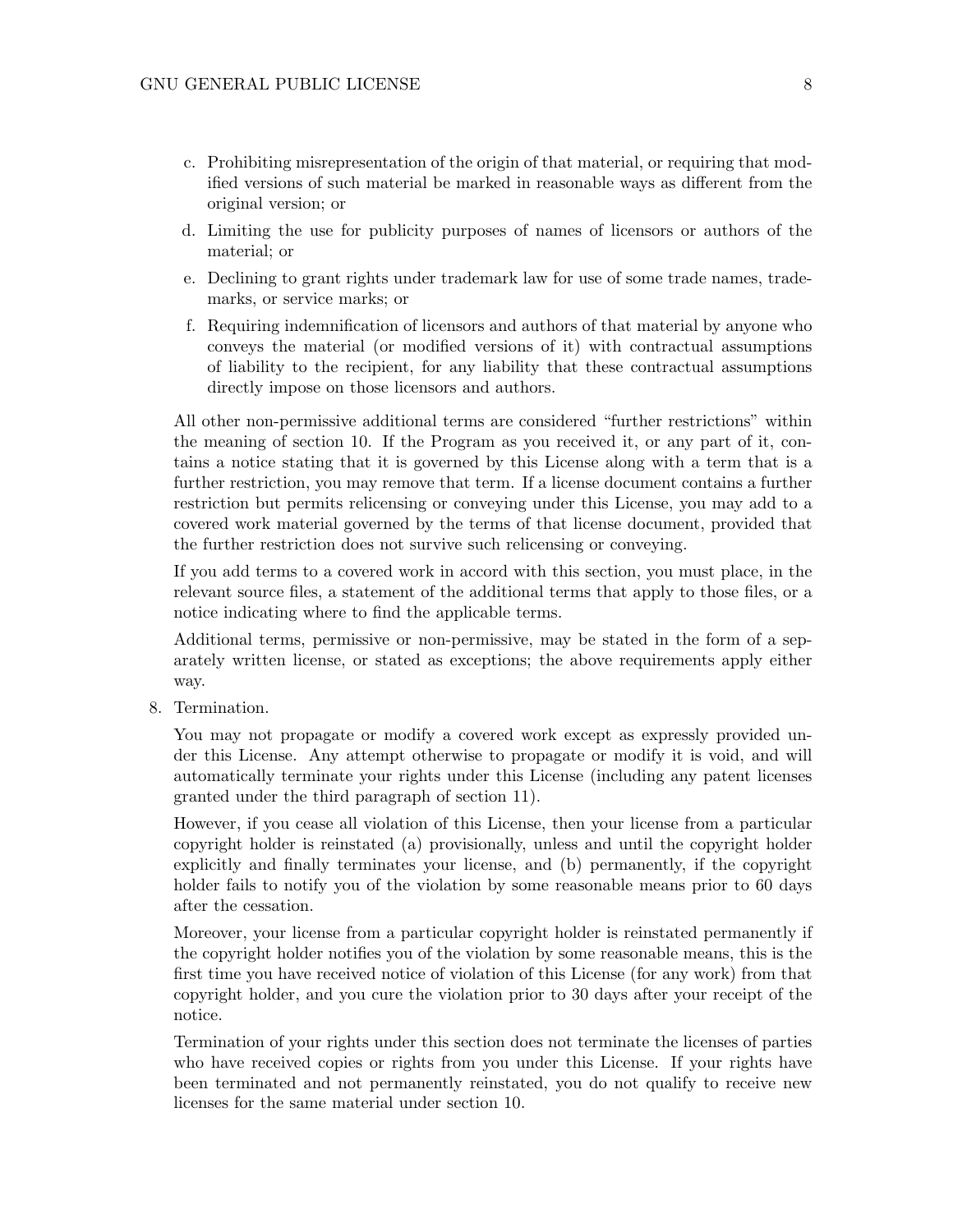9. Acceptance Not Required for Having Copies.

You are not required to accept this License in order to receive or run a copy of the Program. Ancillary propagation of a covered work occurring solely as a consequence of using peer-to-peer transmission to receive a copy likewise does not require acceptance. However, nothing other than this License grants you permission to propagate or modify any covered work. These actions infringe copyright if you do not accept this License. Therefore, by modifying or propagating a covered work, you indicate your acceptance of this License to do so.

10. Automatic Licensing of Downstream Recipients.

Each time you convey a covered work, the recipient automatically receives a license from the original licensors, to run, modify and propagate that work, subject to this License. You are not responsible for enforcing compliance by third parties with this License.

An "entity transaction" is a transaction transferring control of an organization, or substantially all assets of one, or subdividing an organization, or merging organizations. If propagation of a covered work results from an entity transaction, each party to that transaction who receives a copy of the work also receives whatever licenses to the work the party's predecessor in interest had or could give under the previous paragraph, plus a right to possession of the Corresponding Source of the work from the predecessor in interest, if the predecessor has it or can get it with reasonable efforts.

You may not impose any further restrictions on the exercise of the rights granted or affirmed under this License. For example, you may not impose a license fee, royalty, or other charge for exercise of rights granted under this License, and you may not initiate litigation (including a cross-claim or counterclaim in a lawsuit) alleging that any patent claim is infringed by making, using, selling, offering for sale, or importing the Program or any portion of it.

11. Patents.

A "contributor" is a copyright holder who authorizes use under this License of the Program or a work on which the Program is based. The work thus licensed is called the contributor's "contributor version".

A contributor's "essential patent claims" are all patent claims owned or controlled by the contributor, whether already acquired or hereafter acquired, that would be infringed by some manner, permitted by this License, of making, using, or selling its contributor version, but do not include claims that would be infringed only as a consequence of further modification of the contributor version. For purposes of this definition, "control" includes the right to grant patent sublicenses in a manner consistent with the requirements of this License.

Each contributor grants you a non-exclusive, worldwide, royalty-free patent license under the contributor's essential patent claims, to make, use, sell, offer for sale, import and otherwise run, modify and propagate the contents of its contributor version.

In the following three paragraphs, a "patent license" is any express agreement or commitment, however denominated, not to enforce a patent (such as an express permission to practice a patent or covenant not to sue for patent infringement). To "grant" such a patent license to a party means to make such an agreement or commitment not to enforce a patent against the party.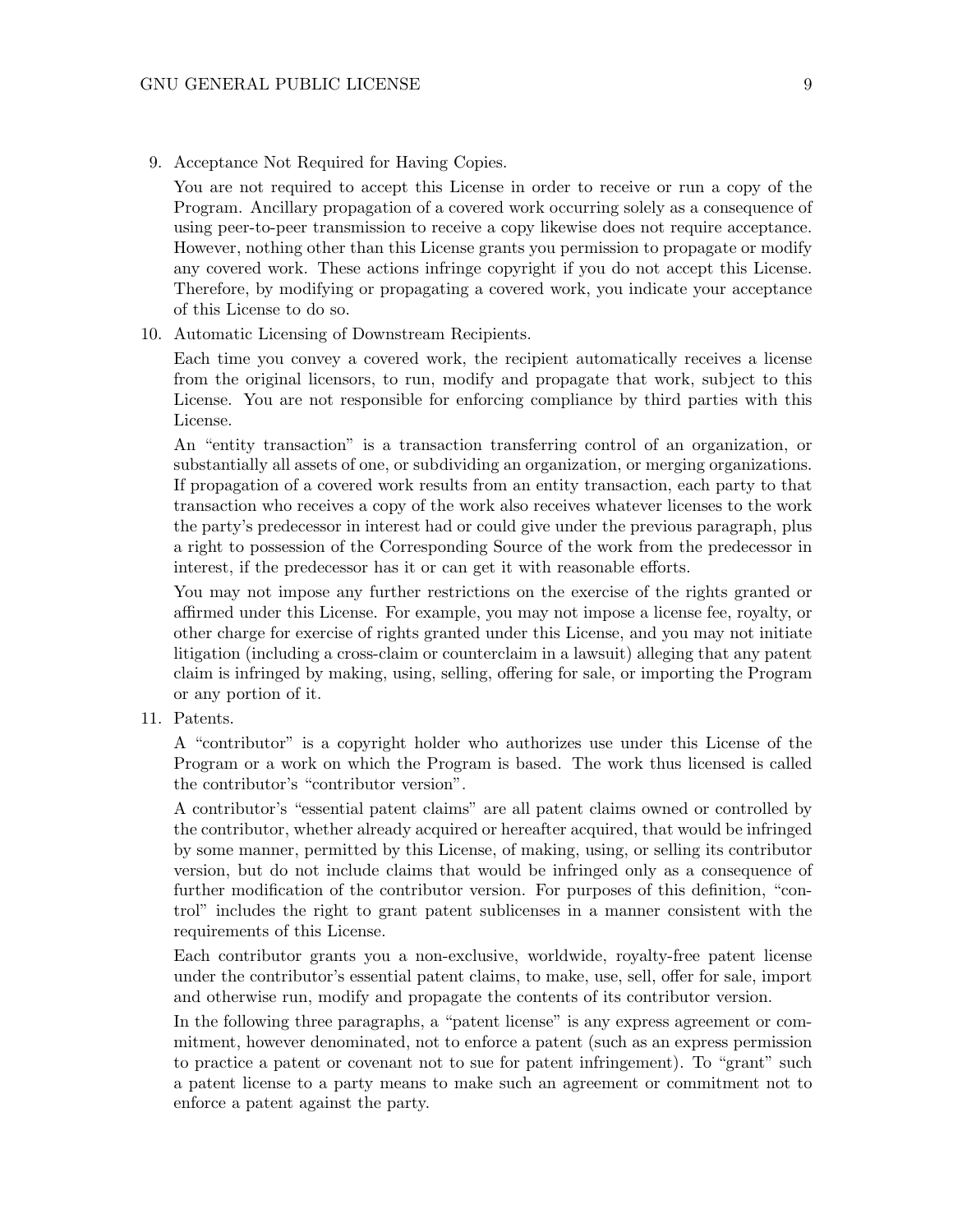If you convey a covered work, knowingly relying on a patent license, and the Corresponding Source of the work is not available for anyone to copy, free of charge and under the terms of this License, through a publicly available network server or other readily accessible means, then you must either (1) cause the Corresponding Source to be so available, or (2) arrange to deprive yourself of the benefit of the patent license for this particular work, or (3) arrange, in a manner consistent with the requirements of this License, to extend the patent license to downstream recipients. "Knowingly relying" means you have actual knowledge that, but for the patent license, your conveying the covered work in a country, or your recipient's use of the covered work in a country, would infringe one or more identifiable patents in that country that you have reason to believe are valid.

If, pursuant to or in connection with a single transaction or arrangement, you convey, or propagate by procuring conveyance of, a covered work, and grant a patent license to some of the parties receiving the covered work authorizing them to use, propagate, modify or convey a specific copy of the covered work, then the patent license you grant is automatically extended to all recipients of the covered work and works based on it.

A patent license is "discriminatory" if it does not include within the scope of its coverage, prohibits the exercise of, or is conditioned on the non-exercise of one or more of the rights that are specifically granted under this License. You may not convey a covered work if you are a party to an arrangement with a third party that is in the business of distributing software, under which you make payment to the third party based on the extent of your activity of conveying the work, and under which the third party grants, to any of the parties who would receive the covered work from you, a discriminatory patent license (a) in connection with copies of the covered work conveyed by you (or copies made from those copies), or (b) primarily for and in connection with specific products or compilations that contain the covered work, unless you entered into that arrangement, or that patent license was granted, prior to 28 March 2007.

Nothing in this License shall be construed as excluding or limiting any implied license or other defenses to infringement that may otherwise be available to you under applicable patent law.

12. No Surrender of Others' Freedom.

If conditions are imposed on you (whether by court order, agreement or otherwise) that contradict the conditions of this License, they do not excuse you from the conditions of this License. If you cannot convey a covered work so as to satisfy simultaneously your obligations under this License and any other pertinent obligations, then as a consequence you may not convey it at all. For example, if you agree to terms that obligate you to collect a royalty for further conveying from those to whom you convey the Program, the only way you could satisfy both those terms and this License would be to refrain entirely from conveying the Program.

13. Use with the GNU Affero General Public License.

Notwithstanding any other provision of this License, you have permission to link or combine any covered work with a work licensed under version 3 of the GNU Affero General Public License into a single combined work, and to convey the resulting work. The terms of this License will continue to apply to the part which is the covered work,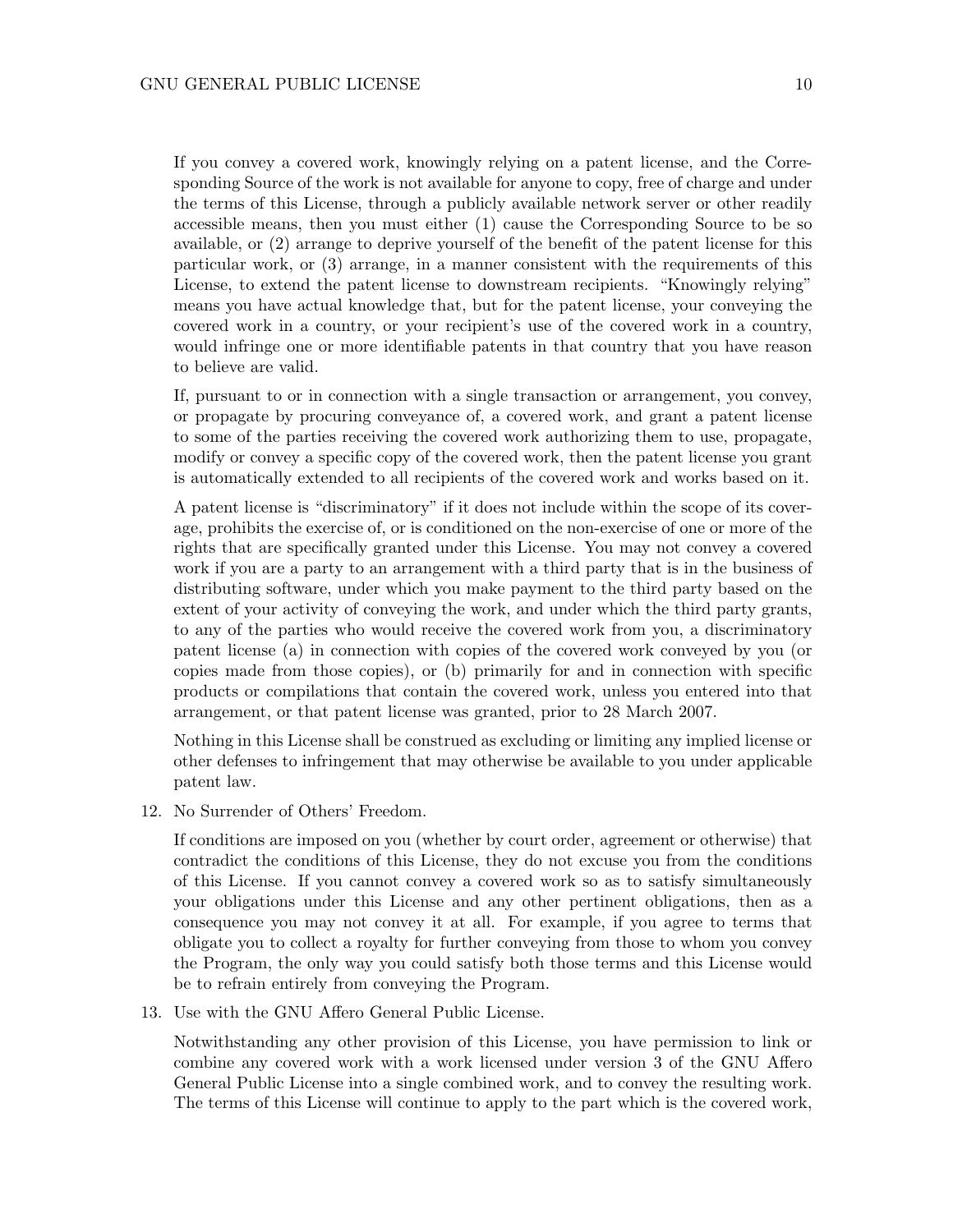but the special requirements of the GNU Affero General Public License, section 13, concerning interaction through a network will apply to the combination as such.

14. Revised Versions of this License.

The Free Software Foundation may publish revised and/or new versions of the GNU General Public License from time to time. Such new versions will be similar in spirit to the present version, but may differ in detail to address new problems or concerns.

Each version is given a distinguishing version number. If the Program specifies that a certain numbered version of the GNU General Public License "or any later version" applies to it, you have the option of following the terms and conditions either of that numbered version or of any later version published by the Free Software Foundation. If the Program does not specify a version number of the GNU General Public License, you may choose any version ever published by the Free Software Foundation.

If the Program specifies that a proxy can decide which future versions of the GNU General Public License can be used, that proxy's public statement of acceptance of a version permanently authorizes you to choose that version for the Program.

Later license versions may give you additional or different permissions. However, no additional obligations are imposed on any author or copyright holder as a result of your choosing to follow a later version.

15. Disclaimer of Warranty.

THERE IS NO WARRANTY FOR THE PROGRAM, TO THE EXTENT PER-MITTED BY APPLICABLE LAW. EXCEPT WHEN OTHERWISE STATED IN WRITING THE COPYRIGHT HOLDERS AND/OR OTHER PARTIES PROVIDE THE PROGRAM "AS IS" WITHOUT WARRANTY OF ANY KIND, EITHER EX-PRESSED OR IMPLIED, INCLUDING, BUT NOT LIMITED TO, THE IMPLIED WARRANTIES OF MERCHANTABILITY AND FITNESS FOR A PARTICULAR PURPOSE. THE ENTIRE RISK AS TO THE QUALITY AND PERFORMANCE OF THE PROGRAM IS WITH YOU. SHOULD THE PROGRAM PROVE DEFEC-TIVE, YOU ASSUME THE COST OF ALL NECESSARY SERVICING, REPAIR OR CORRECTION.

16. Limitation of Liability.

IN NO EVENT UNLESS REQUIRED BY APPLICABLE LAW OR AGREED TO IN WRITING WILL ANY COPYRIGHT HOLDER, OR ANY OTHER PARTY WHO MODIFIES AND/OR CONVEYS THE PROGRAM AS PERMITTED ABOVE, BE LIABLE TO YOU FOR DAMAGES, INCLUDING ANY GENERAL, SPECIAL, IN-CIDENTAL OR CONSEQUENTIAL DAMAGES ARISING OUT OF THE USE OR INABILITY TO USE THE PROGRAM (INCLUDING BUT NOT LIMITED TO LOSS OF DATA OR DATA BEING RENDERED INACCURATE OR LOSSES SUS-TAINED BY YOU OR THIRD PARTIES OR A FAILURE OF THE PROGRAM TO OPERATE WITH ANY OTHER PROGRAMS), EVEN IF SUCH HOLDER OR OTHER PARTY HAS BEEN ADVISED OF THE POSSIBILITY OF SUCH DAM-AGES.

17. Interpretation of Sections 15 and 16.

If the disclaimer of warranty and limitation of liability provided above cannot be given local legal effect according to their terms, reviewing courts shall apply local law that most closely approximates an absolute waiver of all civil liability in connection with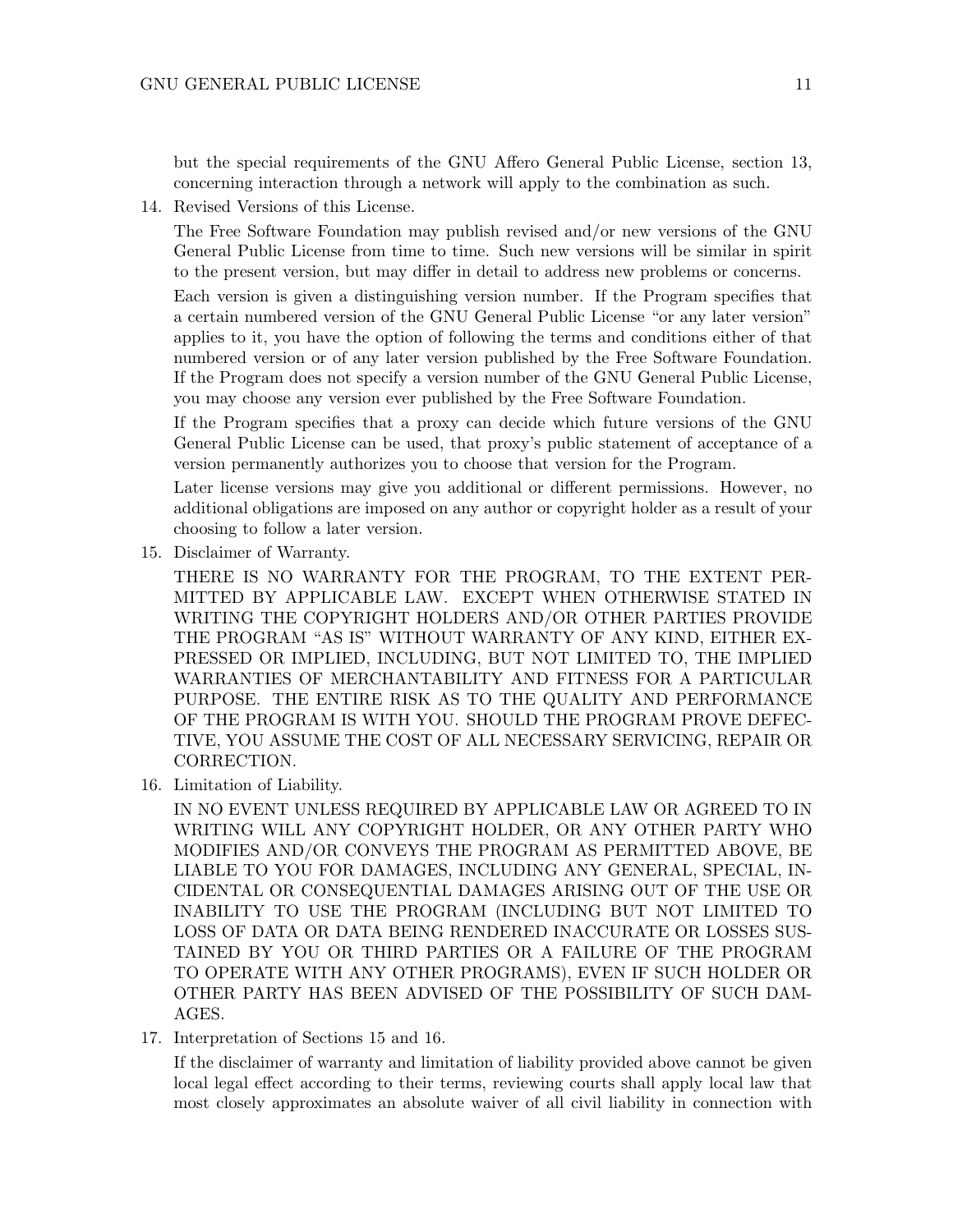the Program, unless a warranty or assumption of liability accompanies a copy of the Program in return for a fee.

#### END OF TERMS AND CONDITIONS

#### How to Apply These Terms to Your New Programs

If you develop a new program, and you want it to be of the greatest possible use to the public, the best way to achieve this is to make it free software which everyone can redistribute and change under these terms.

To do so, attach the following notices to the program. It is safest to attach them to the start of each source file to most effectively state the exclusion of warranty; and each file should have at least the "copyright" line and a pointer to where the full notice is found.

one line to give the program's name and a brief idea of what it does. Copyright (C) year name of author

This program is free software: you can redistribute it and/or modify it under the terms of the GNU General Public License as published by the Free Software Foundation, either version 3 of the License, or (at your option) any later version.

This program is distributed in the hope that it will be useful, but WITHOUT ANY WARRANTY; without even the implied warranty of MERCHANTABILITY or FITNESS FOR A PARTICULAR PURPOSE. See the GNU General Public License for more details.

You should have received a copy of the GNU General Public License along with this program. If not, see <https://www.gnu.org/licenses/>.

Also add information on how to contact you by electronic and paper mail.

If the program does terminal interaction, make it output a short notice like this when it starts in an interactive mode:

program Copyright (C) year name of author This program comes with ABSOLUTELY NO WARRANTY; for details type 'show w'. This is free software, and you are welcome to redistribute it under certain conditions; type 'show c' for details.

The hypothetical commands 'show w' and 'show c' should show the appropriate parts of the General Public License. Of course, your program's commands might be different; for a GUI interface, you would use an "about box".

You should also get your employer (if you work as a programmer) or school, if any, to sign a "copyright disclaimer" for the program, if necessary. For more information on this, and how to apply and follow the GNU GPL, see <https://www.gnu.org/licenses/>.

The GNU General Public License does not permit incorporating your program into proprietary programs. If your program is a subroutine library, you may consider it more useful to permit linking proprietary applications with the library. If this is what you want to do, use the GNU Lesser General Public License instead of this License. But first, please read <https://www.gnu.org/licenses/why-not-lgpl.html>.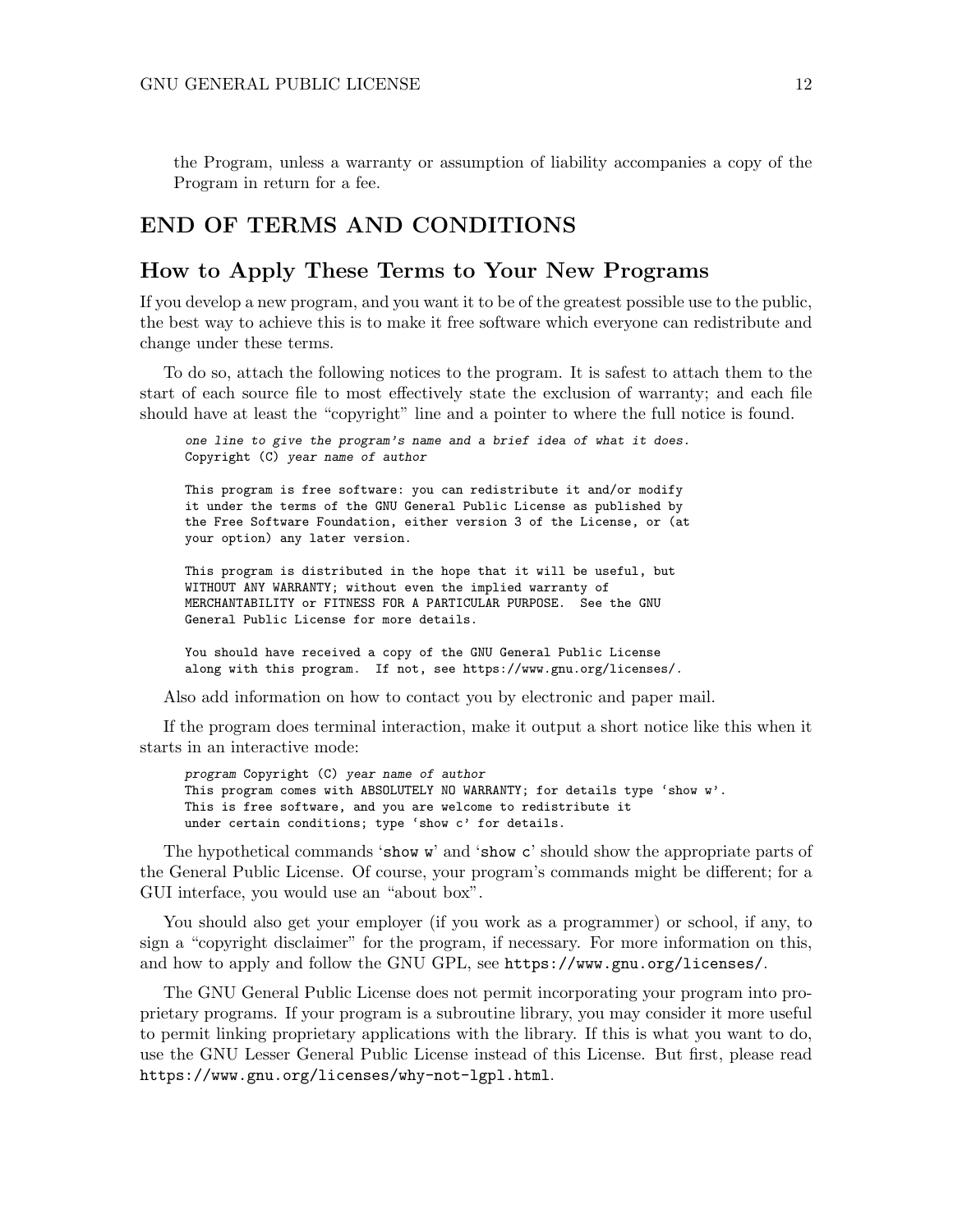# <span id="page-16-0"></span>2 A Brief Introduction to Octave

This manual documents how to run, install and port Octave's C++ classes, and how to report bugs.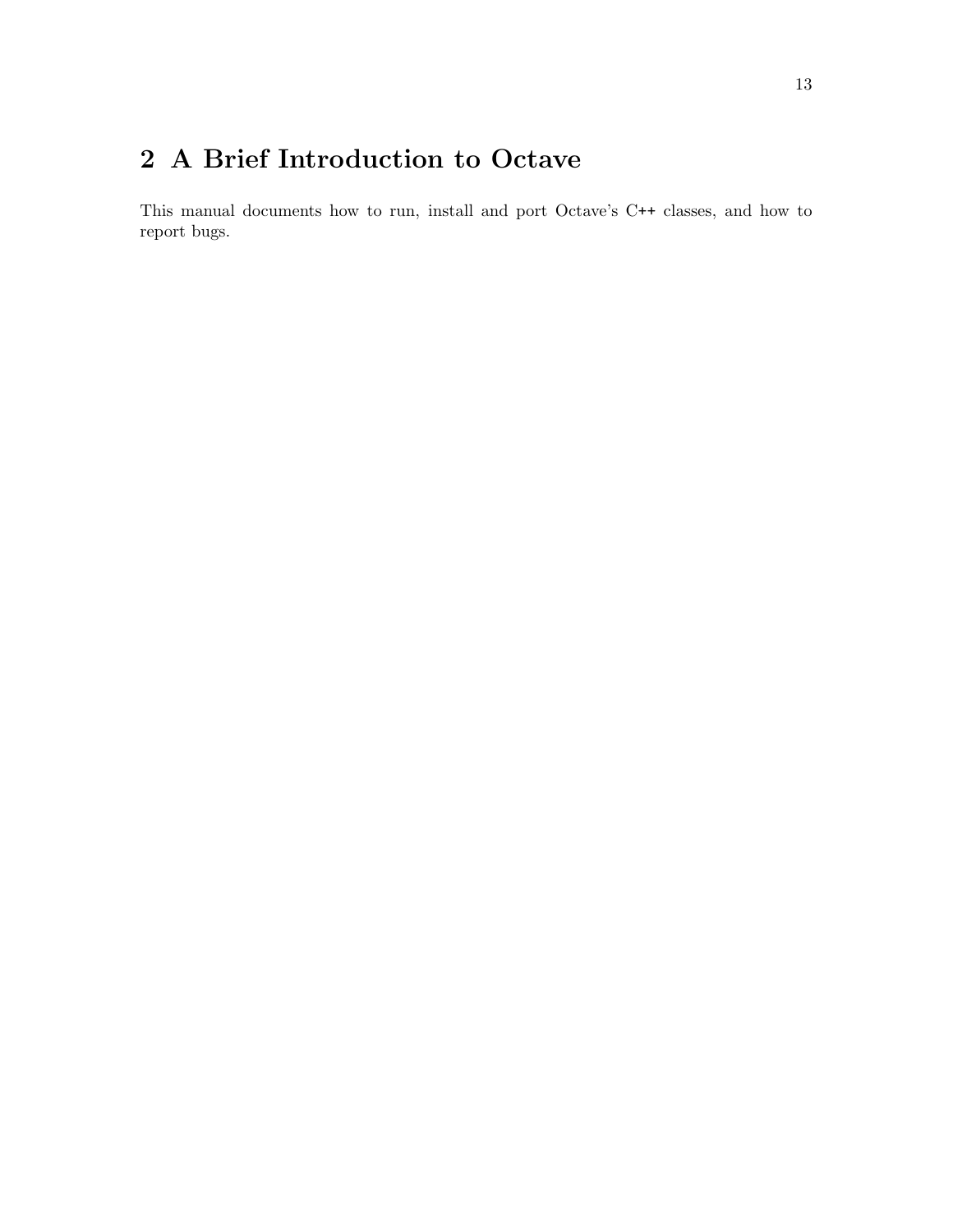#### <span id="page-17-0"></span>3.1 Constructors and Assignment

#### Array<T> (void) [Constructor]

Create an array with no elements.

| Array $\langle T \rangle$ (int n [, const T &val])<br>Create an array with n elements. If the optional argument val is supplied, the elements<br>are initialized to val; otherwise, they are left uninitialized. If n is less than zero, the<br>current error handler is invoked (see Chapter 13 [Error Handling], page 47). | [Constructor]                                          |
|------------------------------------------------------------------------------------------------------------------------------------------------------------------------------------------------------------------------------------------------------------------------------------------------------------------------------|--------------------------------------------------------|
| Array $\langle T \rangle$ (const Array $\langle T \rangle$ & a)<br>Create a copy of the Array $T$ > object a. Memory for the Array $T$ > class is managed<br>using a reference counting scheme, so the cost of this operation is independent of the<br>size of the array.                                                    | [Constructor]                                          |
| Array <t>&amp; operator = <math>\text{(const Array}</math> Array <math>\text{/th}</math><br/>Assignment operator. Memory for the <math>Array\ll T</math> class is managed using a reference<br/>counting scheme, so the cost of this operation is independent of the size of the array.</t>                                  | [Assignment on Array <t>]</t>                          |
| int capacity (void) const<br>int length (void) const<br>Return the length of the array.                                                                                                                                                                                                                                      | [Method on Array <t>]<br/>[Method on Array<t>]</t></t> |
| T& elem $(int n)$<br>T& checkelem $(int n)$<br>If $n$ is within the bounds of the array, return a reference to the element indexed by<br>n; otherwise, the current error handler is invoked (see Chapter 13 [Error Handling],<br>page $47$ ).                                                                                | [Method on Array <t>]<br/>[Method on Array<t>]</t></t> |
| T& operator $()$ $(int n)$                                                                                                                                                                                                                                                                                                   | [Indexing on Array <t>]</t>                            |
| T elem $(int n) const$<br>T checkelem $(int n)$ const<br>If $n$ is within the bounds of the array, return the value indexed by $n$ ; otherwise, call<br>the current error handler. See Chapter 13 [Error Handling], page 47.                                                                                                 | [Method on Array <t>]<br/>[Method on Array<t>]</t></t> |
| T operator () $(int n) const$                                                                                                                                                                                                                                                                                                | [Indexing on Array <t>]</t>                            |
| T& xelem $(int n)$<br>T xelem $(int n) const$<br>Return a reference to, or the value of, the element indexed by $n$ . These methods<br>never perform bounds checking.                                                                                                                                                        | [Method on Array <t>]<br/>[Method on Array<t>]</t></t> |

void resize (int n [, const  $T \&\text{val}$ ]) [Method on Array<T>] Change the size of the array to be n elements. All elements are unchanged, except that if n is greater than the current size and the optional argument val is provided,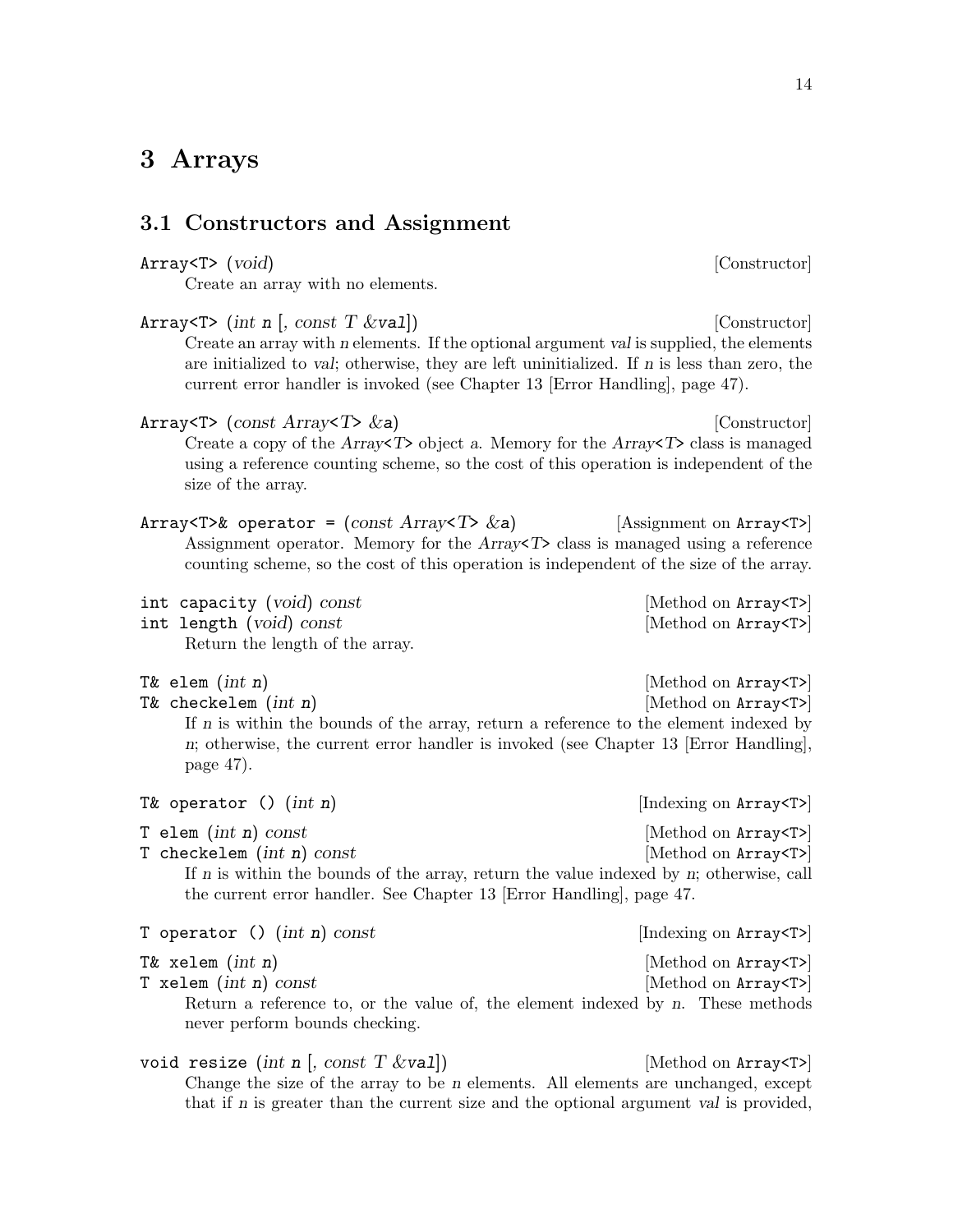<span id="page-18-0"></span>the additional elements are initialized to val; otherwise, any additional elements are left uninitialized. In the current implementation, if n is less than the current size, the length is updated but no memory is released.

```
const T* data (void) const [Method on Array <T>]
Array2<T> Array2<T> Array2 (void) [Constructor]
Array2<T> (int n, int m) [Constructor]
Array2 < T (int n, int m, const T &val) [Constructor]
Array2 < T> \{const \; Array2 < T> \&a\} [Constructor]
Array2<T> (const DiagArray<T> &a) [Constructor]
Array2<T> \& operator = (const Array2<T> \& a) [Assignment on Array2<T>]
int dim1 (void) const [Method on Array2<T>]
int rows (void) const [Method on Array2<T>]
int dim2 (void) const [Method on Array2<T>]
int cols (void) const [Method on Array2<T>]
int columns (void) const [Method on Array2<T>]
T& elem (int i, int j) [Method on Array2<T>]
T& checkelem (int i, int j) [Method on Array2<T>]
T& operator () (int i, int j) [Indexing on Array2<T>]
void resize (int n, int m) [\text{Method on Array2}<T>]]void resize (int n, int m, const T \&\text{val}) [Method on Array2<T>]
Array3<T> (void) in the constructor constructor constructor constructor constructor
Array3 < T > (int n, int m, int k) [Constructor]
Array3<T> (int n, int m, int k, const T \&val) [Constructor]
Array3<T> (const Array3<T> &a) [Constructor]
Array3<T>& operator = \text{(const Array3}<T> \&a) [Assignment on Array3<T>]
int dim1 (void) const [Method on Array3<T>]
int dim2 (void) const [Method on Array3<T>]
int dim3 (void) const [Method on Array3<T>]
T& elem (int i, int j, int k) [Method on Array3<T>]
T& checkelem (int i, int j, int k) [Method on Array3<T>]
T& operator () (int i, int j, int k) [Indexing on Array3<T>]
void resize (int n, int m, int k) [\text{Method on Array3}<T>void resize (int n, int m, int k, const T \&\text{val}) [Method on Array3<T>]
DiagArray<T> (void) [Constructor]
DiagArray<T> (int n) [Constructor]
DiagArray<T> (int n, const T &val) [Constructor]
DiagArray<T> (int r, int c) [Constructor]
DiagArray\langle T \rangle (int r, int c, const T &val) [Constructor]
DiagArray<T> (const Array<T> &a) [Constructor]
DiagArray<T> (const DiagArray<T> &a) [Constructor]
operator = \text{(const Diagram} < T > \& \text{a)} [Assignment on DiagArray<T>&]
```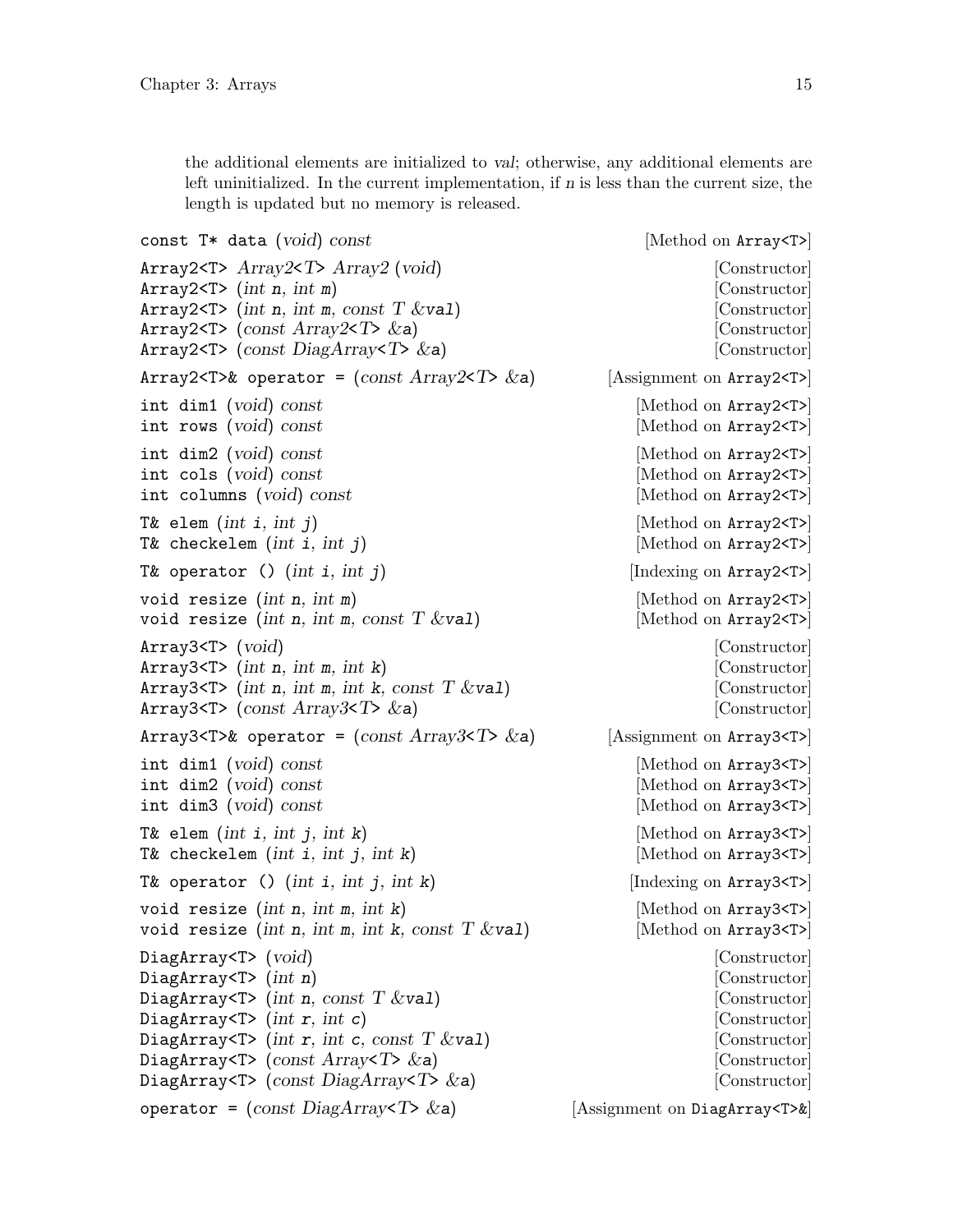<span id="page-19-0"></span>

| int dim1 (void) const                                                                                                                                                    | [Method on DiagArray <t>]</t>                                  |
|--------------------------------------------------------------------------------------------------------------------------------------------------------------------------|----------------------------------------------------------------|
| int rows (void) const                                                                                                                                                    | [Method on DiagArray <t>]</t>                                  |
| int dim2 (void) const                                                                                                                                                    | [Method on DiagArray <t>]</t>                                  |
| int cols (void) const                                                                                                                                                    | [Method on DiagArray <t>]</t>                                  |
| int columns (void) const                                                                                                                                                 | [Method on DiagArray <t>]</t>                                  |
| T& elem (int $r$ , int $c$ )                                                                                                                                             | [Method on DiagArray <t>]</t>                                  |
| T& checkelem (int $r$ , int $c$ )                                                                                                                                        | [Method on DiagArray <t>]</t>                                  |
| T& operator () (int $r$ , int c)                                                                                                                                         | [Indexing on DiagArray <t>]</t>                                |
| void resize (int $n$ , int $m$ )<br>void resize (int n, int m, const T $\&$ val)<br>The real and complex ColumnVector and RowVector classes all have the following func- | [Method on DiagArray <t>]<br/>[Method on DiagArray<t>]</t></t> |

tions. These will eventually be part of an MArray<T> class, derived from the Array<T> class. Then the ColumnVector and RowVector classes will be derived from the MArray<T> class.

Element by element vector by scalar ops.

```
RowVector operator + (const RowVector &a, const double \&s)
RowVector operator - (const RowVector &a, const double \&s)
RowVector operator *(\text{const} \; RowVector \; & a, \; const \; double \; & s)RowVector operator / (const RowVector &a, const double \&s)
  Element by element scalar by vector ops.
```

```
RowVector operator + (const double \&\textbf{s}, const RowVector \&\textbf{a})
RowVector operator - (const double \&\textbf{s}, const RowVector \&\textbf{a})
RowVector operator *(\text{const double} \& \text{s}, \text{const RowVector} \& \text{a})RowVector operator / (const double \&\textbf{s}, const RowVector \&\textbf{a})
   Element by element vector by vector ops.
```

```
RowVector operator + (const RowVector \&a, const RowVector \&b)
RowVector operator - (const RowVector &a, const RowVector &b)
RowVector product (const RowVector \&a, const RowVector \&b)
RowVector quotient (const RowVector \&a, const RowVector \&b)
  Unary MArray ops.
```

```
RowVector operator - (const RowVector \&a)
```
The Matrix classes share the following functions. These will eventually be part of an MArray2<T> class, derived from the Array2<T> class. Then the Matrix class will be derived from the MArray<T> class.

Element by element matrix by scalar ops.

```
Matrix operator + (const Matrix \&a, const double \&bs)
Matrix operator - (const Matrix & a, const double \&s)
Matrix operator *(\text{const} \text{ Matrix } \& \text{a}, \text{const} \text{ double } \& \text{s})Matrix operator / (const Matrix \&a, const double \&s)
   Element by element scalar by matrix ops.
```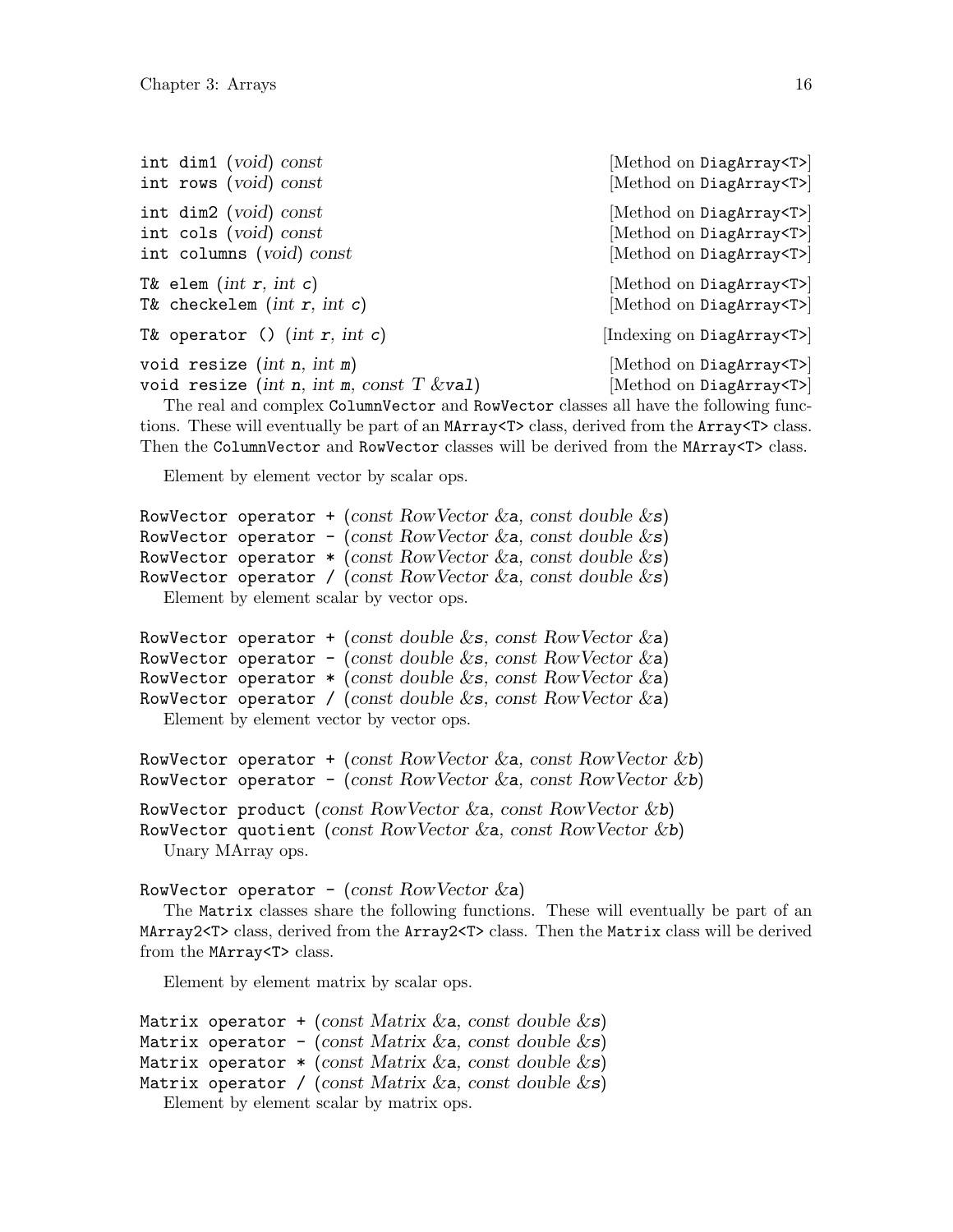<span id="page-20-0"></span>Matrix operator + (const double  $\&\textbf{s}$ , const Matrix  $\&\textbf{a}$ ) Matrix operator - (const double  $\&$ s, const Matrix  $\&$ a) Matrix operator  $*$  (const double &s, const Matrix &a) Matrix operator / (const double  $\&$ s, const Matrix  $\&$ a) Element by element matrix by matrix ops.

```
Matrix operator + (const Matrix &a, const Matrix &b)
Matrix operator - (const Matrix \&a, const Matrix \&b)
Matrix product (const Matrix \&a, const Matrix \&b)
Matrix quotient (const Matrix \&a, const Matrix \&b)
  Unary matrix ops.
```

```
Matrix operator - (const Matrix \&a))
```
The DiagMatrix classes share the following functions. These will eventually be part of an MDiagArray<T> class, derived from the DiagArray<T> class. Then the DiagMatrix class will be derived from the MDiagArray<T> class.

Element by element MDiagArray by scalar ops.

```
DiagMatrix operator * (const DiagMatrix & a, const double \&s)
DiagMatrix operator / (const DiagMatrix & a, const double \&s)
  Element by element scalar by MDiagArray ops.
```

```
DiagMatrix operator * (const double \&\textbf{s}, const DiagMatrix \&\textbf{a})
   Element by element MDiagArray by MDiagArray ops.
```

```
DiagMatrix operator + (const DiagMatrix & a, const DiagMatrix & b)
DiagMatrix operator - (const DiagMatrix & a, const DiagMatrix & b)
```

```
DiagMatrix product (const DiagMatrix & a, const DiagMatrix &b)
```
Unary MDiagArray ops.

DiagMatrix operator - (const  $DiagMatrix$   $\&a)$ )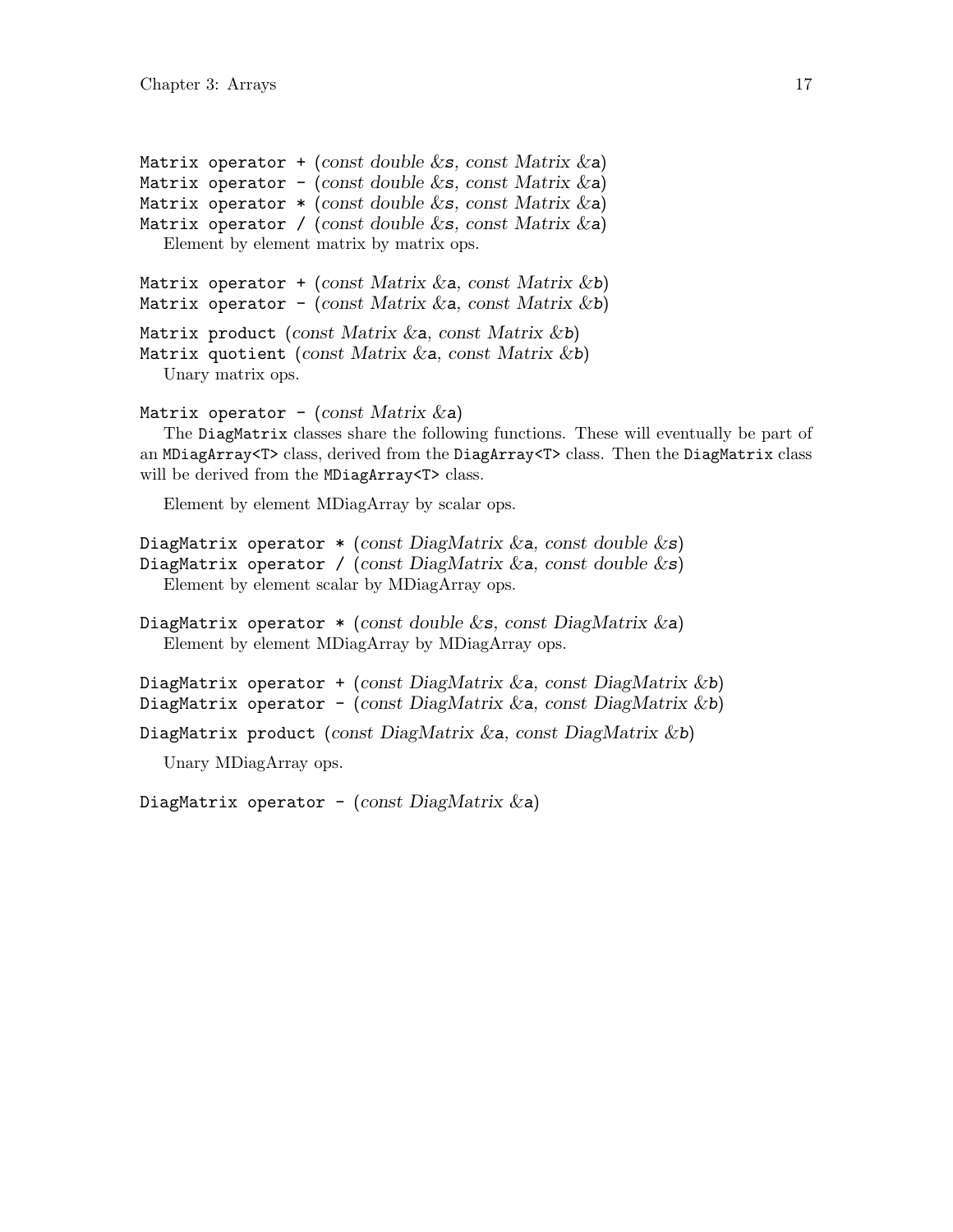#### <span id="page-21-0"></span>4 Matrix and Vector Operations

```
Matrix (void)
Matrix (int r, int c)
Matrix (int r, int c, double val)
Matrix (const Array2<double> \&a)
Matrix (const Matrix &a)
Matrix (const DiagArray<double> \&a)
Matrix (const DiagMatrix &a)
Matrix& operator = (const Matrix \&a)int operator == (const Matrix &a) const
int operator != (const Matrix \&a) const
Matrix& insert (const Matrix \&a, int r, int c)
Matrix& insert (const RowVector &a, int r, int c)
Matrix& insert (const ColumnVector \&a, int r, int c)
Matrix& insert (const DiagMatrix \&a, int r, int c)
Matrix& fill (double val)
Matrix& fill (double val, int r1, int c1, int r2, int c2)
Matrix append (const Matrix \&a) const
Matrix append (const RowVector &a) const
Matrix append (const ColumnVector \&a) const
Matrix append (const DiagMatrix \&a) const
Matrix stack (const Matrix \&a) const
Matrix stack (const RowVector \&a) const
Matrix stack (const ColumnVector \&a) const
Matrix stack (const DiagMatrix &a) const
Matrix transpose (void) const
Matrix extract (int r1, int c1, int r2, int c2) const
RowVector row (int i) const
RowVector row (char *s) const
ColumnVector column (int i) const
ColumnVector column (char *s) const
Matrix inverse (void) const
Matrix inverse (int &info) const
Matrix inverse (int &info, double &rcond) const
ComplexMatrix fourier (void) const
ComplexMatrix ifourier (void) const
DET determinant (void) const
DET determinant (int &info) const
DET determinant (int \&info, double \&rcond) const
Matrix solve (const Matrix \&b) const
```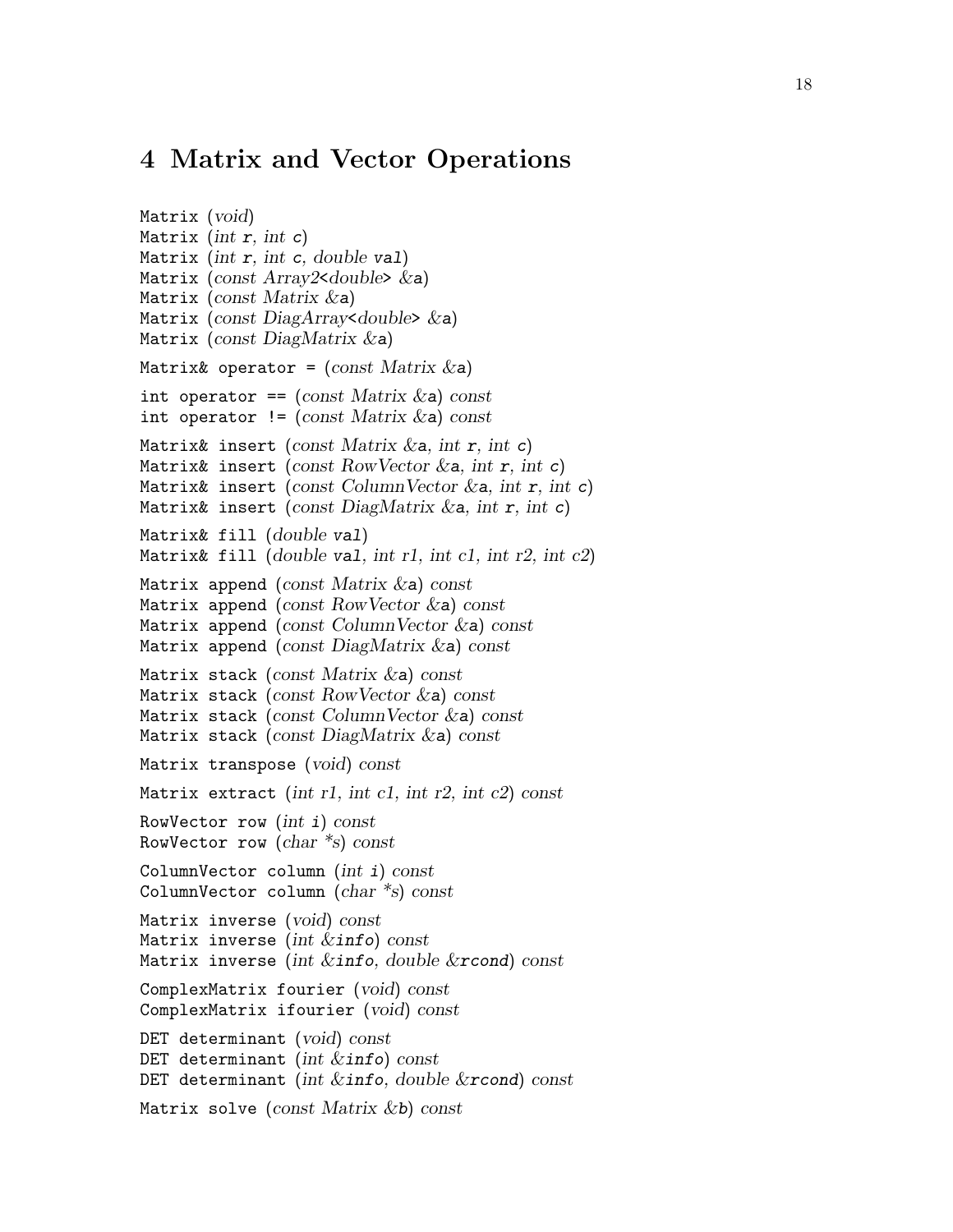```
Matrix solve (const Matrix &b, int &\text{info}) const
Matrix solve (const Matrix &b, int &info, double &rcond) const
ComplexMatrix solve (const ComplexMatrix &b) const
ComplexMatrix solve (const ComplexMatrix &b, int &info) const
ComplexMatrix solve (const ComplexMatrix &b, int &i info, double &x cond)
         const
ColumnVector solve (const ColumnVector &b) const
ColumnVector solve (const ColumnVector &b, int &\text{info}) const
ColumnVector solve (const ColumnVector &b, int &info, double &rcond)
         const
ComplexColumnVector solve (const ComplexColumnVector &b) const
ComplexColumnVector solve (const ComplexColumnVector &b, int &info)
         const
ComplexColumnVector solve (const ComplexColumnVector &b, int &info,
         double &rcond) const
Matrix 1ssolve (const Matrix &b) const
Matrix 1ssolve (const Matrix &b, int &\text{info}) const
Matrix 1ssolve (const Matrix &b, int &info, int &rank) const
ComplexMatrix 1ssolve (const ComplexMatrix &b) const
ComplexMatrix lssolve (const ComplexMatrix &b, int &info) const
ComplexMatrix 1ssolve (const ComplexMatrix &b, int &info, int &rank)
         const
ColumnVector 1ssolve (const ColumnVector &b) const
ColumnVector 1ssolve (const ColumnVector &b, int &info) const
ColumnVector 1ssolve (const ColumnVector &b, int &\text{info}, \text{int }&\text{rank}) \text{ const}ComplexColumnVector lssolve (const ComplexColumnVector &b) const
ComplexColumnVector lssolve (const ComplexColumnVector &b, int
         \&info) const
ComplexColumnVector lssolve (const ComplexColumnVector &b, int &info,
         int &rank) const
Matrix& operator += (const Matrix \&a)
Matrix& operator -= (const Matrix \&a)
Matrix& operator += (const DiagMatrix \&a)
Matrix& operator -= (const DiagMatrix \&a)
Matrix operator ! (void) const
ComplexMatrix operator + (const Matrix \&a, const Complex \&bs)
ComplexMatrix operator - (const Matrix \&\mathbf{a}, const Complex \&\mathbf{s})
ComplexMatrix operator * (const Matrix & a, const Complex & s)
ComplexMatrix operator / (const Matrix \&\mathbf{a}, const Complex \&\mathbf{s})
ComplexMatrix operator + (const Complex \&\textbf{s}, const Matrix \&\textbf{a})
ComplexMatrix operator - (const Complex &s, const Matrix &a)
ComplexMatrix operator *(const \text{ Complex} \& s, \text{ const } \text{Matrix} \& a)
```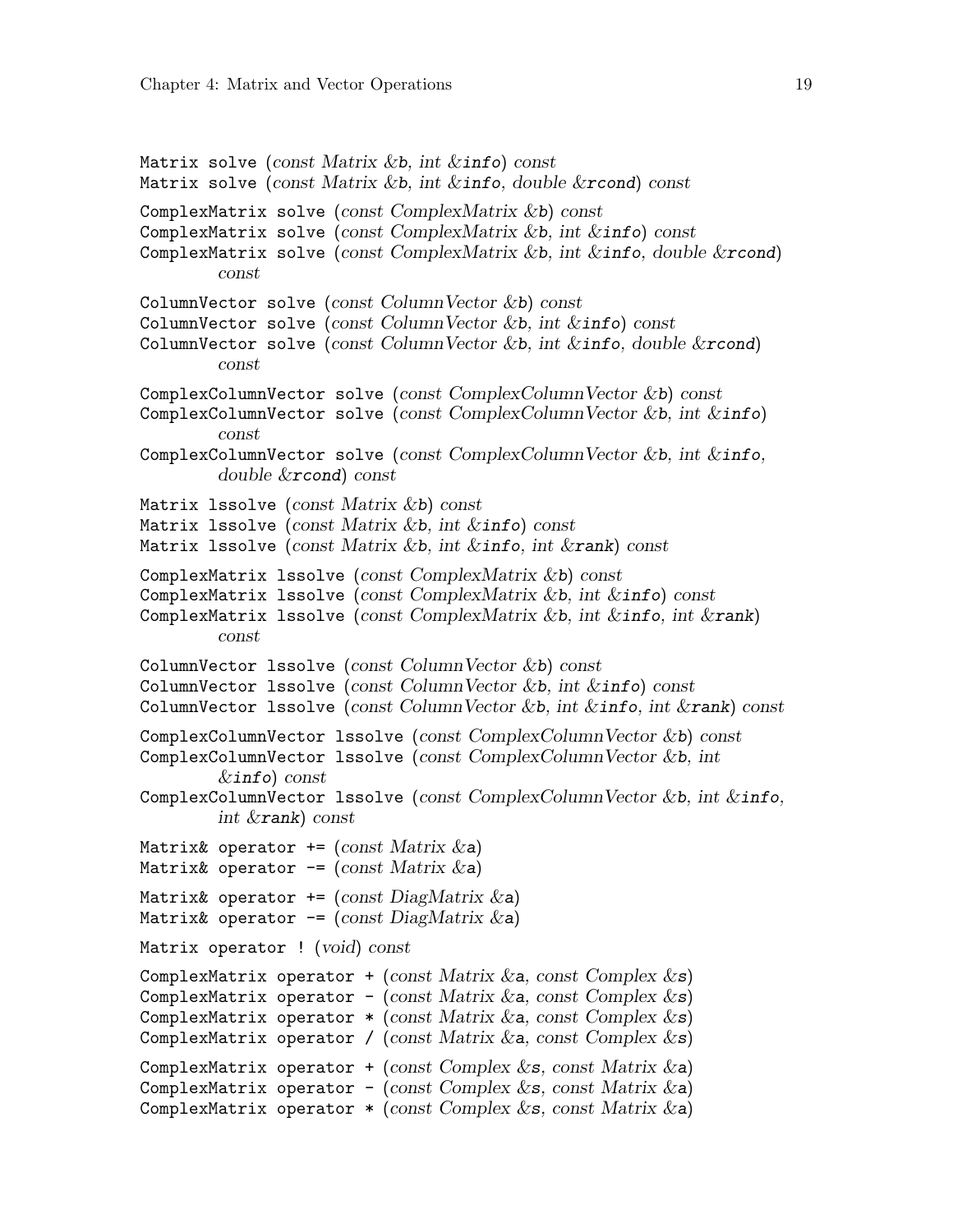```
ComplexMatrix operator / (const Complex \&\textbf{s}, const Matrix \&\textbf{a})
ColumnVector operator *(\text{const} Matrix \&\text{a}}, const ColumnVector \&\text{b})ComplexColumnVector operator *(const Matrix &a, const
        ComplexColumnVector &b)
Matrix operator + (const Matrix \&a, const DiagMatrix \&b))
Matrix operator - (const Matrix & a, const DiagMatrix & b)
Matrix operator * (const Matrix \&a, const DiagMatrix \&b)
ComplexMatrix operator + (const Matrix &a, const ComplexDiagMatrix &b)
ComplexMatrix operator - (const Matrix &a, const ComplexDiagMatrix &b)
ComplexMatrix operator *(\text{const Matrix} \& a, \text{const } \text{ComplexDiagMatrix} \& b)Matrix operator * (const Matrix \&a, const Matrix \&b)
ComplexMatrix operator *(\text{const} Matrix \&a, const ComplexMatrix \&b)ComplexMatrix operator + (const Matrix \&a, const ComplexMatrix \&b))
ComplexMatrix operator - (const Matrix &a, const ComplexMatrix &b)
ComplexMatrix product (const Matrix &a, const ComplexMatrix &b)
ComplexMatrix quotient (const Matrix &a, const ComplexMatrix &b)
Matrix map (d_d_M)Mapper f, const Matrix \&a)
void map (d_d_M)Matrix all (void) const
Matrix any (void) const
Matrix cumprod (void) const
Matrix cumsum (void) const
Matrix prod (void) const
Matrix sum (void) const
Matrix sumsq (void) const
ColumnVector diag (void) const
ColumnVector diag (int k) const
ColumnVector row_min (void) const
ColumnVector row_min_loc (void) const
ColumnVector row_max (void) const
ColumnVector row_max_loc (void) const
RowVector column_min (void) const
RowVector column_min_loc (void) const
RowVector column_max (void) const
RowVector column_max_loc (void) const
ostream& operator \lt\lt (ostream \&os, const Matrix \&a)
istream& operator >> (istream &is, Matrix &a)
ColumnVector (void)
ColumnVector (int n)
ColumnVector (int n, double val)
```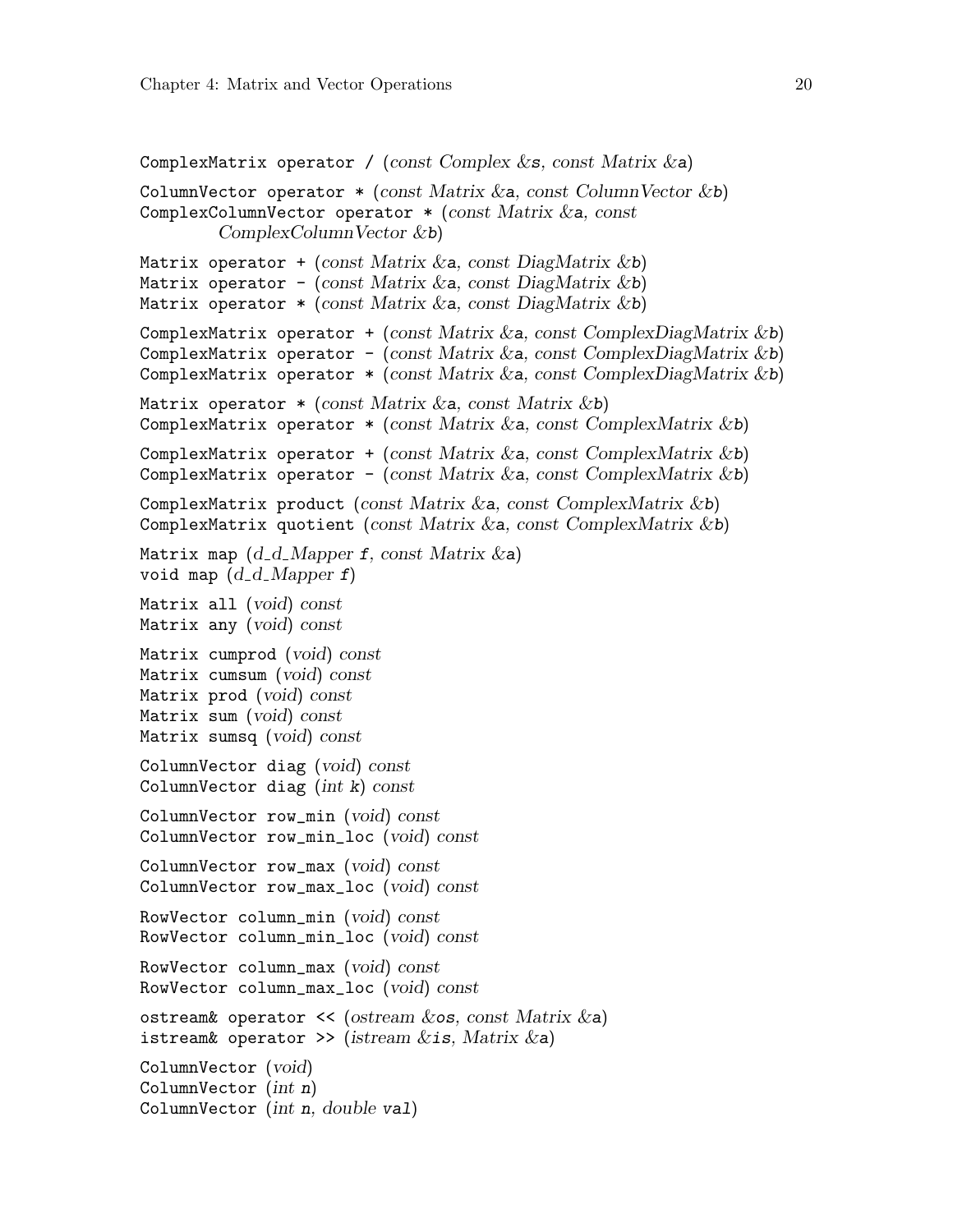```
ColumnVector (const Array<double> &a)
ColumnVector (const ColumnVector \&a)ColumnVector& operator = \text{(const ColumnVector &a)}int operator == \text{(const ColumnVector} \&a) \text{ const}int operator != \text{(const ColumnVector} \&a) \text{ const}ColumnVector& insert (const ColumnVector \&a, int r)
ColumnVector& fill (double val)
ColumnVector& fill (double val, int r1, int r2)ColumnVector stack (const ColumnVector &a) const
RowVector transpose (void) const
ColumnVector extract (int r1, int r2) const
ColumnVector& operator += (const ColumnVector &a)
ColumnVector& operator -= (const ColumnVector &a)
ComplexColumnVector operator + (const ColumnVector \&a, const Complex
         \&s)
ComplexColumnVector operator - (const ColumnVector &a, const Complex
         \&s)
ComplexColumnVector operator *(\text{const ColumnVector} \& a, \text{const Complex})\&s)
ComplexColumnVector operator / (const ColumnVector &a, const Complex
        \&s)
ComplexColumnVector operator + (const Complex \&\textbf{s}, const ColumnVector
         \&a)
ComplexColumnVector operator - (const Complex \&\textbf{s}, const ColumnVector
         \&a)
ComplexColumnVector operator *(const \text{ Complex } \& s, \text{ const } \text{ColumnVector }\&a)
ComplexColumnVector operator / (const Complex &s, const ColumnVector
        (xa)Matrix operator * (const ColumnVector \&a, const RowVector \&a)
ComplexMatrix operator * (const ColumnVector \&a, const
         ComplexRowVector &b)
ComplexColumnVector operator + (const ComplexColumnVector \&a, const
         ComplexColumnVector &b)
ComplexColumnVector operator - (const ComplexColumnVector \&a, const
         ComplexColumnVector &b)
ComplexColumnVector product (const ComplexColumnVector &a, const
         ComplexColumnVector &b)
ComplexColumnVector quotient (const ComplexColumnVector &a, const
         ComplexColumnVector &b)
ColumnVector map (d_d_M)Mapper f, const ColumnVector \&a)
```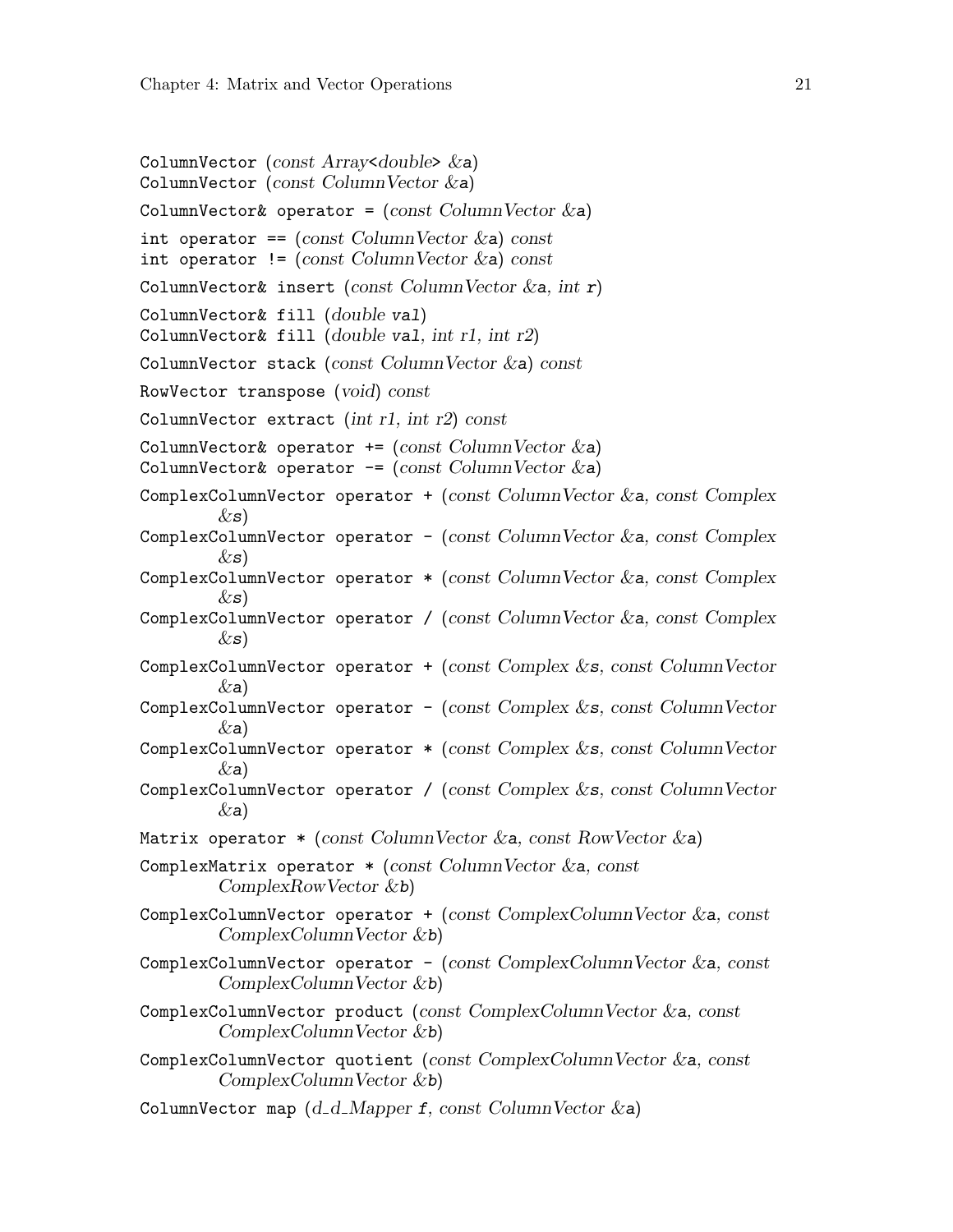```
void map (d_d_M) Mapper f)
double min (void) const
double max (void) const
ostream& operator << (ostream &os, const ColumnVector &a)
RowVector (void)
RowVector (int n)
RowVector (int n, double val)
RowVector (const Array<double> \&a)
RowVector (const RowVector &a)
RowVector& operator = (const RowVector & a)int operator == \text{(const RowVector} \&a) \text{ const}int operator != \text{(const RowVector & a) const}RowVector& insert (const RowVector & a, int c)
RowVector& fill (double val)
RowVector& fill (double val, int cl, int c2)RowVector append (const RowVector &a) const
ColumnVector transpose (void) const
RowVector extract (int c1, int c2) const
RowVector& operator += (const RowVector \&a)
RowVector& operator - (const RowVector &a)
ComplexRowVector operator + (const RowVector &a, const Complex &s)
ComplexRowVector operator - (const RowVector &a, const Complex &s)
ComplexRowVector operator * (const RowVector &a, const Complex &s)
ComplexRowVector operator / (const RowVector \&a, const Complex \&s)
ComplexRowVector operator + (const Complex \&s, const RowVector \&a)
ComplexRowVector operator - (const Complex &s, const RowVector &a)
ComplexRowVector operator * (const Complex \&s, const RowVector \&a)
ComplexRowVector operator / (const Complex \&s, const RowVector \&a)
double operator * (const RowVector &a, ColumnVector &b)
Complex operator * (const RowVector &a, const ComplexColumnVector &b)
RowVector operator *(\text{const RowVector} \& a, \text{const Matrix} \& b)ComplexRowVector operator * (const RowVector &a, const ComplexMatrix
        \&b)ComplexRowVector operator + (const RowVector &a, const
        ComplexRowVector &b)
ComplexRowVector operator - (const RowVector &a, const
        ComplexRowVector &b)
ComplexRowVector product (const RowVector &a, const ComplexRowVector
        \&b)
```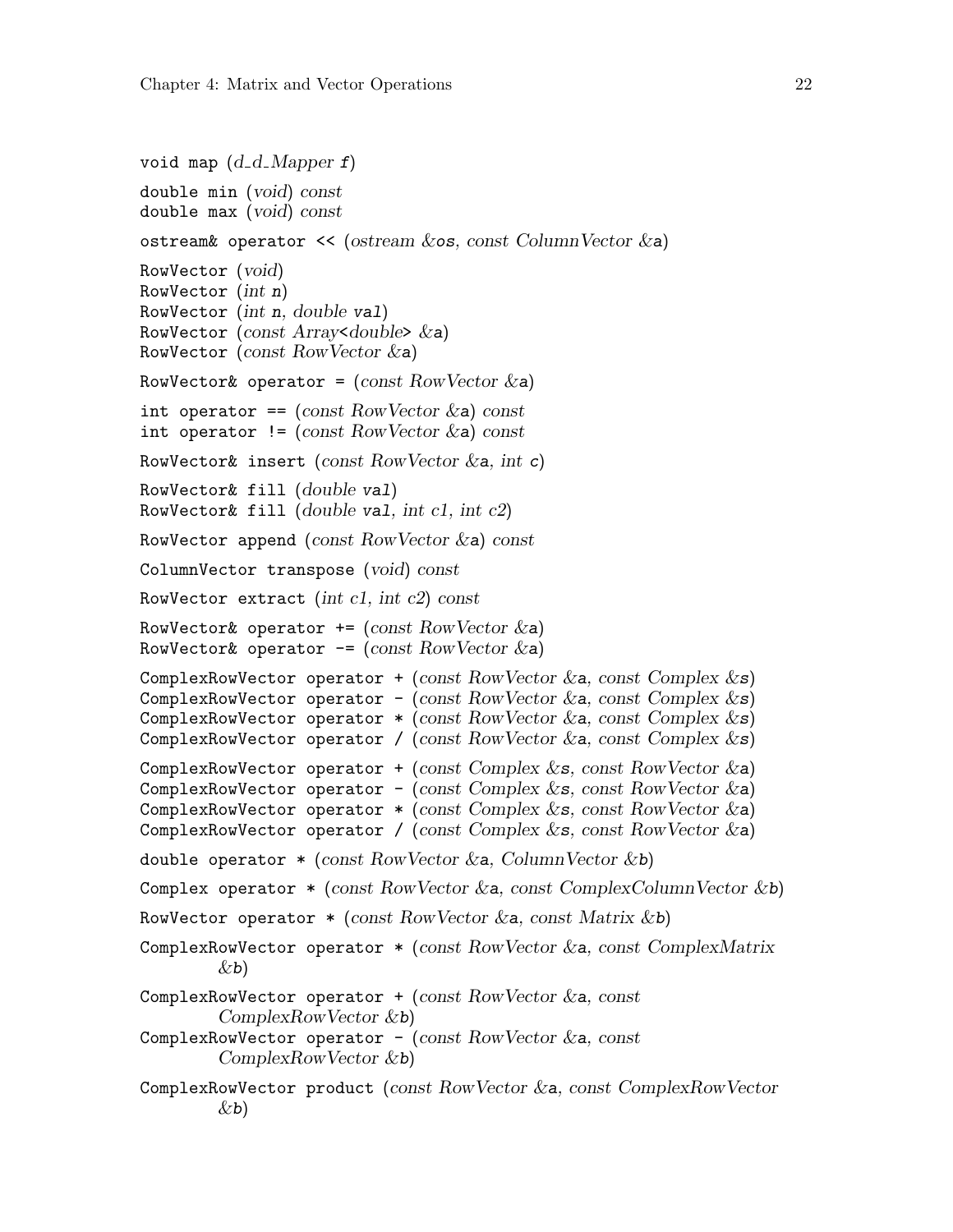```
ComplexRowVector quotient (const RowVector &a, const
         ComplexRowVector &b)
RowVector map (d_d_M) Mapper f, const RowVector &a)
void map (d_d_M)double min (void) const
double max (void) const
ostream& operator \prec (ostream \&os, const RowVector \&a)
DiagMatrix (void)
DiagMatrix (int n)
DiagMatrix (int n, double val)
DiagMatrix (int r, int c)
DiagMatrix (int r, int c, double val)
DiagMatrix (const RowVector &a)
DiagMatrix (const ColumnVector \&a)
DiagMatrix (const DiagArray<double> &a)
DiagMatrix (const DiagMatrix &a)
DiagMatrix& operator = (const \text{ DiagMatrix} \& a)int operator == (const \text{ DiagMatrix} \& a) \text{ const}int operator != (const \text{ DiagMatrix } \& a) \text{ const}DiagMatrix& fill (double val)
DiagMatrix& fill (double val, int beg, int end)
DiagMatrix& fill (const ColumnVector \&a)
DiagMatrix& fill (const RowVector \&a)
DiagMatrix& fill (const ColumnVector \&a, int beg)
DiagMatrix& fill (const RowVector &a, int beg)
DiagMatrix transpose (void) const
Matrix extract (int r1, int c1, int r2, int c2) const
RowVector row (int i) const
RowVector row (char *s) const
ColumnVector column (int i) const
ColumnVector column (char *s) const
DiagMatrix inverse (void) const
DiagMatrix inverse (int \&info) const
DiagMatrix& operator += (const DiagMatrix \&a)
DiagMatrix& operator -= (const DiagMatrix \&a)
Matrix operator + (const DiagMatrix \&a, double s)
Matrix operator - (const DiagMatrix & a, double s)
ComplexMatrix operator + (const DiagMatrix &a, const Complex &s)
ComplexMatrix operator - (const DiagMatrix & a, const Complex \&s)
ComplexDiagMatrix operator * (const DiagMatrix & a, const Complex & s)
```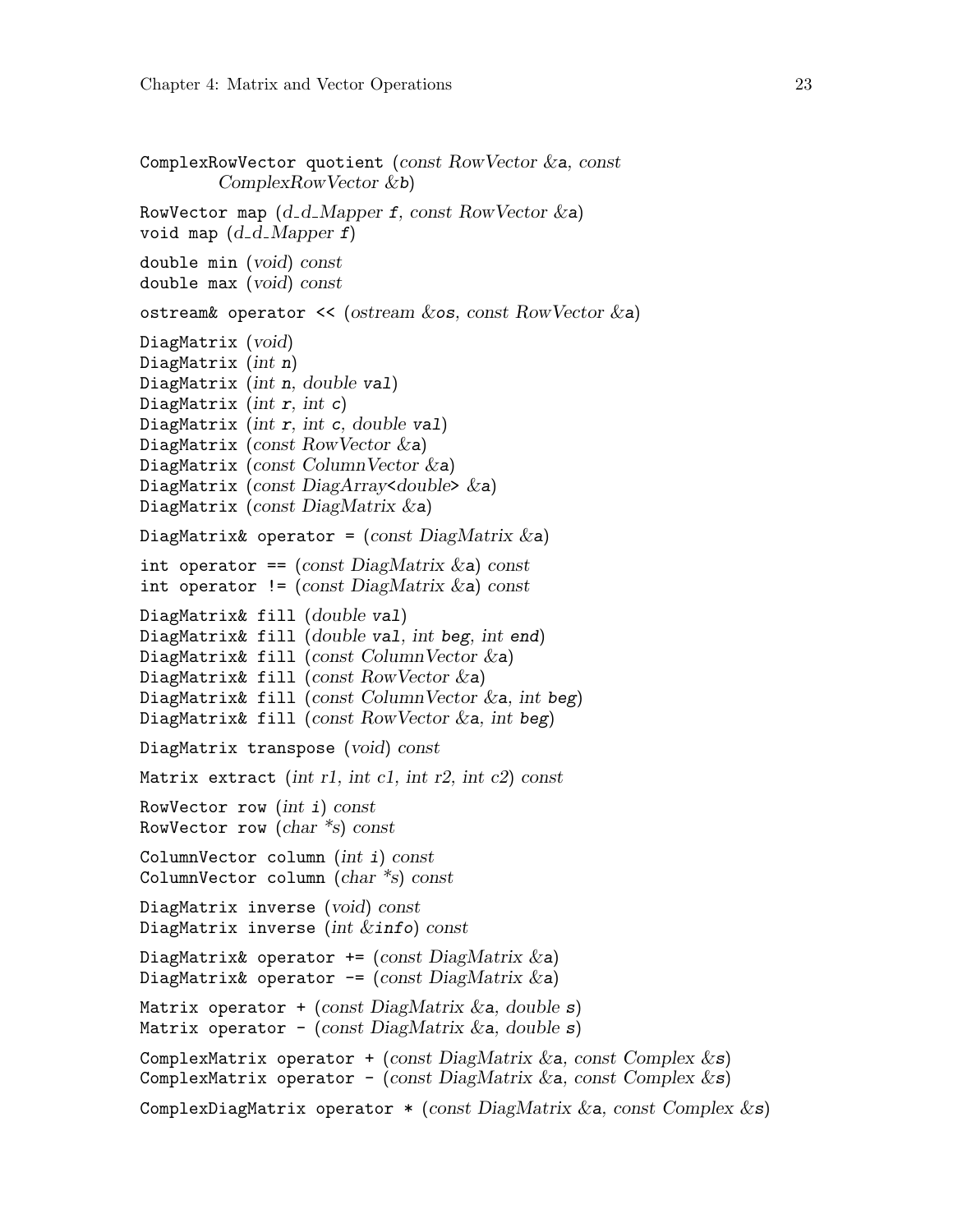```
ComplexDiagMatrix operator / (const DiagMatrix \&a, const Complex \&s)
Matrix operator + (double s, const DiagMatrix \&a)
Matrix operator - (double s, const DiagMatrix \&a)
ComplexMatrix operator + (const Complex &s, const DiagMatrix &a)
ComplexMatrix operator - (const Complex &s, const DiagMatrix &a)
ComplexDiagMatrix operator * (const Complex \&s, const DiagMatrix \&a)
ColumnVector operator *(\text{const } \text{DiagMatrix } \&a, \text{const } \text{ColumnVector } \&b)ComplexColumnVector operator * (const DiagMatrix &a, const
         ComplexColumnVector &b)
ComplexDiagMatrix operator + (const \text{ DiagMatrix} \&a, \text{ const}ComplexDiagMatrix &b)
ComplexDiagMatrix operator - (const DiagMatrix \&a, const
         ComplexDiagMatrix &b)
ComplexDiagMatrix product (const DiagMatrix \&a, const
         ComplexDiagMatrix &b)
Matrix operator + (const DiagMatrix &a, const Matrix &b)
Matrix operator - (const DiagMatrix & a, const Matrix & b)
Matrix operator *(\text{const } \text{DiagMatrix} \& a, \text{const } \text{Matrix} \& b)ComplexMatrix operator + (const DiagMatrix & a, const ComplexMatrix & b)
ComplexMatrix operator - (const DiagMatrix &a, const ComplexMatrix &b)
ComplexMatrix operator *(\text{const } \text{DiagMatrix } \& \text{a}, \text{const } \text{ComplexMatrix } \& \text{b})ColumnVector diag (void) const
ColumnVector diag (int k) const
ostream& operator << (ostream &os, const DiagMatrix &a)
ComplexMatrix (void)
ComplexMatrix (int r, int c)
ComplexMatrix (int r, int c, const Complex &val)
ComplexMatrix (const Matrix &a)
ComplexMatrix (const Array2 < Complex > \&a)
ComplexMatrix (const ComplexMatrix &a)
ComplexMatrix (const DiagMatrix &a)
ComplexMatrix (const DiagArray<Complex>)
ComplexMatrix (const ComplexDiagMatrix &a)
ComplexMatrix& operator = (const \; ComplexMatrix \; & a)int operator == \text{(const } \text{ComplexMatrix } \&a) \text{ const}int operator != (const \text{ ComplexMatrix } \&a) \text{ const}ComplexMatrix& insert (const Matrix \&a, int r, int c)
ComplexMatrix& insert (const RowVector \&a, int r, int c)
ComplexMatrix& insert (const ColumnVector \&a, int r, int c)
ComplexMatrix& insert (const DiagMatrix \&a, int r, int c)
ComplexMatrix& insert (const ComplexMatrix \&a, int r, int c)
```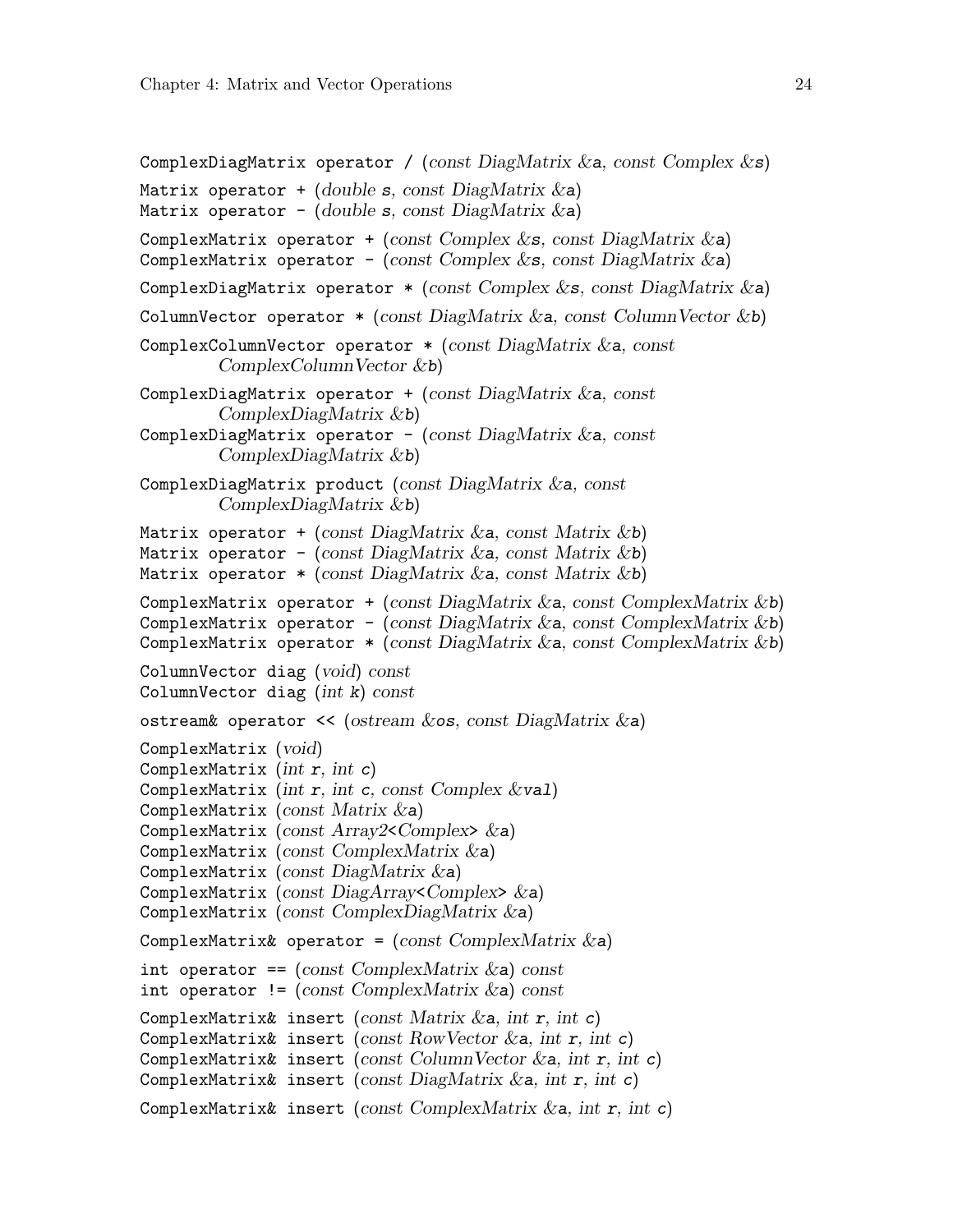```
ComplexMatrix& insert (const ComplexRowVector \&a, int r, int c)
ComplexMatrix& insert (const ComplexColumnVector & a, int r, int c))
ComplexMatrix& insert (const ComplexDiagMatrix \&a, int r, int c)
ComplexMatrix& fill (double val)
ComplexMatrix& fill (const Complex &val)
ComplexMatrix& fill (double val, int r1, int c1, int r2, int c2)
ComplexMatrix& fill (const Complex \&\text{val}, int r1, int r1, int r2, int c2)
ComplexMatrix append (const Matrix \&a) const
ComplexMatrix append (const RowVector \&a) const
ComplexMatrix append (const ColumnVector \&a) const
ComplexMatrix append (const DiagMatrix &a) const
ComplexMatrix append (const ComplexMatrix &a) const
ComplexMatrix append (const ComplexRowVector \&a) const
ComplexMatrix append (const ComplexColumnVector &a) const
ComplexMatrix append (const ComplexDiagMatrix &a) const
ComplexMatrix stack (const Matrix \&a) const
ComplexMatrix stack (const RowVector \&a) constComplexMatrix stack (const ColumnVector \&a) const
ComplexMatrix stack (const DiagMatrix \&a) const
ComplexMatrix stack (const ComplexMatrix \&a) const
ComplexMatrix stack (const ComplexRowVector &a) const
ComplexMatrix stack (const ComplexColumnVector \&a) const
ComplexMatrix stack (const ComplexDiagMatrix &a) const
ComplexMatrix transpose (void) const
Matrix real (const ComplexMatrix \&a)
Matrix imag (const ComplexMatrix \&a)
ComplexMatrix conj (const ComplexMatrix &a)
ComplexMatrix extract (int r1, int c1, int r2, int c2) const
ComplexRowVector row (int i) const
ComplexRowVector row (char *s) const
ComplexColumnVector column (int i) const
ComplexColumnVector column (char *s) const
ComplexMatrix inverse (void) const
ComplexMatrix inverse (int &info) const
ComplexMatrix inverse (int &info, double &rcond) const
ComplexMatrix fourier (void) const
ComplexMatrix ifourier (void) const
ComplexDET determinant (void) const
ComplexDET determinant (int &info) const
ComplexDET determinant (int &info, double &rcond) const
ComplexMatrix solve (const Matrix &b) const
```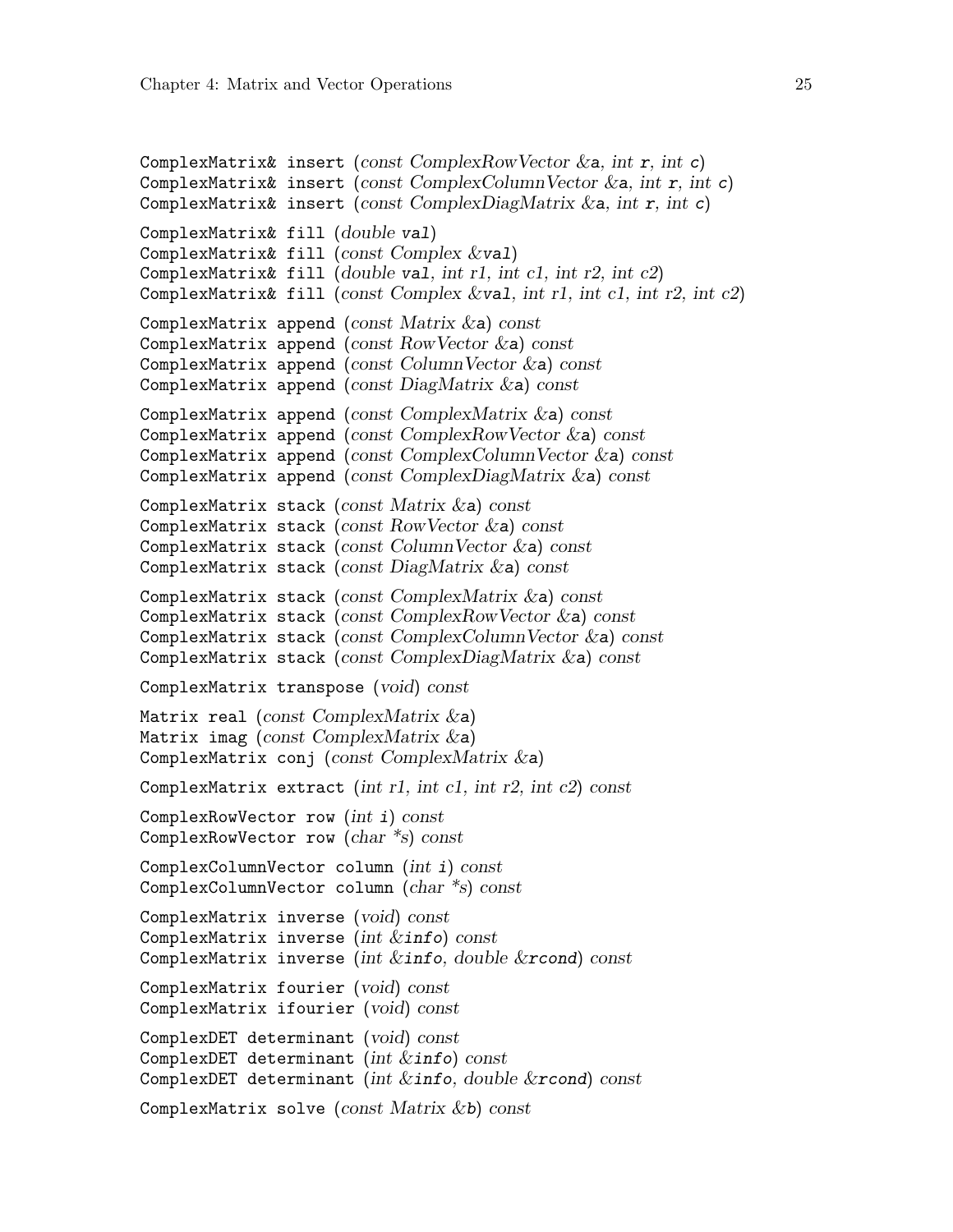```
ComplexMatrix solve (const Matrix &b, int &\text{info}) const
ComplexMatrix solve (const Matrix &b, int &\text{info}, double &\text{rcond}) const
ComplexMatrix solve (const ComplexMatrix &b) const
ComplexMatrix solve (const ComplexMatrix &b, int &info) const
ComplexMatrix solve (const ComplexMatrix &b, int &info, double &ircond)
        const
ComplexColumnVector solve (const ComplexColumnVector &b) const
ComplexColumnVector solve (const ComplexColumnVector &b, int &info)
        const
ComplexColumnVector solve (const ComplexColumnVector &b, int &info,
        double &rcond) const
ComplexMatrix lssolve (const ComplexMatrix &b) const
ComplexMatrix lssolve (const ComplexMatrix &b, int &info) const
ComplexMatrix 1ssolve (const ComplexMatrix &b, int &info, int &rank)
        const
ComplexColumnVector lssolve (const ComplexColumnVector &b) const
ComplexColumnVector 1ssolve (const ComplexColumnVector &b, int
        &info) const
ComplexColumnVector 1ssolve (const ComplexColumnVector &b, int &info,
        int &rank) const
ComplexMatrix& operator += (const DiagMatrix &a)
ComplexMatrix& operator -= (const DiagMatrix &a)
ComplexMatrix& operator += (const ComplexDiagMatrix &a)
ComplexMatrix& operator -= (const ComplexDiagMatrix &a)
ComplexMatrix& operator += (const Matrix &a)
ComplexMatrix& operator -= (const Matrix \&a)
ComplexMatrix& operator += (const ComplexMatrix \&a)
ComplexMatrix& operator -= (const ComplexMatrix &a)
Matrix operator ! (void) const
ComplexMatrix operator + (const ComplexMatrix \&a, double s)
ComplexMatrix operator - (const ComplexMatrix \&a, double s))
ComplexMatrix operator *(const \text{ ComplexMatrix } \&a, \text{ double } s)ComplexMatrix operator / (const ComplexMatrix &a, double s)
ComplexMatrix operator + (double s, const ComplexMatrix \&a)
ComplexMatrix operator - (double s, const ComplexMatrix \&a)
ComplexMatrix operator *(double s, const ComplexMatrix & a)ComplexMatrix operator / (double s, const ComplexMatrix \&a)ComplexColumnVector operator * (const ComplexMatrix &a, const
        ColumnVector &b)
ComplexColumnVector operator * (const ComplexMatrix &a, const
        ComplexColumnVector &b)
ComplexMatrix operator + (const ComplexMatrix \&a, const DiagMatrix \&b)
```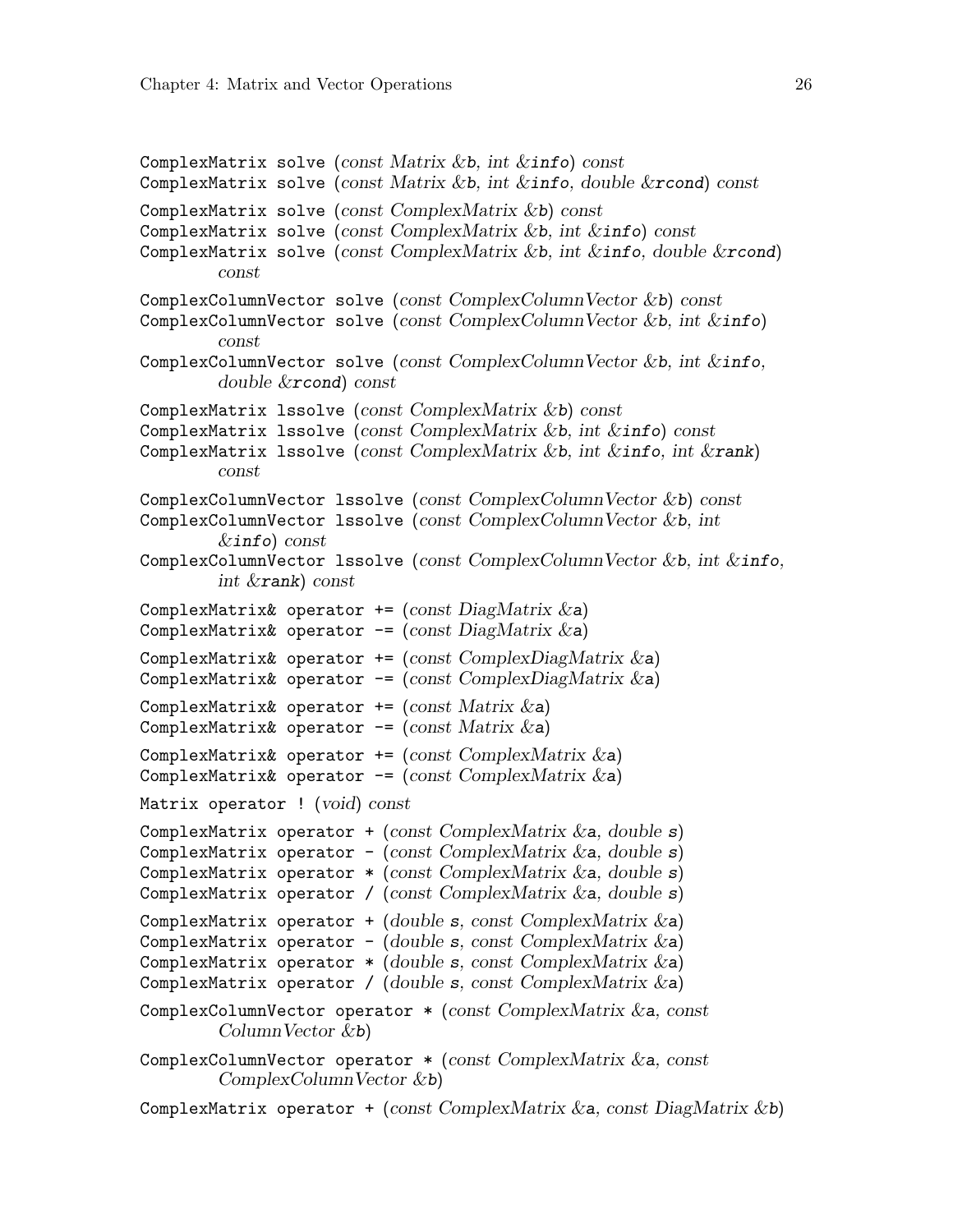```
ComplexMatrix operator - (const ComplexMatrix &a, const DiagMatrix &b)
ComplexMatrix operator *(\text{const } \text{ComplexMatrix } \& \text{a}, \text{const } \text{DiagMatrix } \& \text{b})ComplexMatrix operator +(const \text{ ComplexMatrix} \&a, \text{const}ComplexDiagMatrix &b)
ComplexMatrix operator - (const ComplexMatrix \&a, const
         ComplexDiagMatrix &b)
ComplexMatrix operator * (const ComplexMatrix &a, const
         ComplexDiagMatrix &b)
ComplexMatrix operator + (const ComplexMatrix &a, const Matrix &b)
ComplexMatrix operator - (const ComplexMatrix &a, const Matrix &b)
ComplexMatrix operator *(\text{const } \text{ComplexMatrix } \&a, \text{ const } \text{Matrix } \&b)ComplexMatrix operator * (const ComplexMatrix &a, const ComplexMatrix
         \&b)ComplexMatrix product (const ComplexMatrix &a, const Matrix &b)
ComplexMatrix quotient (const ComplexMatrix \&a, const Matrix \&b))
ComplexMatrix map (c_c Mapper f, const ComplexMatrix & a)Matrix map (d_c_M) Mapper f, const ComplexMatrix \&a)void map (c_c C_M)Matrix all (void) const
Matrix any (void) const
ComplexMatrix cumprod (void) const
ComplexMatrix cumsum (void) const
ComplexMatrix prod (void) const
ComplexMatrix sum (void) const
ComplexMatrix sumsq (void) const
ComplexColumnVector diag (void) const
ComplexColumnVector diag (int k) const
ComplexColumnVector row_min (void) const
ComplexColumnVector row_min_loc (void) const
ComplexColumnVector row_max (void) const
ComplexColumnVector row_max_loc (void) const
ComplexRowVector column_min (void) const
ComplexRowVector column_min_loc (void) const
ComplexRowVector column_max (void) const
ComplexRowVector column_max_loc (void) const
ostream& operator << (ostream &os, const ComplexMatrix &a)
istream& operator >> (istream &is, ComplexMatrix &a)
ComplexColumnVector (void)
ComplexColumnVector (int n)
ComplexColumnVector (int n, const Complex &val)
ComplexColumnVector (const ColumnVector \&a)
```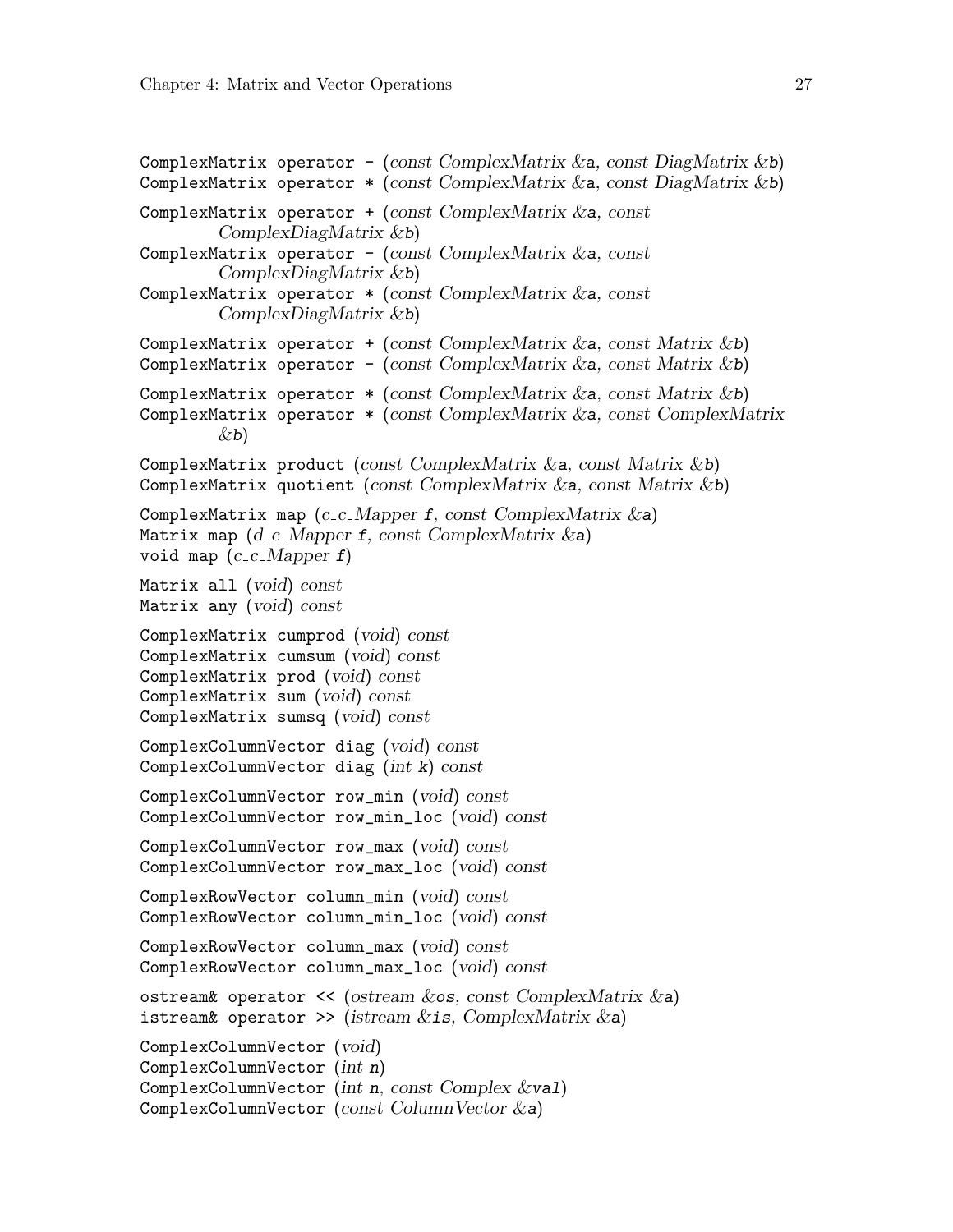```
ComplexColumnVector (const Array<Complex> &a)
ComplexColumnVector (const ComplexColumnVector &a)
ComplexColumnVector& operator = (const \text{ ComplexColumnVector } \&a)int operator == (const ComplexColumnVector \&a) const
int operator != (const ComplexColumnVector \&a) const
ComplexColumnVector& insert (const ColumnVector \&a, int r)
ComplexColumnVector& insert (const ComplexColumnVector \&a, int r)
ComplexColumnVector& fill (double val)
ComplexColumnVector& fill (const Complex &val)
ComplexColumnVector& fill (double val, int r1, int r2)
ComplexColumnVector& fill (const Complex &val, int r1, int r2)
ComplexColumnVector stack (const ColumnVector &a) const
ComplexColumnVector stack (const ComplexColumnVector &a) const
ComplexRowVector transpose (void) const
ColumnVector real (const ComplexColumnVector \&a))
ColumnVector imag (const ComplexColumnVector &a)
ComplexColumnVector conj (const ComplexColumnVector &a)
ComplexColumnVector extract (int r1, int r2) const
ComplexColumnVector& operator += (const ColumnVector &a)
ComplexColumnVector& operator - (const ColumnVector &a)
ComplexColumnVector& operator += (const ComplexColumnVector &a)
ComplexColumnVector& operator - (const ComplexColumnVector &a)
ComplexColumnVector operator + (const ComplexColumnVector &a, double
        s)
ComplexColumnVector operator - (const ComplexColumnVector &a, doubles)
ComplexColumnVector operator *(const \text{ ComplexColumnVector } \&a, \text{ double})s)
ComplexColumnVector operator / (const ComplexColumnVector &a, double
        s)
ComplexColumnVector operator + (double s, const ComplexColumnVector
        (xa)ComplexColumnVector operator - (double s, const ComplexColumnVector
        \&a)
ComplexColumnVector operator * (double s, const ComplexColumnVector
        \&a)
ComplexColumnVector operator / (double s, const ComplexColumnVector
        (xa)ComplexMatrix operator *(const \text{ ComplexColumnVector } \&a, \text{ const}ComplexRowVector &b)
```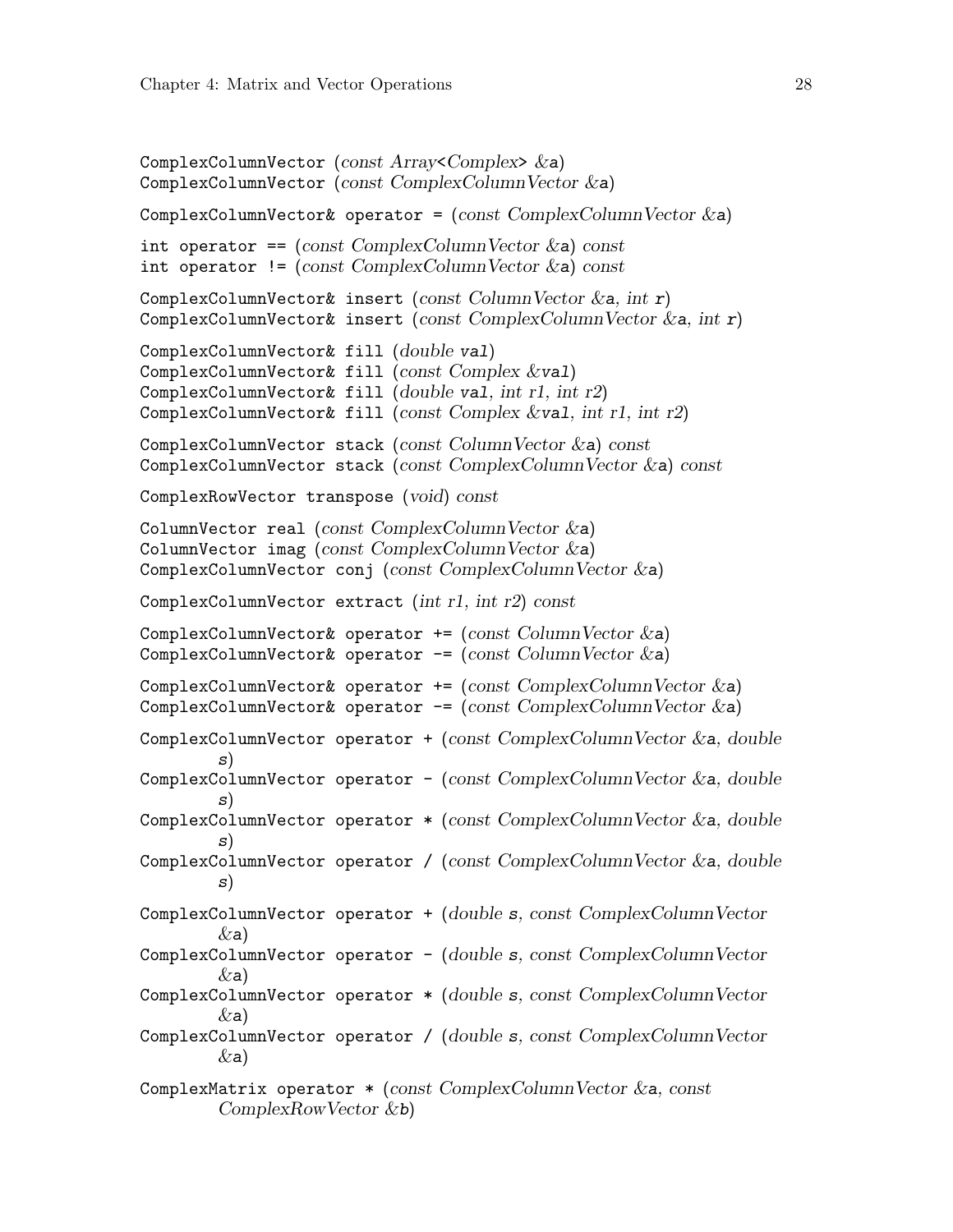```
ComplexColumnVector operator + (const ComplexColumnVector \&a, const
        ColumnVector &b)
ComplexColumnVector operator - (const ComplexColumnVector \&a, const
        ColumnVector &b)
ComplexColumnVector product (const ComplexColumnVector &a, const
        ColumnVector &b)
ComplexColumnVector quotient (const ComplexColumnVector &a, const
        ColumnVector &b)
ComplexColumnVector map (c_c_Mapper f, const ComplexColumnVector \&a))
ColumnVector map (d_c_M) Mapper f, const ComplexColumnVector \&a)void map (c_{-}c_{-}Mapper f)Complex min (void) const
Complex max (void) const
ostream& operator << (ostream &os, const ComplexColumnVector &a)
ComplexRowVector (void)
ComplexRowVector (int n)
ComplexRowVector (int n, const Complex \&\text{val})
ComplexRowVector (const RowVector &a)
ComplexRowVector (const Array<Complex>8a)
ComplexRowVector (const ComplexRowVector &a)
ComplexRowVector& operator = (const \text{ ComplexRowVector } \&a)int operator == \text{(const } \text{ComplexRowVector } \&a) \text{ const}int operator != (const ComplexRowVector \&a) const
ComplexRowVector& insert (const RowVector \&a, int c)
ComplexRowVector& insert (const ComplexRowVector &a, int c)
ComplexRowVector& fill (double val)
ComplexRowVector& fill (const Complex &val)
ComplexRowVector& fill (double val, int c1, int c2)
ComplexRowVector& fill (const Complex &val, int c1, int c2)
ComplexRowVector append (const RowVector \&a) const
ComplexRowVector append (const ComplexRowVector &a) const
ComplexColumnVector transpose (void) const
RowVector real (const ComplexRowVector \&a))
RowVector imag (const ComplexRowVector \&a))
ComplexRowVector conj (const ComplexRowVector &a)
ComplexRowVector extract (int c1, int c2) const
ComplexRowVector& operator += (const RowVector \&a)
ComplexRowVector& operator -= (const RowVector &a)
ComplexRowVector& operator + (const ComplexRowVector &a)
ComplexRowVector& operator - (const ComplexRowVector &a)
ComplexRowVector operator + (const ComplexRowVector \&a, double s)
```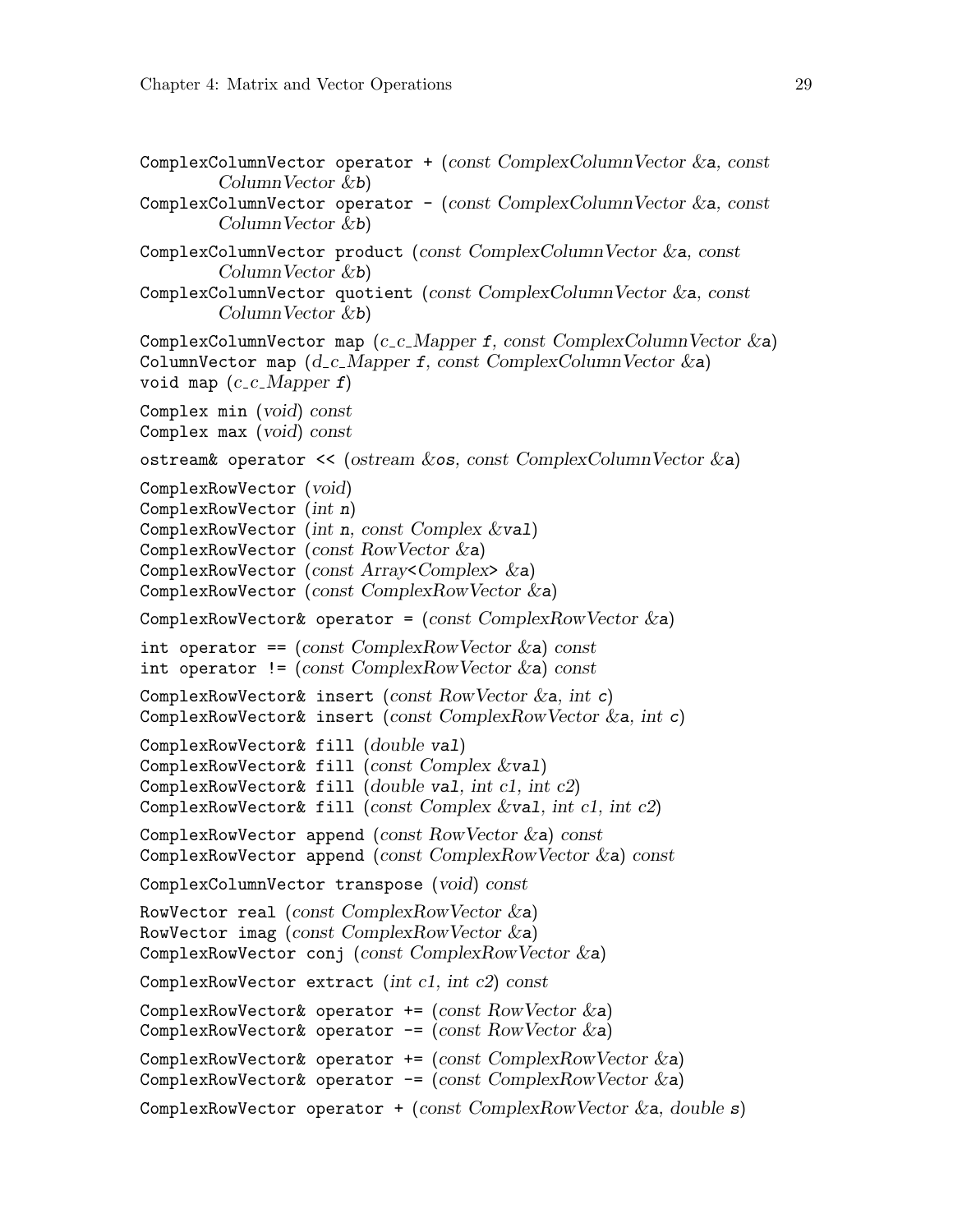```
ComplexRowVector operator - (const ComplexRowVector &a, double s)
ComplexRowVector operator *(\text{const } \text{ComplexRowVector } \&a, \text{ double } s)ComplexRowVector operator / (const ComplexRowVector &a, double s)
ComplexRowVector operator + (double s, const ComplexRowVector \&a)ComplexRowVector operator - (double s, const ComplexRowVector \&a)
ComplexRowVector operator *(double s, const ComplexRowVector & a)ComplexRowVector operator / (double s, const ComplexRowVector \&a))
Complex operator *(\text{const } \text{ComplexRowVector } \& a, \text{const } \text{ColumnVector } \& b)Complex operator *(const \text{ ComplexRowVector } \&a, \text{ const}ComplexColumnVector &b)
ComplexRowVector operator * (const ComplexRowVector &a, const
         ComplexMatrix &b)
ComplexRowVector operator + (const \text{ ComplexRowVector } \&a, \text{ const}RowVector &b)
ComplexRowVector operator - (const ComplexRowVector \&a, const
         RowVector &b)
ComplexRowVector product (const ComplexRowVector &a, const RowVector
         \&b)ComplexRowVector quotient (const ComplexRowVector &a, const
         RowVector &b)
ComplexRowVector map (c_c c_M)Mapper f, const ComplexRowVector \&a)
RowVector map (d_c_M) Mapper f, const ComplexRowVector \&a)void map (c_c c_M)Complex min (void) const
Complex max (void) const
ostream& operator << (ostream &os, const ComplexRowVector &a)
ComplexDiagMatrix (void)
ComplexDiagMatrix (int n)
ComplexDiagMatrix (int n, const Complex \&\text{val})ComplexDiagMatrix (int r, int c)
ComplexDiagMatrix (int r, int c, const Complex \&\text{val})ComplexDiagMatrix (const RowVector &a)
ComplexDiagMatrix (const ComplexRowVector \&a))
ComplexDiagMatrix (const ColumnVector \&a)
ComplexDiagMatrix (const ComplexColumnVector & a)ComplexDiagMatrix (const DiagMatrix &a)
ComplexDiagMatrix (const DiagArray<Complex> &a)
ComplexDiagMatrix (const ComplexDiagMatrix &a)
ComplexDiagMatrix& operator = (const \text{ ComplexDiagMatrix} \& a)int operator == (const \text{ ComplexDiagMatrix} \& a) \text{ const}int operator != (const \text{ ComplexDiagMatrix} \& a) \text{ const}ComplexDiagMatrix& fill (double val)
```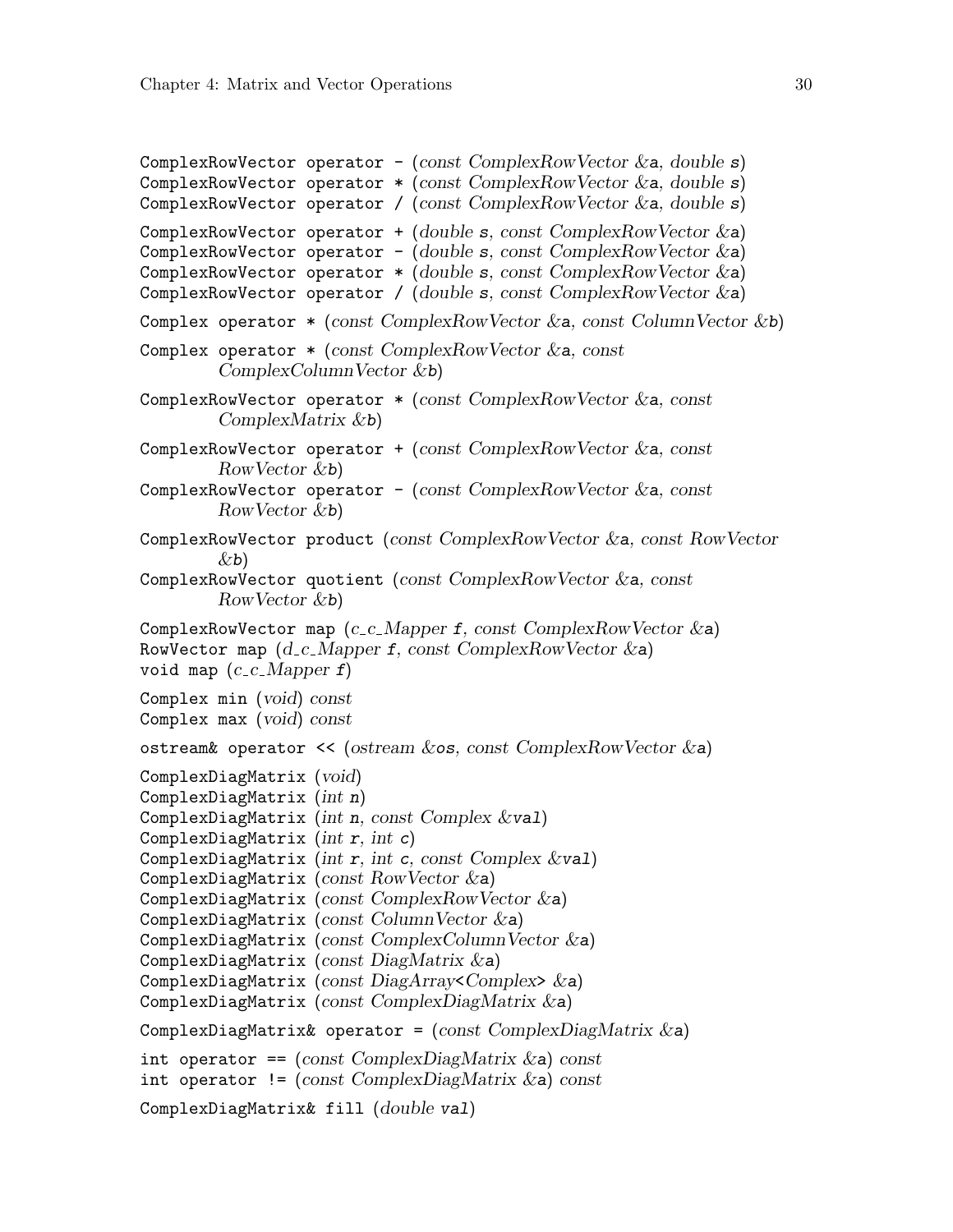```
ComplexDiagMatrix& fill (const Complex &val)
ComplexDiagMatrix& fill (double val, int beg, int end)
ComplexDiagMatrix& fill (const Complex &val, int beg, int end)
ComplexDiagMatrix& fill (const ColumnVector \&a)
ComplexDiagMatrix& fill (const ComplexColumnVector \&a))
ComplexDiagMatrix& fill (const RowVector &a)
ComplexDiagMatrix& fill (const ComplexRowVector &a)
ComplexDiagMatrix& fill (const ColumnVector &a, int beg)
ComplexDiagMatrix& fill (const ComplexColumnVector &a, int beg)
ComplexDiagMatrix& fill (const RowVector &a, int beg)
ComplexDiagMatrix& fill (const ComplexRowVector \&a, int beg)
ComplexDiagMatrix transpose (void) const
DiagMatrix real (const ComplexDiagMatrix \&a)
DiagMatrix imag (const ComplexDiagMatrix \&a)
ComplexDiagMatrix conj (const ComplexDiagMatrix &a)
ComplexMatrix extract (int r1, int c1, int r2, int c2) const
ComplexRowVector row (int i) const
ComplexRowVector row (char *s) const
ComplexColumnVector column (int i) const
ComplexColumnVector column (char *s) const
ComplexDiagMatrix inverse (int &info) const
ComplexDiagMatrix inverse (void) const
ComplexDiagMatrix& operator += (const DiagMatrix \&a)
ComplexDiagMatrix& operator -= (const DiagMatrix &a)
ComplexDiagMatrix& operator += (const ComplexDiagMatrix \&a)
ComplexDiagMatrix& operator -= (const ComplexDiagMatrix &a)
ComplexMatrix operator + (const ComplexDiagMatrix \&a, double s)
ComplexMatrix operator - (const ComplexDiagMatrix \&a, double s)
ComplexMatrix operator + (const ComplexDiagMatrix \&a, const Complex
        \&s)
ComplexMatrix operator - (const ComplexDiagMatrix &a, const Complex
        \&s)ComplexDiagMatrix operator *(\text{const } \text{ComplexDiagMatrix } \&a, \text{ double } s)ComplexDiagMatrix operator / (const ComplexDiagMatrix \&a, double s)
ComplexMatrix operator + (double s, const ComplexDiagMatrix \&a)
ComplexMatrix operator - (double s, const ComplexDiagMatrix \&a)
ComplexMatrix operator + (const Complex \&s, const ComplexDiagMatrix
        (xa)ComplexMatrix operator - (const Complex &s, const ComplexDiagMatrix
        (xa)ComplexDiagMatrix operator *(double s, const ComplexDiagMatrix & a)
```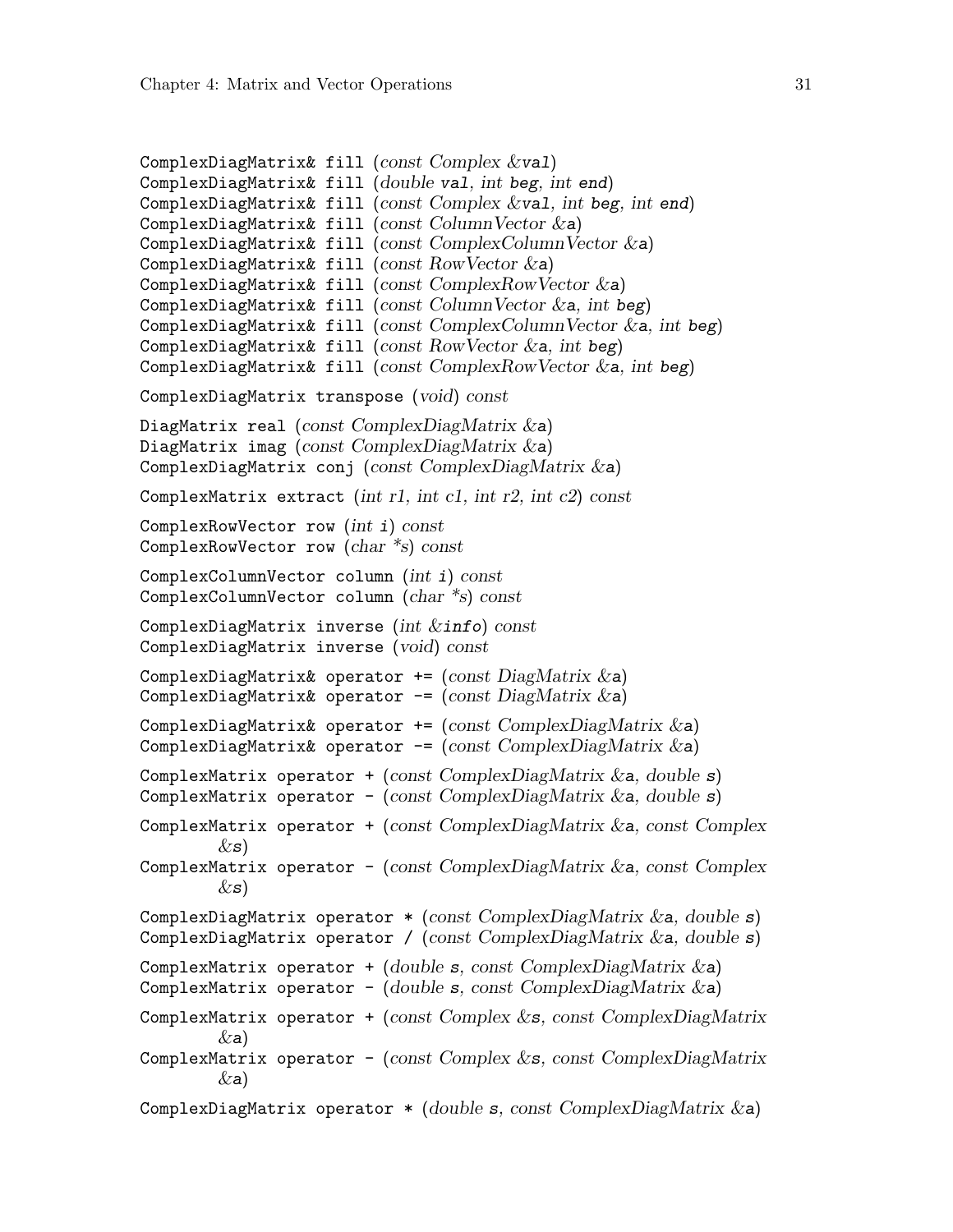<span id="page-35-0"></span>

| ComplexColumnVector operator $*(const \text{ ComplexDiagMatrix} \&a, \text{const})$<br>$ColumnVector$ &b)                                                                                                                        |
|----------------------------------------------------------------------------------------------------------------------------------------------------------------------------------------------------------------------------------|
| ComplexColumnVector operator $*(const \text{ ComplexDiagMatrix} \&a, \text{const})$<br>$ComplexColumnVector$ &b)                                                                                                                 |
| ComplexDiagMatrix operator + (const ComplexDiagMatrix $\&a$ , const<br>$DiagMatrix \&b)$<br>ComplexDiagMatrix operator - (const ComplexDiagMatrix $\&a$ , const<br>$DiagMatrix \&b)$                                             |
| ComplexDiagMatrix product (const $ComplexDiagMatrix \&a$ , const<br>$DiagMatrix \&b)$                                                                                                                                            |
| ComplexMatrix operator + (const ComplexDiagMatrix & a, const Matrix & b)<br>ComplexMatrix operator - (const ComplexDiagMatrix & a, const Matrix & b)<br>ComplexMatrix operator * (const ComplexDiagMatrix & a, const Matrix & b) |
| ComplexMatrix operator + (const $ComplexDiagMatrix \&a$ , const<br>$ComplexMatrix \&b)$<br>ComplexMatrix operator - (const ComplexDiagMatrix $\&a$ , const                                                                       |
| $ComplexMatrix \&b)$<br>ComplexMatrix operator $*(const \text{ ComplexDiagMatrix} \&a, \text{const})$<br>$ComplexMatrix \& b)$                                                                                                   |
| ComplexColumnVector diag (void) const<br>ComplexColumnVector diag $(int k)$ const                                                                                                                                                |
| ostream& operator << (ostream $\&$ os, const ComplexDiagMatrix $\&$ a)                                                                                                                                                           |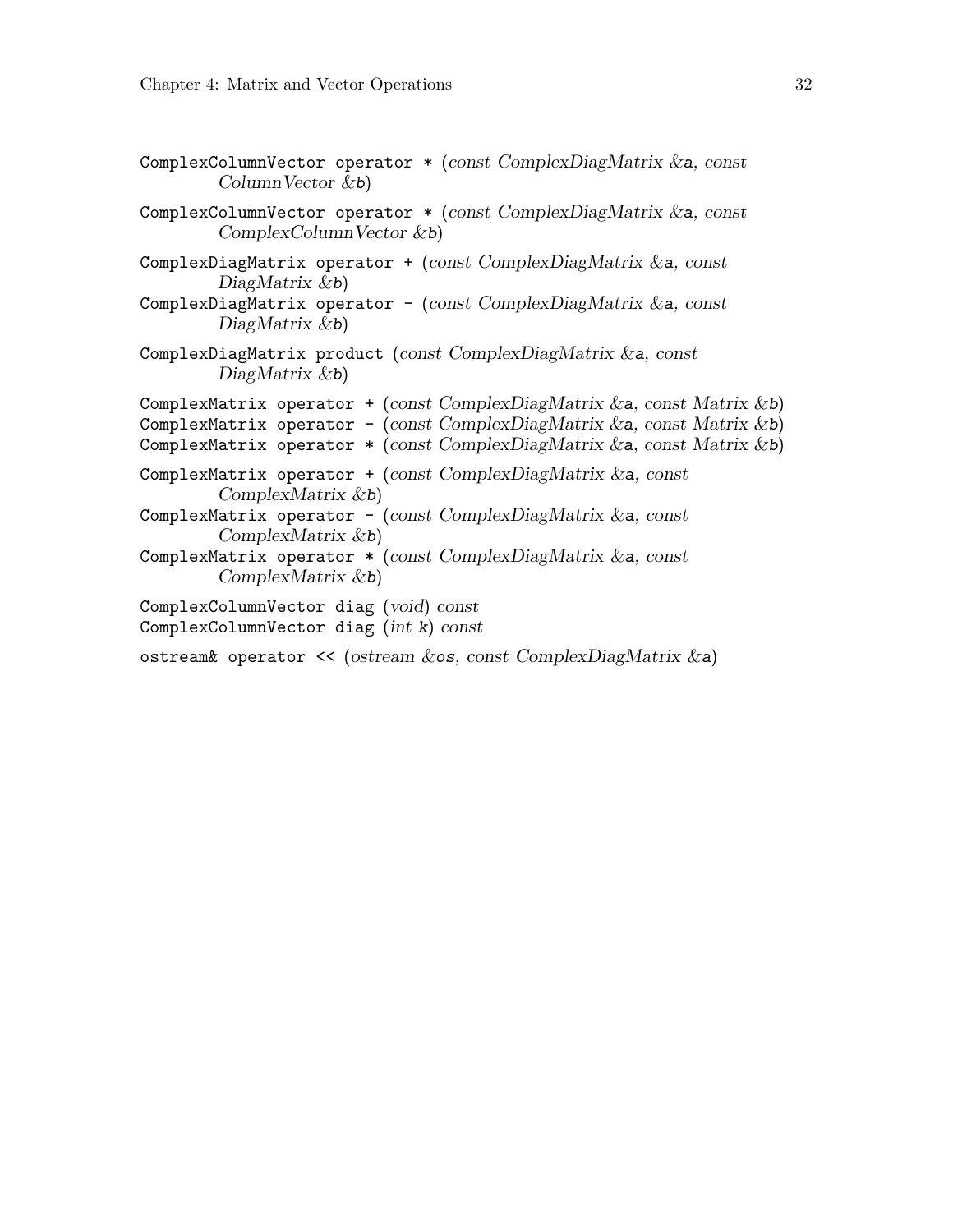#### <span id="page-36-0"></span>5 Matrix Factorizations

```
AEPBALANCE (void)
AEPBALANCE (const Matrix \&a, const char *balance_job)
AEPBALANCE (const AEPBALANCE \&a)
AEPBALANCE& operator = \text{(const} AEPBALANCE & a)
Matrix balanced_matrix (void) const
Matrix balancing_matrix (void) const
ostream& operator << (ostream &os, const AEPBALANCE &a)
ComplexAEPBALANCE (void)
ComplexAEPBALANCE (const ComplexMatrix &a, const char *balance_job)
ComplexAEPBALANCE (const ComplexAEPBALANCE &a)
ComplexAEPBALANCE& operator = (const \text{ ComplexAEPBALANCE} \& a)ComplexMatrix balanced_matrix (void) const
ComplexMatrix balancing_matrix (void) const
ostream& operator << (ostream &os, const ComplexAEPBALANCE &a)
DET (void)
DET (const DET \&a)DET& operator = (const DET \&a)int value_will_overflow (void) const
int value_will_underflow (void) const
double coefficient (void) const
int exponent (void) const
double value (void) const
ostream& operator \ll (ostream \&os, const DET \&a)
ComplexDET (void)
ComplexDET (const ComplexDET &a)
ComplexDET& operator = \text{(const ComplexDET \&a)}int value_will_overflow (void) const
int value_will_underflow (void) const
Complex coefficient (void) const
int exponent (void) const
Complex value (void) const
ostream& operator \ll (ostream \&os, const ComplexDET \&a)
GEPBALANCE (void)
GEPBALANCE (const Matrix & a, const Matrix &, const char *balance_job)
GEPBALANCE (const GEPBALANCE \&a)
GEPBALANCE& operator = (const \text{ GEPBALANCE } \&a)
```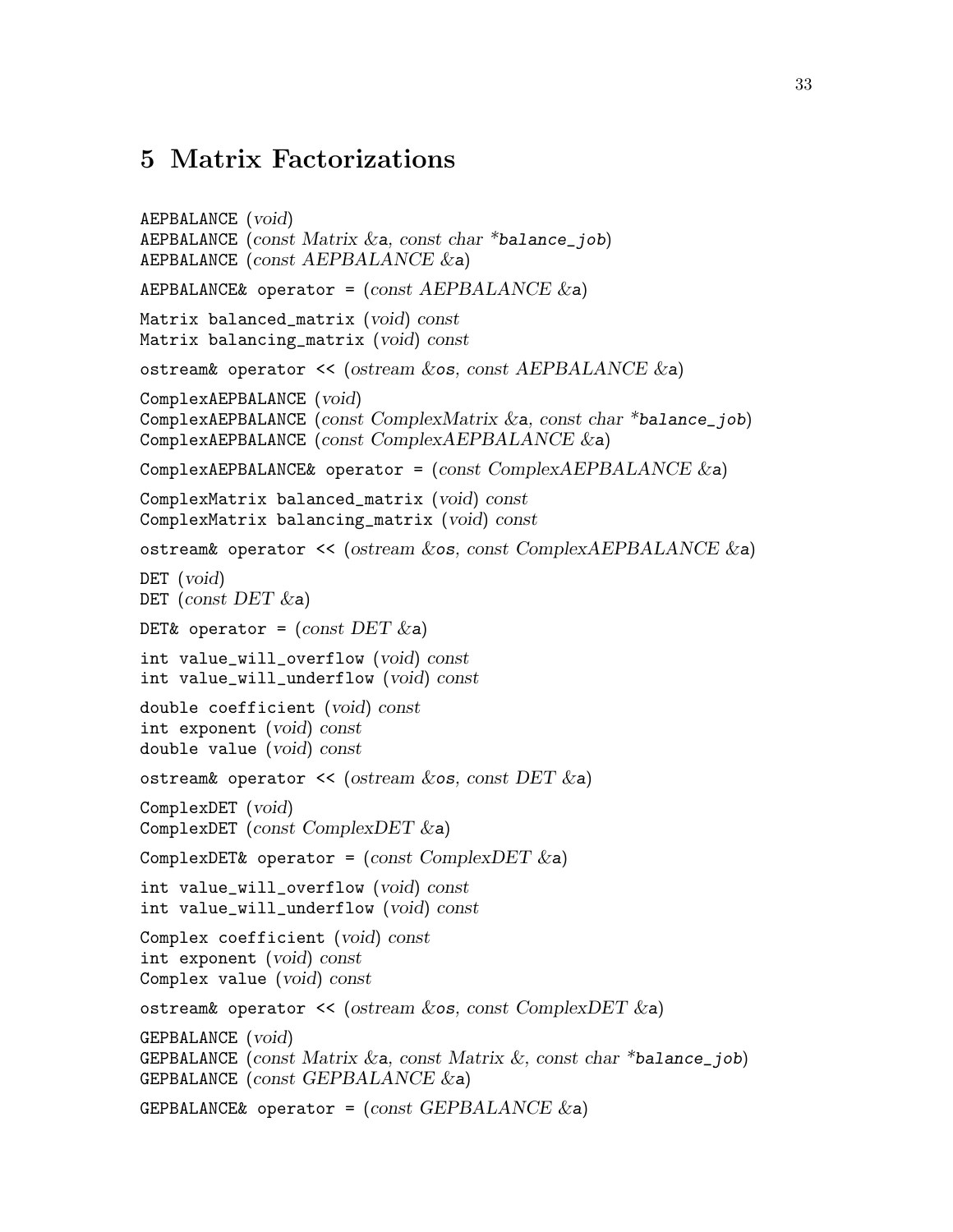```
Matrix balanced_a_matrix (void) const
Matrix balanced_b_matrix (void) const
Matrix left_balancing_matrix (void) const
Matrix right_balancing_matrix (void) const
ostream& operator \prec (ostream \&os, const GEPBALANCE \&a)
CHOL (void)
CHOL (const Matrix \&a))
CHOL (const Matrix \&a, int \&\text{info})
CHOL (const CHOL \&a))
CHOL& operator = \text{(const } \text{CHOL} \&a)Matrix chol_matrix (void) const
ostream& operator \langle\langle\ \rangle (ostream \& os, const CHOL \& a)
ComplexCHOL (void)
ComplexCHOL (const ComplexMatrix &a)
ComplexCHOL (const ComplexMatrix \&a, int \&info)
ComplexCHOL (const ComplexCHOL &a)
ComplexCHOL& operator = (const \text{ ComplexCHOL} \&a)ComplexMatrix chol_matrix (void) const
ostream& operator << (ostream &os, const ComplexCHOL &a)
HESS (void)
HESS (const Matrix \&a))
HESS (const Matrix \&a, int \&\ info)
HESS (const HESS \&a))
HESS& operator = (const \, HESS \&a)Matrix hess_matrix (void) const
Matrix unitary_hess_matrix (void) const
ostream& operator << (ostream &os, const HESS &a)
ComplexHESS (void)
ComplexHESS (const ComplexMatrix &a)
ComplexHESS (const ComplexMatrix &a, int &info)
ComplexHESS (const ComplexHESS &a)
ComplexHESS& operator = (const ComplexHESS \&a)ComplexMatrix hess_matrix (void) const
ComplexMatrix unitary_hess_matrix (void) const
ostream& operator \langle\langle\angle(0stream \& \circ s, const \& \circ ComplexHESS \& a\rangle)SCHUR (void)
SCHUR (const Matrix \&a, const char *ord)
SCHUR (const Matrix & a, const char *ord, int \&info)
SCHUR (const SCHUR \&a, const char *ord)
SCHUR& operator = \text{(const SCHUR &a)}
```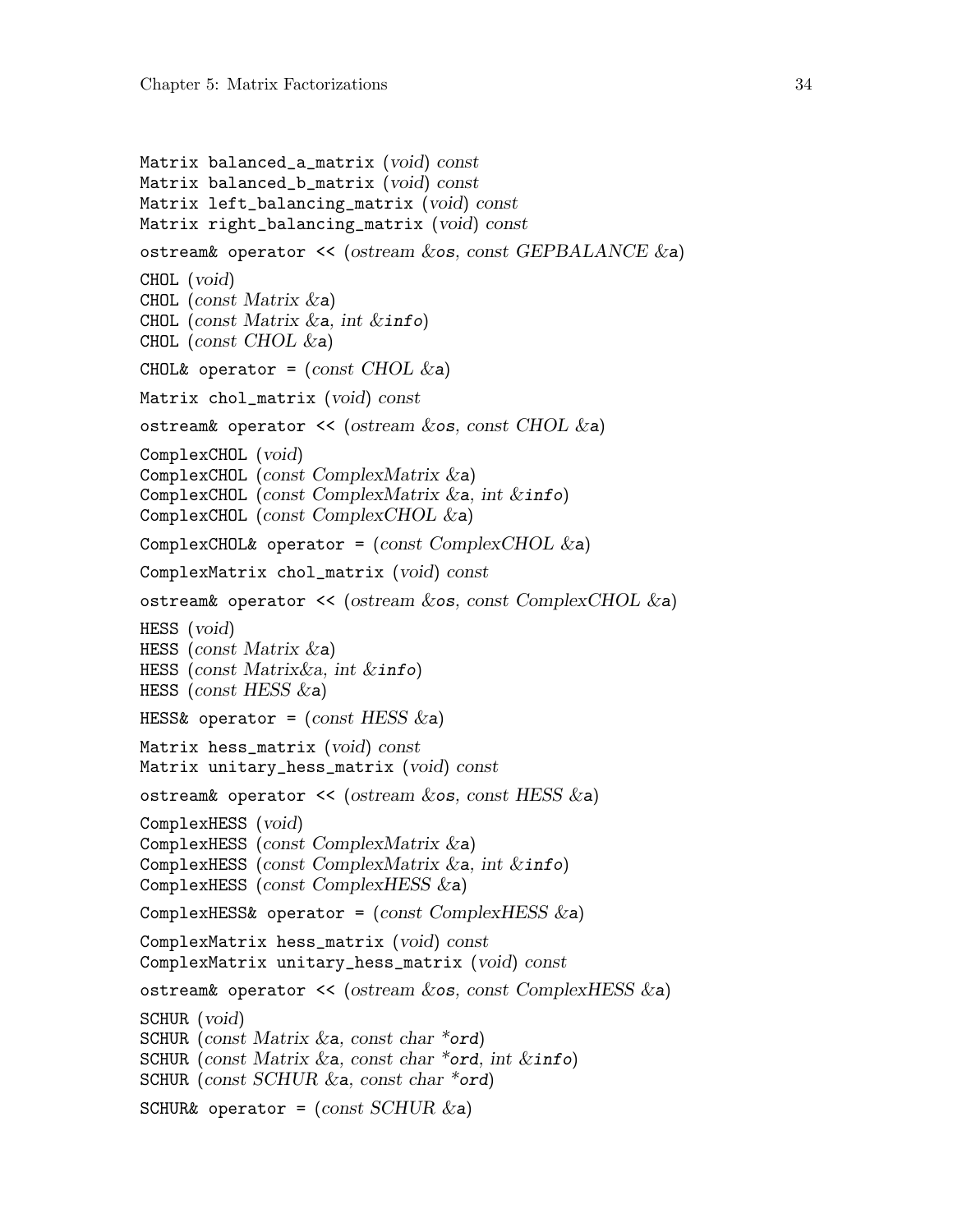```
Matrix schur_matrix (void) const
Matrix unitary_matrix (void) const
ostream& operator \ll (ostream \&os, const SCHUR \&a)
ComplexSCHUR (void)
ComplexSCHUR (const ComplexMatrix &a, const char *ord)
ComplexSCHUR (const ComplexMatrix \&a, const char *ord, int \&\text{info})
ComplexSCHUR (const ComplexSCHUR &a, const char *ord)
ComplexSCHUR& operator = (const \text{ Complex}SCHUR \& a)ComplexMatrix schur_matrix (void) const
ComplexMatrix unitary_matrix (void) const
ostream& operator << (ostream &os, const ComplexSCHUR &a)
SVD (void)
SVD (const Matrix \&a))
SVD (const Matrix &a, int &info)
SVD (const SVD \&a))
SVD& operator = (const SVD \&a)DiagMatrix singular_values (void) const
Matrix left_singular_matrix (void) const
Matrix right_singular_matrix (void) const
ostream& operator \ll (ostream \&os, const SVD \&a)
ComplexSVD (void)
ComplexSVD (const ComplexMatrix &a)
ComplexSVD (const ComplexMatrix \&a, int \&info)
ComplexSVD (const ComplexSVD \&a))
ComplexSVD& operator = (const \text{ ComplexSVD} \& a)DiagMatrix singular_values (void) const
ComplexMatrix left_singular_matrix (void) const
ComplexMatrix right_singular_matrix (void) const
ostream& operator << (ostream &os, const ComplexSVD &a)
EIG (void)
EIG (const Matrix &a)
EIG (const Matrix \&a, int \&info)
EIG (const ComplexMatrix &a)
EIG (const ComplexMatrix \&a, int \&info)
EIG (const EIG \&a)
EIG& operator = (const \text{ EIG } \&a)ComplexColumnVector eigenvalues (void) const
ComplexMatrix eigenvectors (void) const
ostream& operator \prec (ostream \&os, const EIG \&a)
```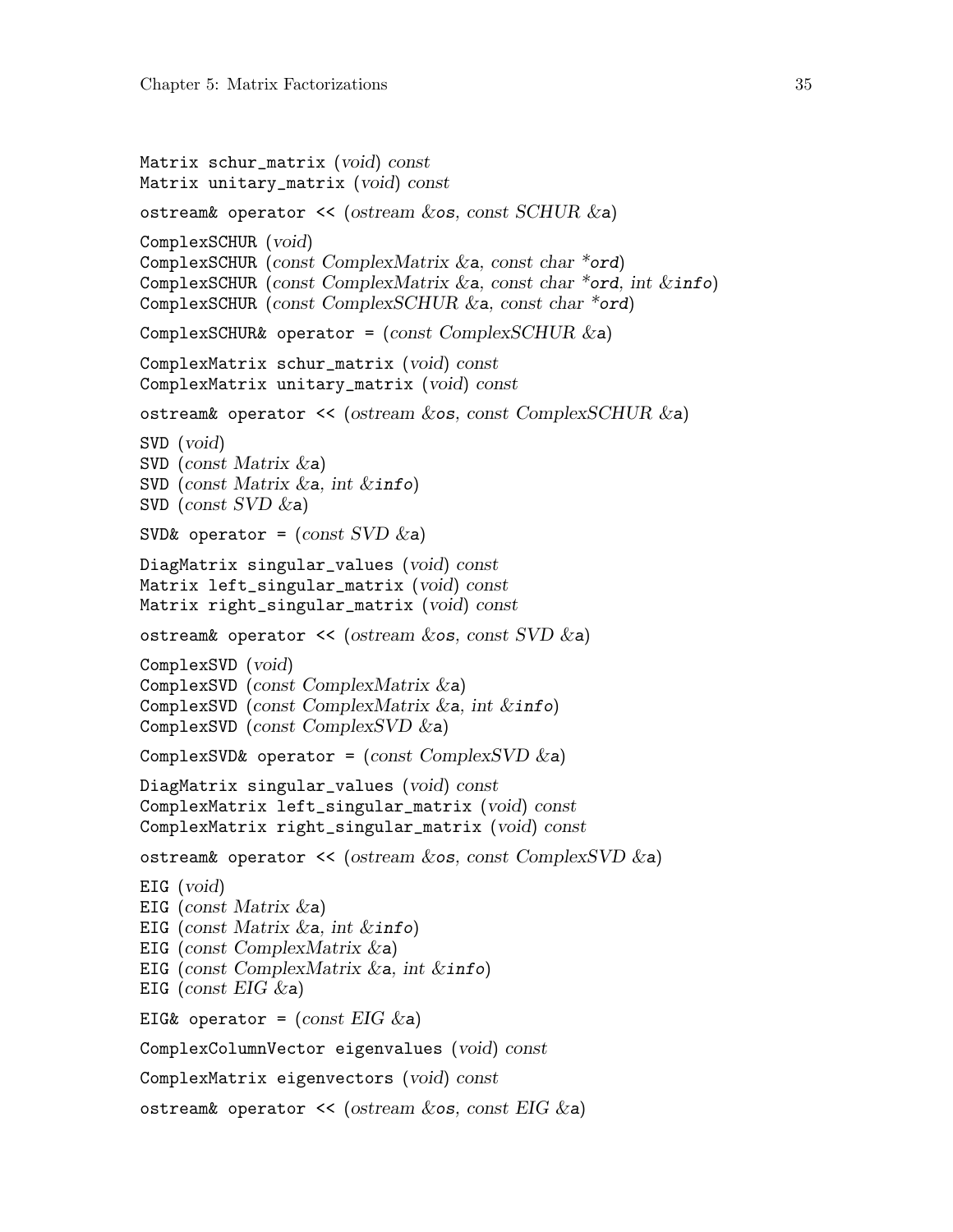```
LU (void)
LU (const Matrix \&a))
LU (const LU \&a)LU& operator = \text{(const }LU \&a)Matrix L (void) const
Matrix U (void) const
Matrix P (void) const
ostream& operator \ll (ostream \&os, const LU \&a)
ComplexLU (void)
ComplexLU (const ComplexMatrix &a)
ComplexLU (const ComplexLU \&a)ComplexLU& operator = (const \; ComplexLU \&a)ComplexMatrix L (void) const
ComplexMatrix U (void) const
Matrix P (void) const
ostream& operator \ll (ostream \&os, const ComplexLU \&a)
QR (void)
QR (const Matrix &A)
QR (const QR &a)
QR& operator = (const \t QR \&a)Matrix Q (void) const
Matrix R (void) const
ostream& operator << (ostream &os, const QR &ComplexQR (void)
ComplexQR (const ComplexMatrix &A)
ComplexQR (const ComplexQR & a)
ComplexQR& operator = (const \text{ Complex}QR \&a)ComplexMatrix Q (void) const
ComplexMatrix R (void) const
ostream& operator \prec (ostream \&os, const ComplexQR \&a)
```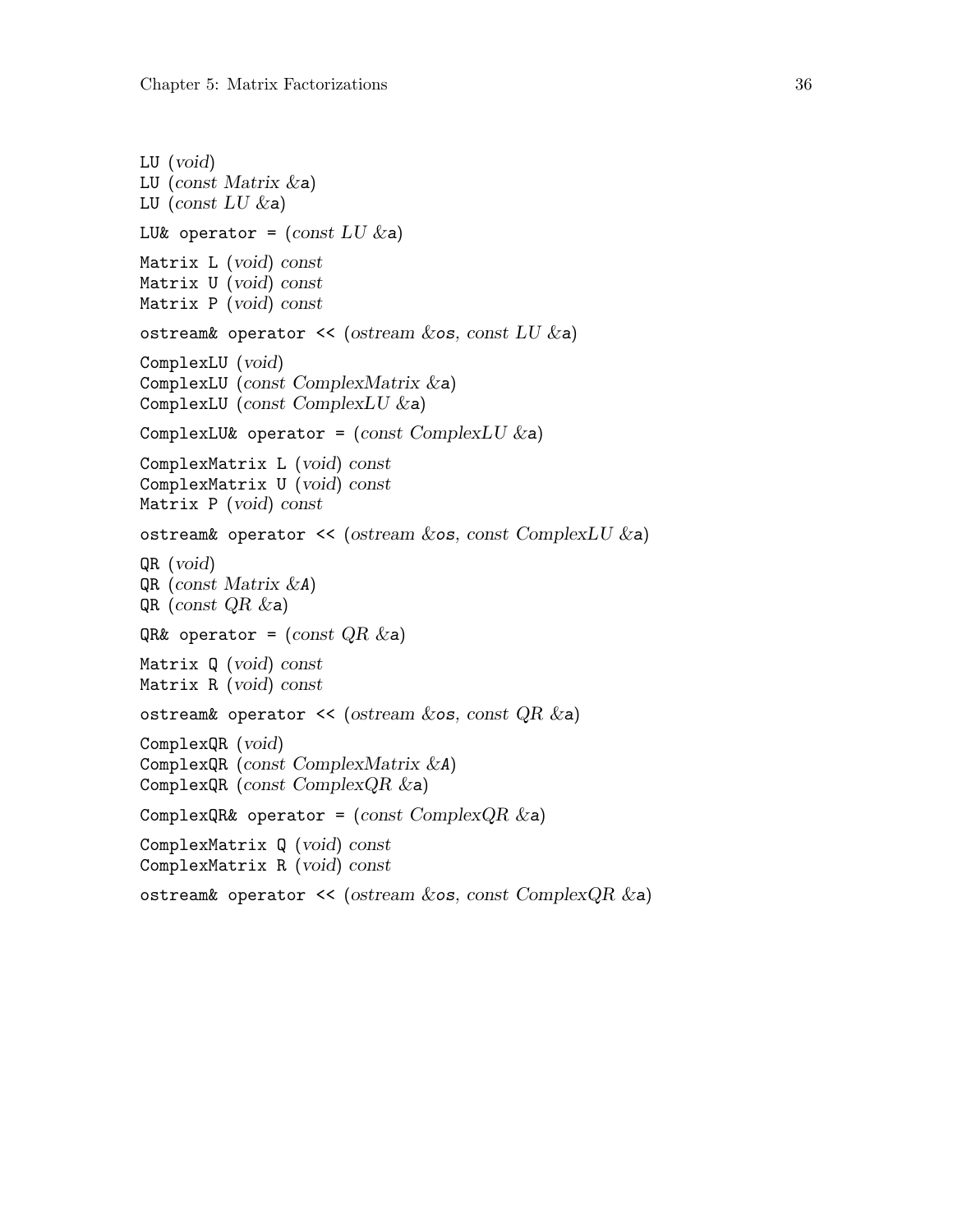### <span id="page-40-0"></span>6 Ranges

Range (void) Range (const Range &r) Range (double b, double l) Range (double b, double l, double i) double base (void) const double limit (void) const double inc (void) const void set\_base (double b) void set\_limit (double 1) void set\_inc (double i) int nelem (void) const double min (void) const double max (void) const void sort (void) ostream& operator << (ostream  $&cos$ , const Range  $&x$ ) istream& operator >> (istream  $&$ is, Range  $&$ r) void print\_range (void)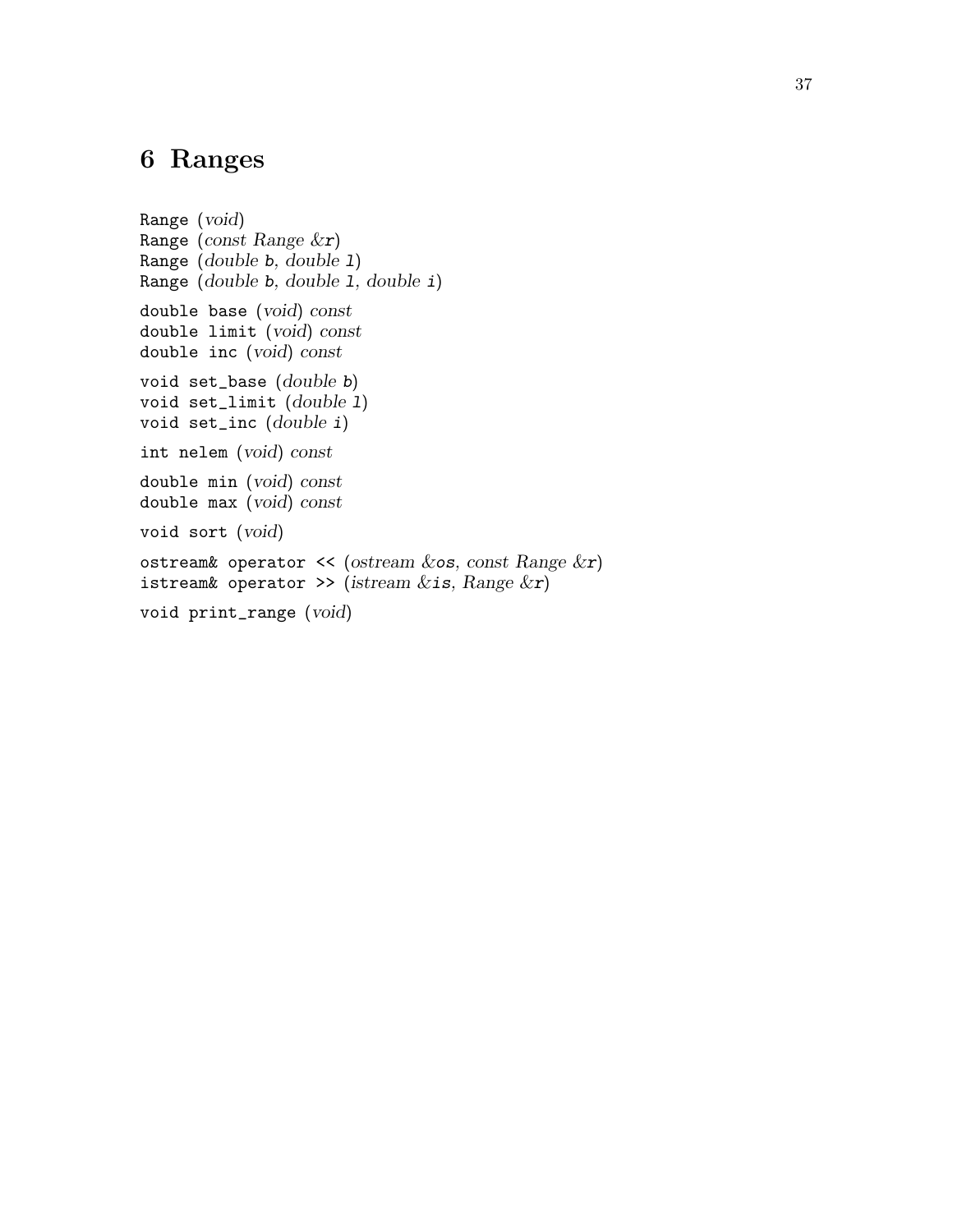# <span id="page-41-0"></span>7 Nonlinear Functions

NLFunc (void) NLFunc (const nonlinear\_fcn) NLFunc (const nonlinear\_fcn, const jacobian\_fcn) NLFunc (const NLFunc &a) NLFunc& operator =  $(const$  NLFunc  $\&a)$ nonlinear\_fcn function (void) const; NLFunc& set\_function (const nonlinear\_fcn  $f$ ) jacobian\_fcn jacobian\_function (void) const; NLFunc& set\_jacobian\_function  $(const\;jacobian\_for\;j)$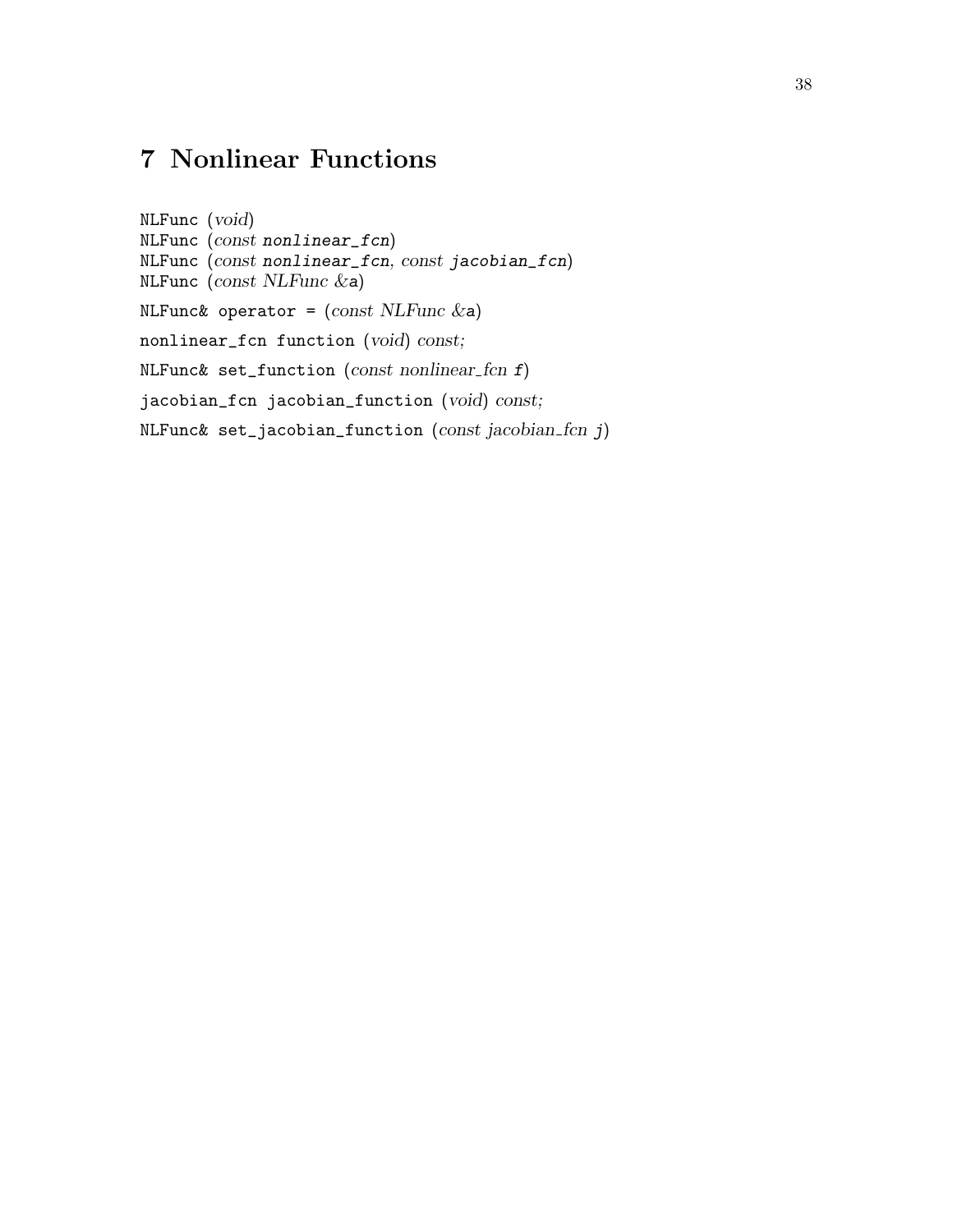### <span id="page-42-0"></span>8 Nonlinear Equations

```
NLEqn_options (void)
NLEqn_options (const NLEqn_options &opt)
NLEqn_-options\& operator = (const NLEqn_-options \&opt)
void init (void)
void copy (const NLEqn options &opt)
void set_default_options (void)
void set_tolerance (double val)
double tolerance (void)
NLEqn (void)
NLEqn (const ColumnVector&, const NLFunc)
NLEqn (const NLEqn &a)
NLEqn& operator = (const \text{ NLEqn } \&a)void resize (int n)
void set_states (const ColumnVector &x)
ColumnVector states (void) const
int size (void) const
ColumnVector solve (void)
ColumnVector solve (const ColumnVector &x)
ColumnVector solve (int \; &ColumnVector solve (const ColumnVector &x, int &\text{info})
```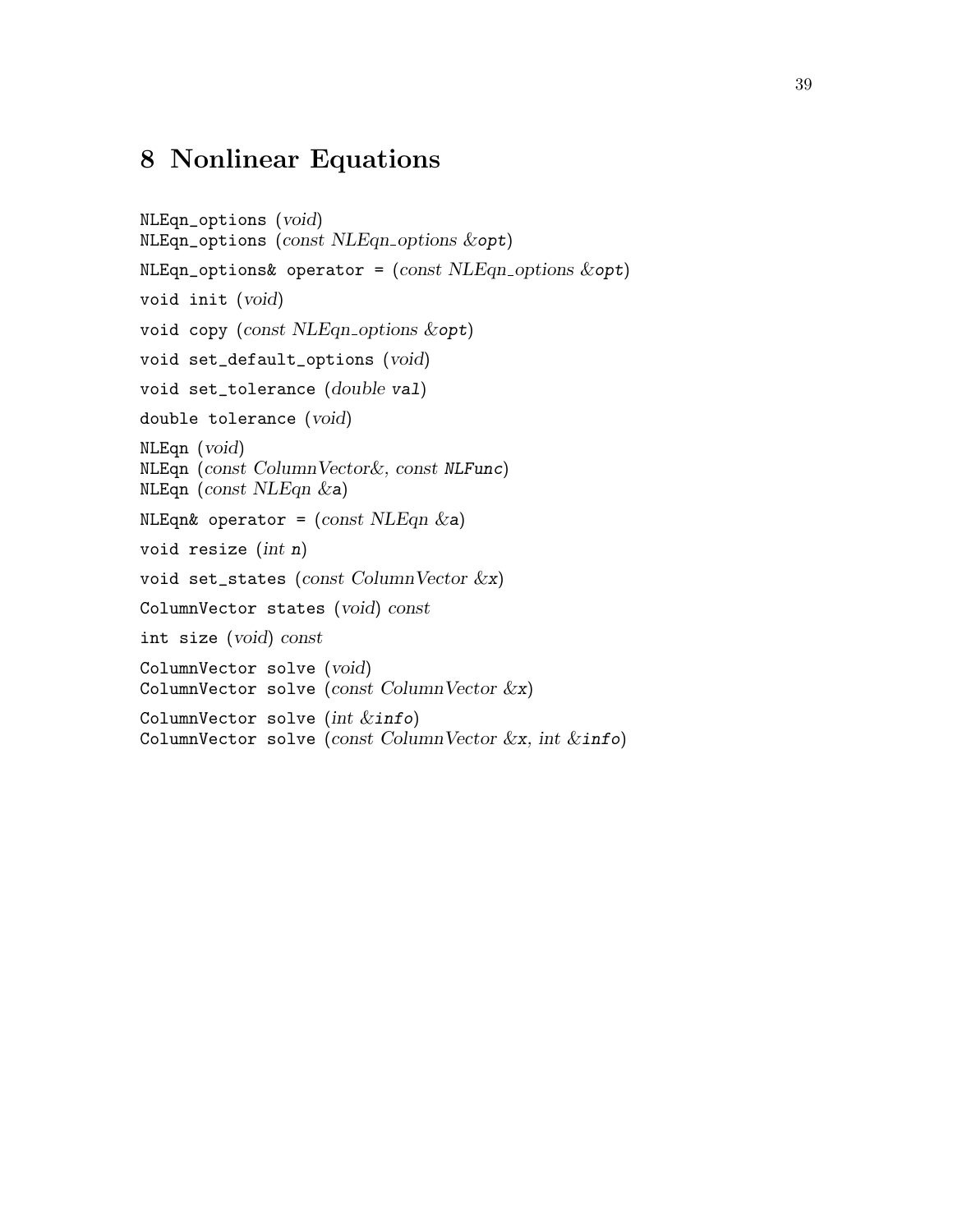### <span id="page-43-0"></span>9 Optimization

#### 9.1 Objective Functions

```
Objective (void)
Objective (const objective_fcn)
Objective (const objective_fcn, const gradient_fcn)
Objective (const Objective \&a)
Objective& operator = (const Objective \&a)objective_fcn objective_function (void) const;
Objective& set_objective_function (const objective_fcn)
gradient_fcn gradient_function (void) const;
Objective& set_gradient_function (const gradient_fcn)
```
#### 9.2 Bounds

```
Bounds (void)
Bounds (int n)Bounds (const ColumnVector lb, const ColumnVector ub)
Bounds (const Bounds \&a)
Bounds& operator = (const Bounds & a)Bounds& resize (int n)
double lower_bound (int index) const;
double upper_bound (int index) const;
ColumnVector lower_bounds (void) const;
ColumnVector upper_bounds (void) const;
int size (void) const;
Bounds& set_bound (int index, double low, double high)
Bounds& set_bounds (double low, double high)
Bounds& set_bounds (const ColumnVector lb, const ColumnVector ub)
Bounds& set_lower_bound (int index, double low)
Bounds& set_upper_bound (int index, double high)
Bounds& set_lower_bounds (double low)
Bounds& set_upper_bounds (double high)
Bounds& set_lower_bounds (const ColumnVector lb)
Bounds& set_upper_bounds (const ColumnVector ub)
ostream& operator \ll (ostream \& os, const Bounds \& b)
```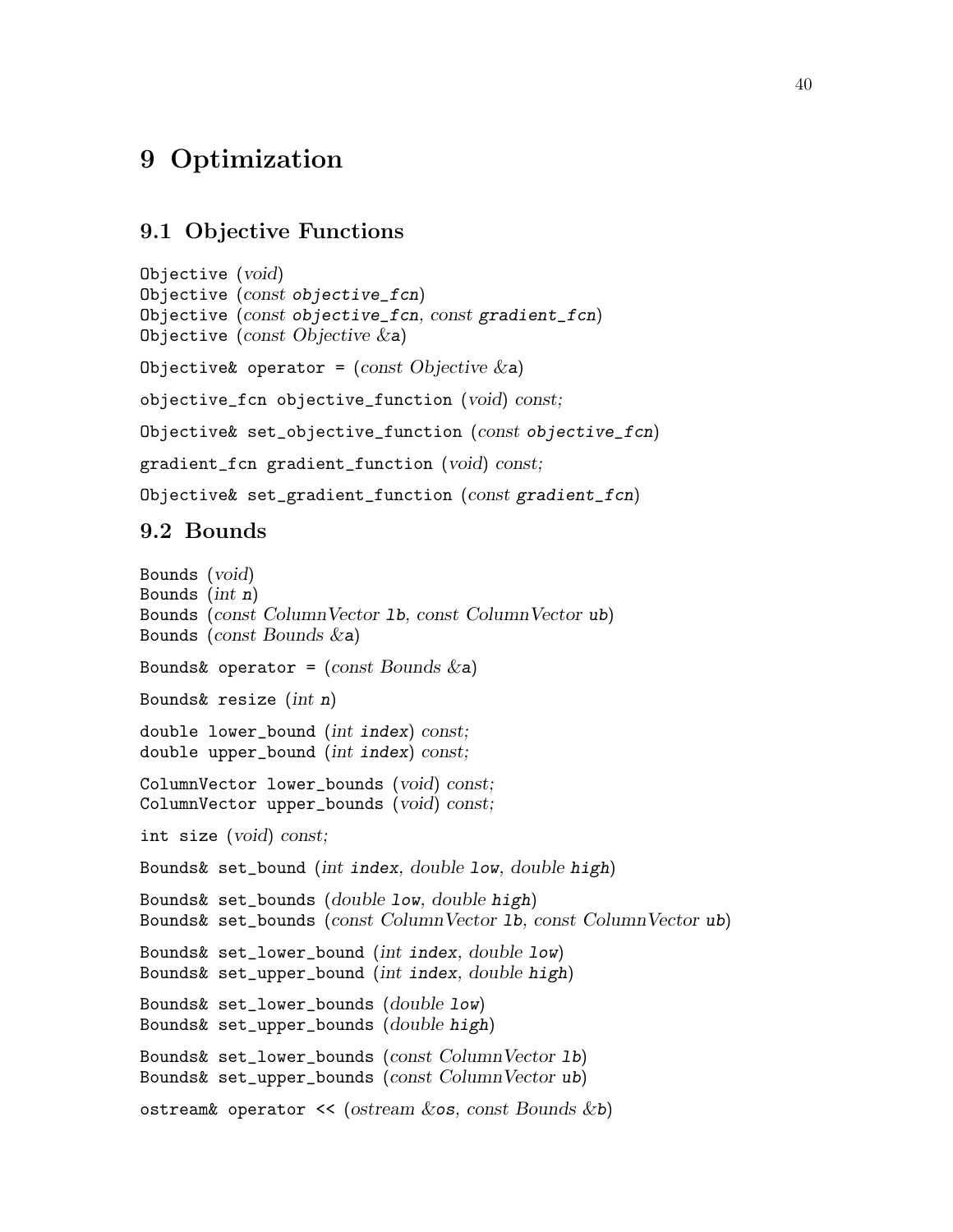#### <span id="page-44-0"></span>9.3 Linear Constraints

```
LinConst (void)
LinConst (int nclin, int nx)
LinConst (int nclin_eq, int nclin_ineq, int nx)
LinConst (const ColumnVector &lb, const Matrix &A, const ColumnVector
         (xub)LinConst (const Matrix &A_eq, const ColumnVector &b_eq, const Matrix
         &A\_ineq, const ColumnVector &b\_ineq)LinConst (const LinConst &a)
LinConst& operator = \text{(const } \text{LinConst } \&a\text{)}LinConst& resize (int nclin, int n)
Matrix constraint_matrix (void) const;
LinConst& set_constraint_matrix (const Matrix \&A)
Matrix eq_constraint_matrix (void) const;
Matrix ineq_constraint_matrix (void) const;
ColumnVector eq_constraint_vector (void) const;
ColumnVector ineq_constraint_vector (void) const;
```
ostream& operator  $\ll$  (ostream  $\&$  os, const LinConst  $\&$  b)

#### 9.4 Nonlinear Constraints

```
NLConst (void)
NLConst (int n)
NLConst (const ColumnVector lb, const NLFunc f, const ColumnVector ub)
NLConst (const NLConst &a)
```
NLConst& operator =  $(const NLConst & a)$ 

#### 9.5 Quadratic Programming

QP (void)

- QP (const ColumnVector &x, const Matrix &H)
- $QP$  (const Column Vector  $\&x$ , const Matrix  $\&H$ , const Column Vector  $\&c$ )
- $QP$  (const Column Vector  $&x$ , const Matrix  $&H$ , const Bounds  $&b$ )
- $QP$  (const Column Vector  $\&x$ , const Matrix  $\&H$ , const LinConst  $\&Ic$ )
- QP (const ColumnVector &x, const Matrix &H, const ColumnVector &c, const Bounds &b)
- QP (const ColumnVector &x, const Matrix &H, const ColumnVector &c, const  $LinConst$   $\&1c)$
- QP (const ColumnVector &x, const Matrix &H, const Bounds &b, const  $LinConst$   $&1c)$
- QP (const ColumnVector &x, const Matrix &H, const ColumnVector &c, const Bounds &b, const LinConst &lc)
- virtual ColumnVector minimize (void)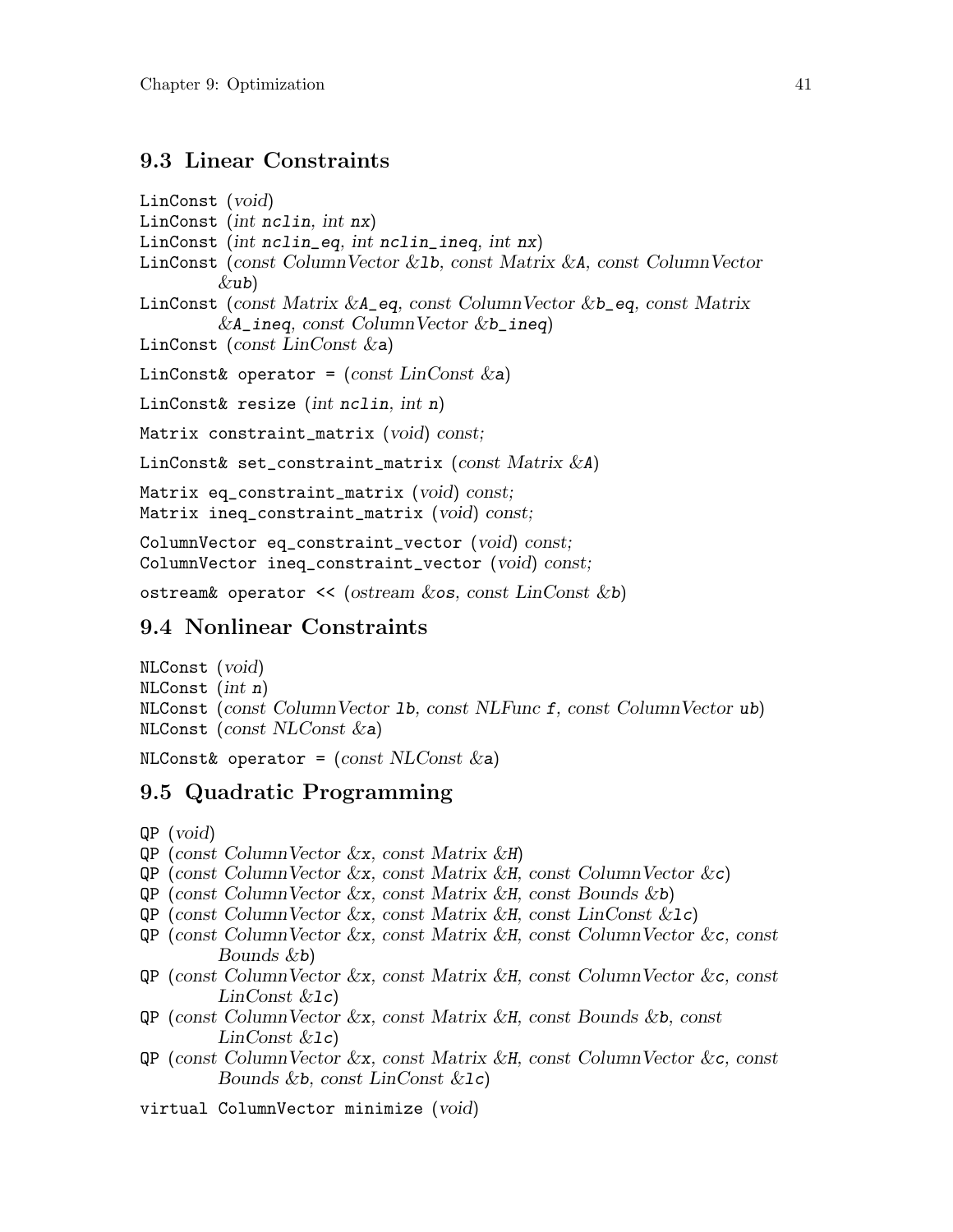<span id="page-45-0"></span>virtual ColumnVector minimize  $(double \& objf)$ virtual ColumnVector minimize (double  $&$ objf, int  $&$ inform) virtual ColumnVector minimize (double  $\&$ objf, int  $\&$ inform, ColumnVector  $&$  Lambda) = 0; virtual ColumnVector minimize (const ColumnVector  $\&x\&y$ ) virtual ColumnVector minimize (const ColumnVector  $&x,$  double  $&x$ objf) virtual ColumnVector minimize (const ColumnVector &x, double &objf, int  $&$ inform $)$ virtual ColumnVector minimize (const ColumnVector  $\&x$ , double  $\&\text{obj}$ f, int &inform, ColumnVector &lambda)

ColumnVector minimize (double &objf, int &inform, ColumnVector  $&$ lambda)

#### 9.6 Nonlinear Programming

- NLP (void)
- NLP (const ColumnVector &x, const Objective &phi)
- NLP (const ColumnVector  $\&x$ , const Objective  $\φ$ , const Bounds  $\&b$ )
- NLP (const ColumnVector &x, const Objective &phi, const Bounds &b, const  $LinConst$   $&1c)$
- NLP (const ColumnVector &x, const Objective &phi, const Bounds &b, const LinConst &lc, const NLConst &nlc)
- NLP (const ColumnVector  $\&x$ , const Objective  $\φ$ , const LinConst  $\&1c$ )
- NLP (const ColumnVector &x, const Objective &phi, const LinConst &lc, const NLConst &nlc)
- NLP (const ColumnVector &x, const Objective &phi, const NLConst &nlc)
- NLP (const ColumnVector &x, const Objective &phi, const Bounds &b, const NLConst &nlc)

```
NLP& operator = (const NLP & a)
```
int size (void) const

ColumnVector minimize (void)

```
ColumnVector minimize (double \& obif)
```

```
ColumnVector minimize (double &objf, int &inform)
```
ColumnVector minimize (double &objf, int &inform, ColumnVector  $&$ lambda)

ColumnVector minimize (const ColumnVector  $\&$ x)

```
ColumnVector minimize (const ColumnVector &x, double &xobjf)
```
- ColumnVector minimize (const ColumnVector  $&x$ , double  $&$ objf, int  $\&$ inform $)$
- ColumnVector minimize (const ColumnVector  $&x$ , double  $&$ objf, int  $&$ inform, ColumnVector  $&$ lambda)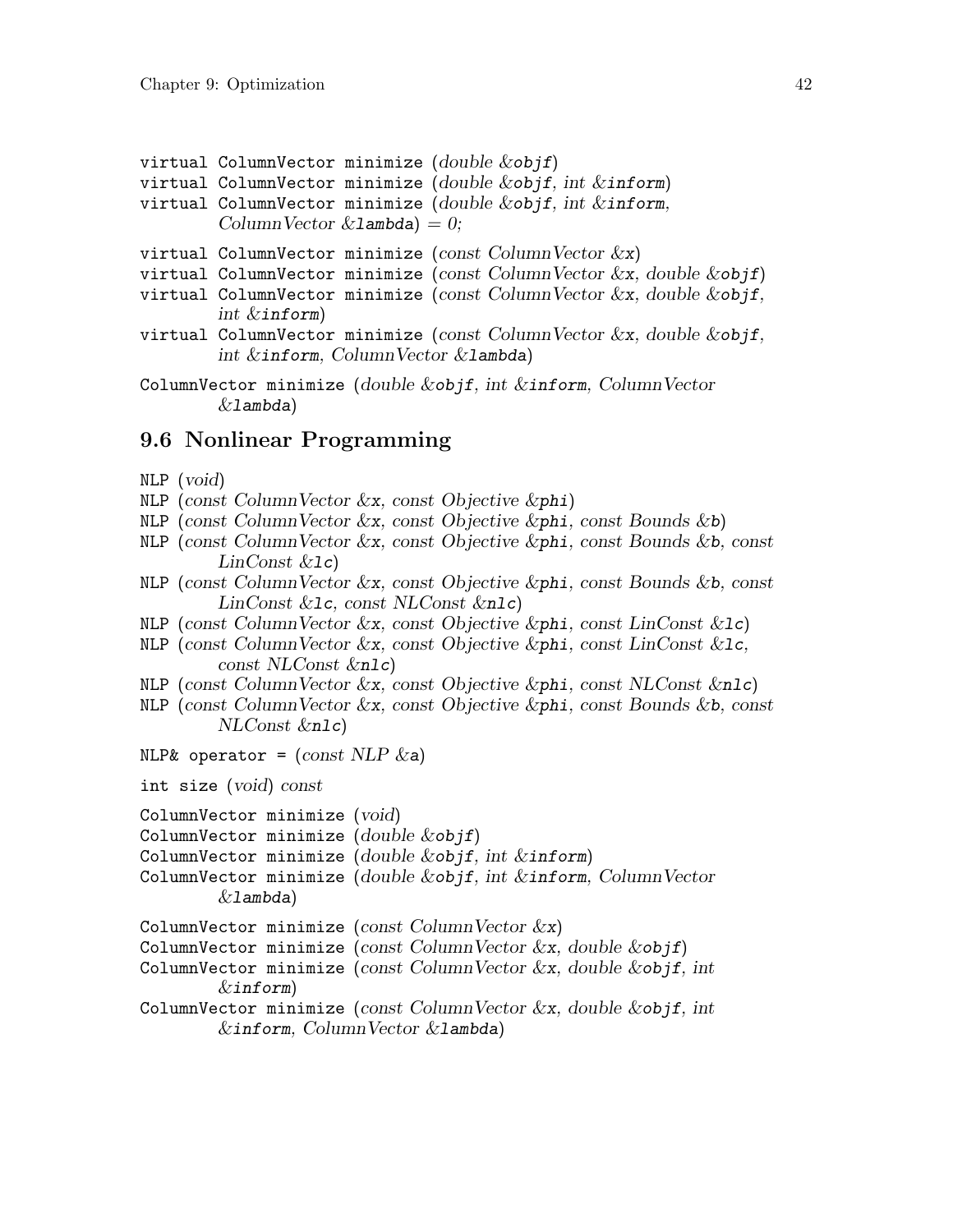#### <span id="page-46-0"></span>10 Quadrature

```
Quad (integrand fcn fcn)
Quad (integrand fcn fcn, double abs, double rel)
virtual double integrate (void)
virtual double integrate (int &ier)
virtual double integrate (int &ier, int &neval)
virtual double integrate (int &ier, int &neval, double &abserr) = 0Quad_options (void)
Quad_options (const Quad_options &opt)
Quad_options& operator = (const Quad_options &opt)
void init (void)
void copy (const Quad\_{\text{options}} &opt)
void set_default_options (void)
void set_absolute_tolerance (double val)
void set_relative_tolerance (double val)
double absolute_tolerance (void)
double relative_tolerance (void)
DefQuad (integrand fcn fcn)
DefQuad (integrand fcn fcn, double ll, double ul)
DefQuad (integrand_fcn fcn, double 11, double u1, double abs, double rel)
DefQuad (integrand_fcn fcn, double 11, double u1, const ColumnVector
         \&sing)DefQuad (integrand fcn fcn, const ColumnVector &sing, double abs, double
        rel)
DefQuad (integrand fcn fcn, const ColumnVector \&sing)
DefQuad (integrand fcn fcn, double ll, double ul, const ColumnVector
        \&sing, double abs, double rel)
IndefQuad (integrand fcn fcn)
IndefQuad (integrand fcn fcn, double b, IntegralType t)
IndefQuad (integrand fcn fcn, double b, IntegralType t, double abs, double
        rel)
IndefQuad (integrand fcn fcn, double abs, double rel)
10.1 Collocation Weights
```
CollocWt (void) CollocWt (int n, int inc\_1, int inc\_r) CollocWt (int n, int inc\_1, int inc\_r, double 1, double  $r$ ) CollocWt (int n, double a, double b, int inc\_1, int inc\_r) CollocWt (int n, int inc\_1, int inc\_r, double 1, double  $r$ ) CollocWt ( $const$  CollocWt $\&$ ) CollocWt& operator =  $\text{(const\,CollocWt\&)}$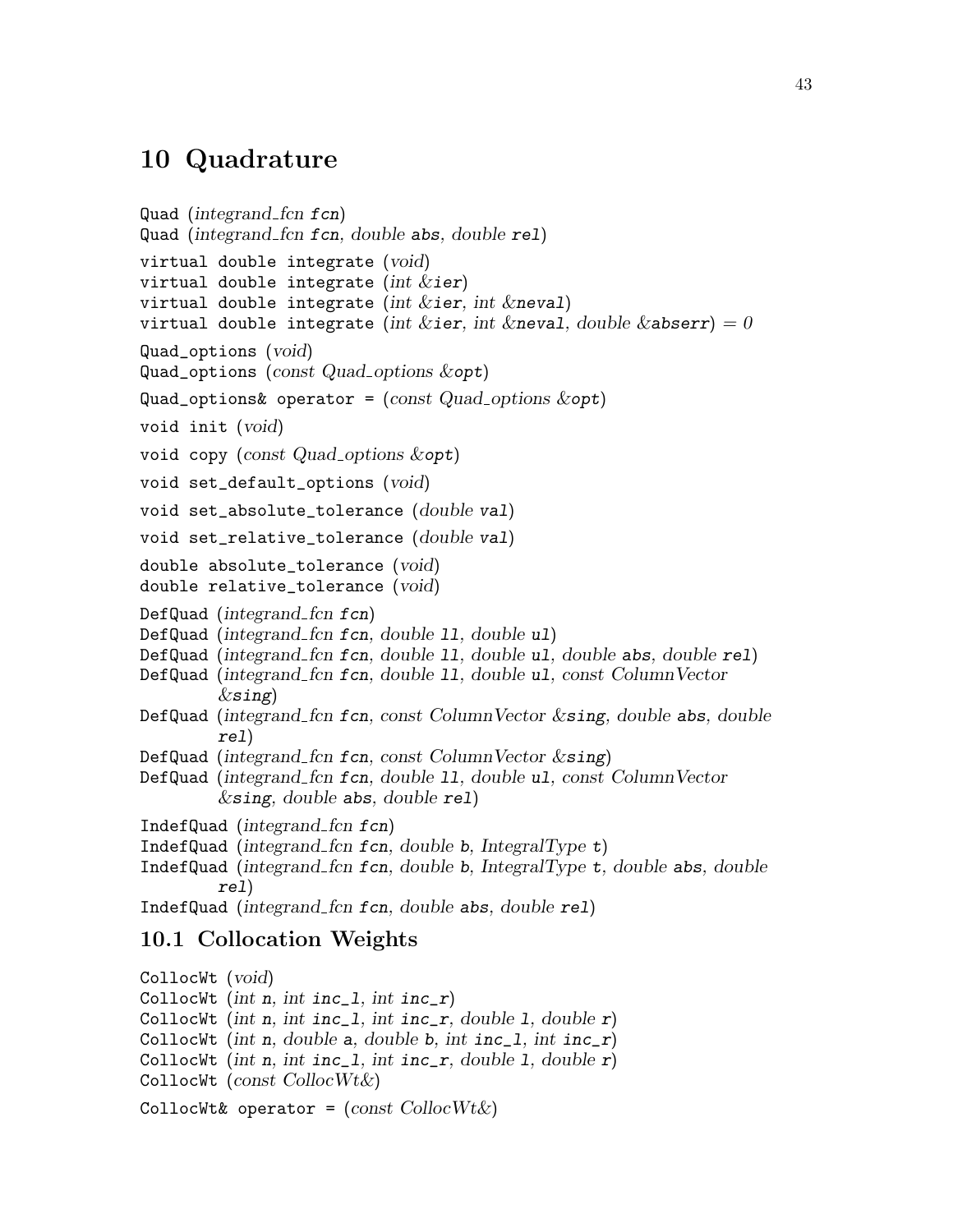```
CollocWt& resize (int ncol)
CollocWt& add_left (void)
CollocWt& add_right (void)
CollocWt& delete_left (void)
CollocWt& delete_right (void)
CollocWt& set_left (double val)
CollocWt& set_right (double val)
CollocWt& set_alpha (double val)
CollocWt& set_beta (double val)
int ncol (void) const
int left_included (void) const
int right_included (void) const
double left (void) const
double right (void) const
double width (void) const
double alpha (void) const
double beta (void) const
ColumnVector roots (void)
ColumnVector quad (void)
ColumnVector quad_weights (void)
Matrix first (void)
Matrix second (void)
ostream& operator \leq (ostream \&os, const CollocWt \&c)
```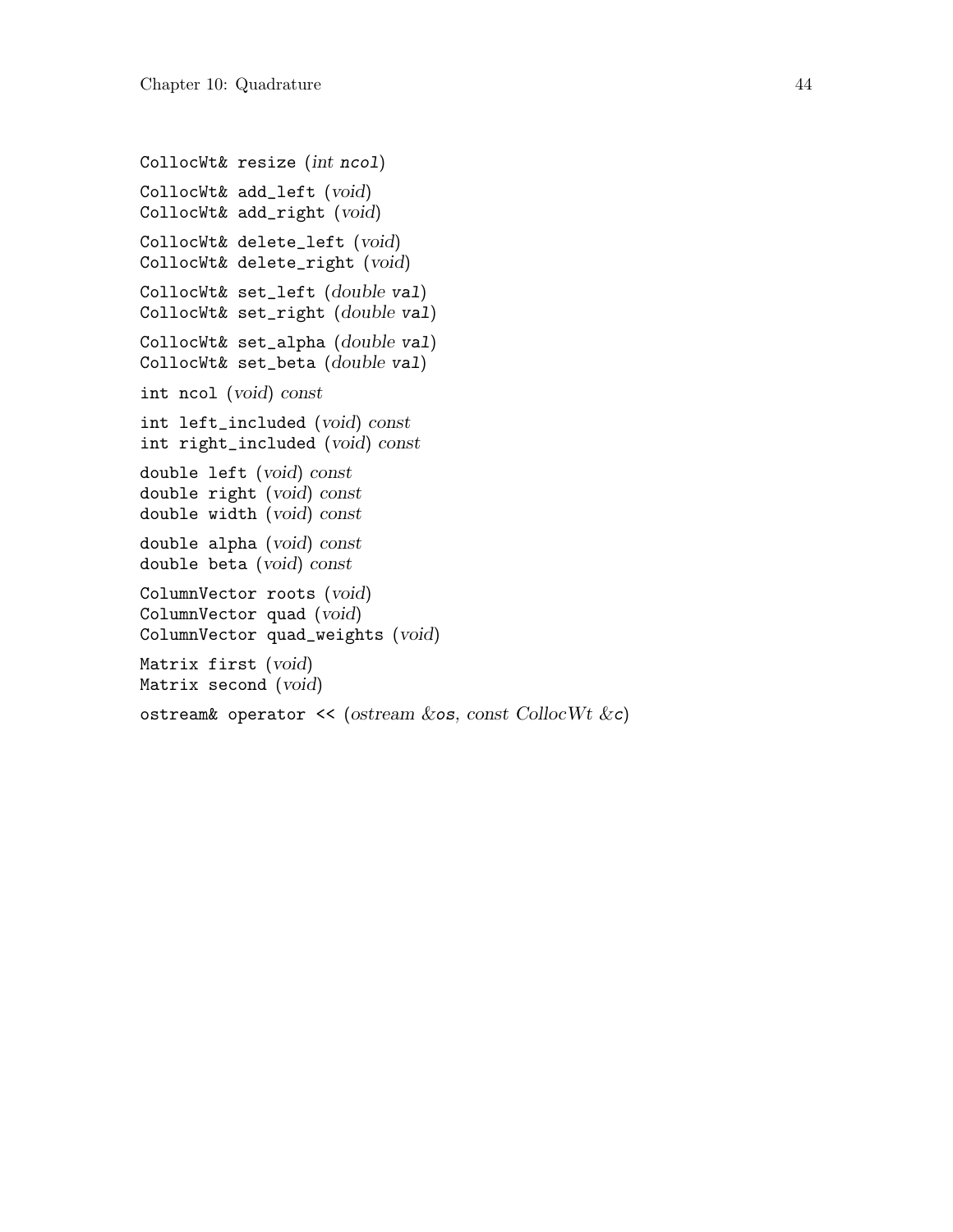#### <span id="page-48-0"></span>11 Ordinary Differential Equations

```
ODE_options (void)
ODE_options (const ODE options &opt)
ODE_options& operator = (const ODE_options &opt)
void init (void)
void copy (const ODE options &opt)
void set_default_options (void)
void set_absolute_tolerance (double val)
void set_initial_step_size (double val)
void set_maximum_step_size (double val)
void set_minimum_step_size (double val)
void set_relative_tolerance (double val)
double absolute_tolerance (void)
double initial_step_size (void)
double maximum_step_size (void)
double minimum_step_size (void)
double relative_tolerance (void)
ODE (void)
ODE (int n)ODE (const ColumnVector & state, double time, const ODEFunc &f)
virtual int size (void) const
virtual ColumnVector state (void) const
virtual double time (void) const
virtual void force_restart (void)
virtual void initialize (const ColumnVector \&x, double t)
virtual void set_stop_time (double t)virtual void clear_stop_time (void)
virtual ColumnVector integrate (double t)void integrate (int nsteps, double tstep, ostream \&s)
Matrix integrate (const ColumnVector & tout)
Matrix integrate (const ColumnVector &tout, const ColumnVector
        &\text{tr}:\downarrow
```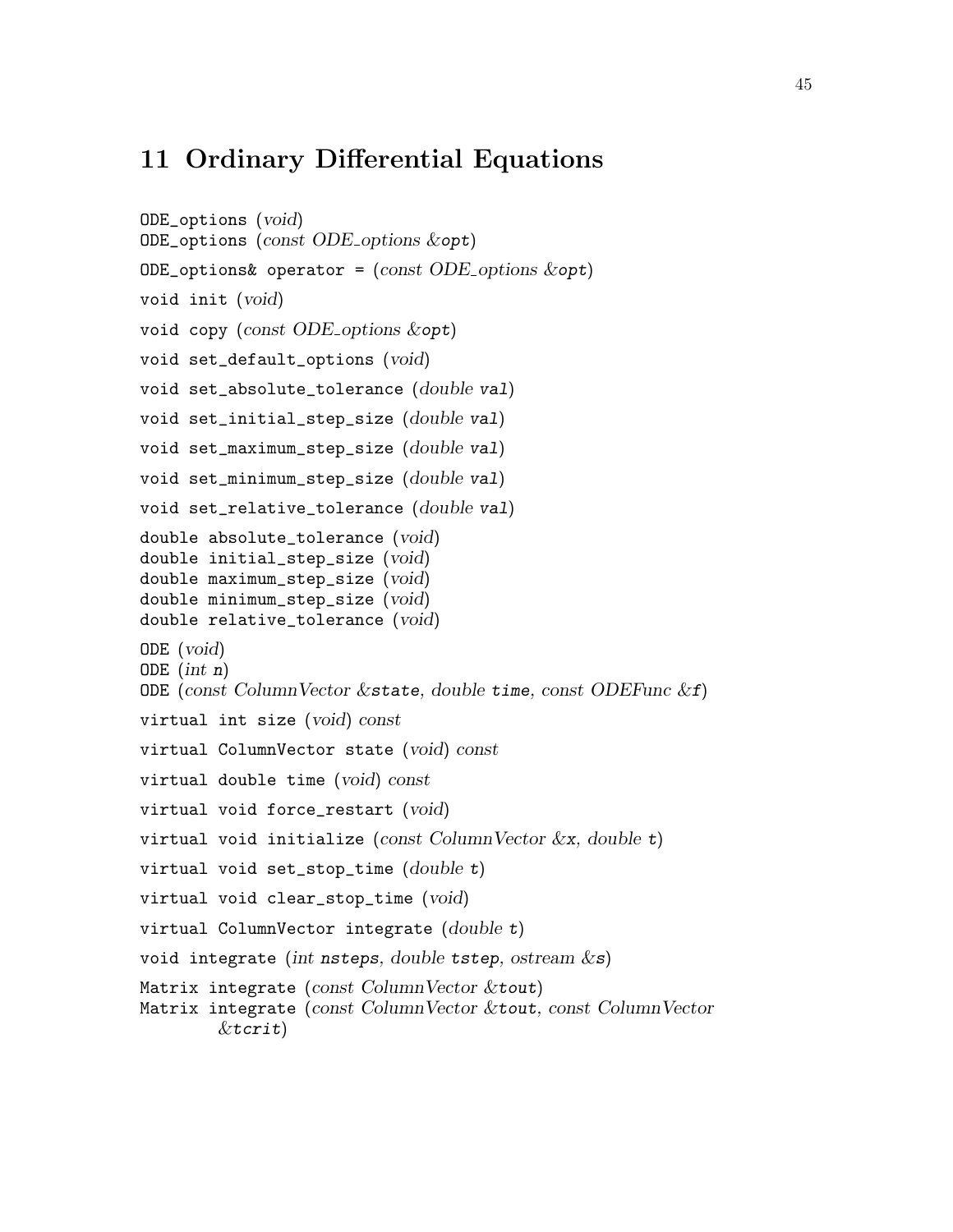### <span id="page-49-0"></span>12 Differential Algebraic Equations

DAE (void) DAE  $(int n)$ DAE (const ColumnVector  $\&x$ , double time, DAEFunc  $\&f$ ) DAE (const ColumnVector &x, ColumnVector &xdot, double time, DAEFunc  $\&$ f) ColumnVector deriv (void) virtual void initialize (const ColumnVector  $\&x$ , double t) virtual void initialize (const ColumnVector  $\&x$ , ColumnVector  $\&x$ dot, double t) ColumnVector integrate (double t) Matrix integrate (const ColumnVector &tout, Matrix &xdot\_out) Matrix integrate (const ColumnVector &tout, Matrix &xdot\_out, const ColumnVector &tcrit)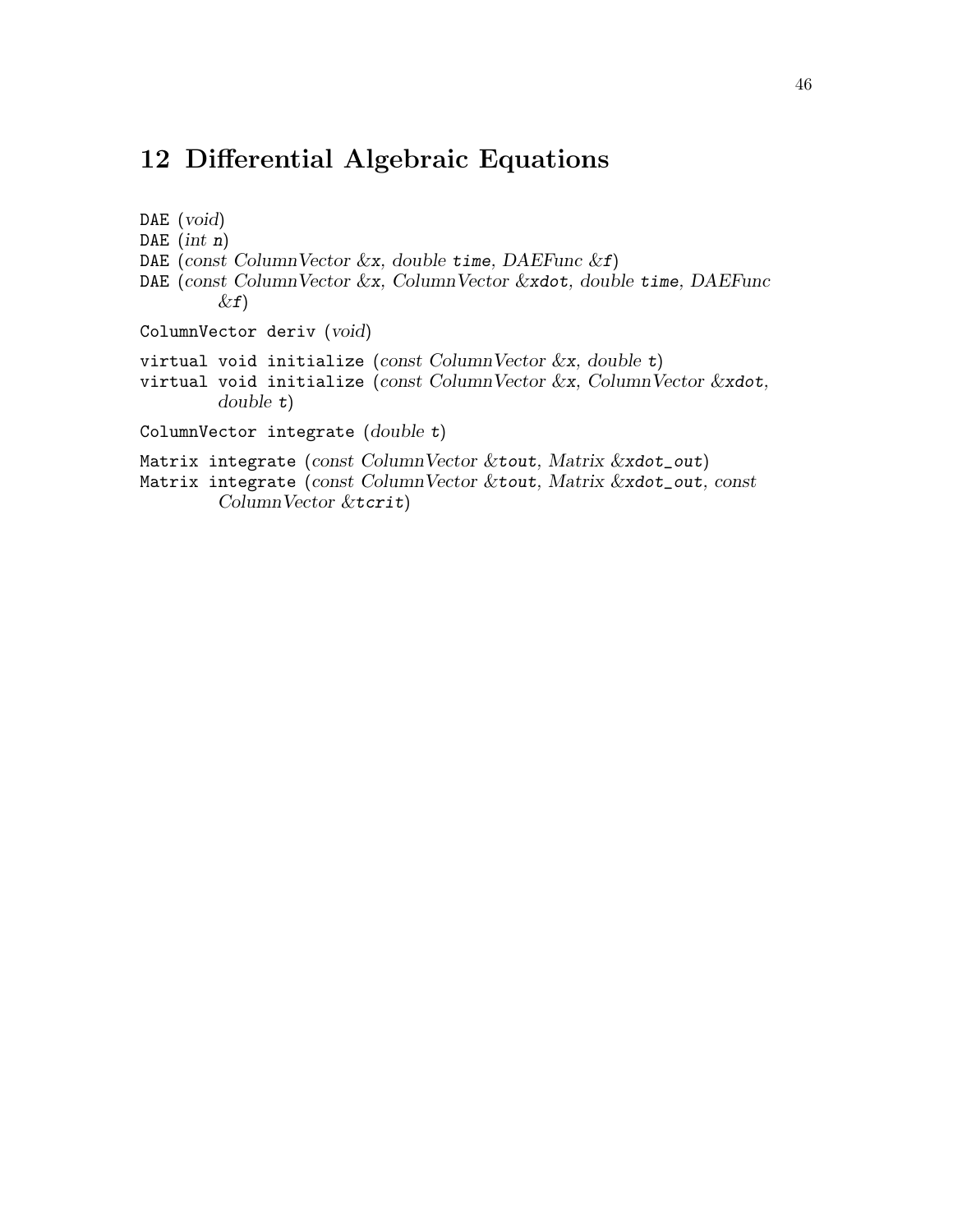# <span id="page-50-0"></span>13 Error Handling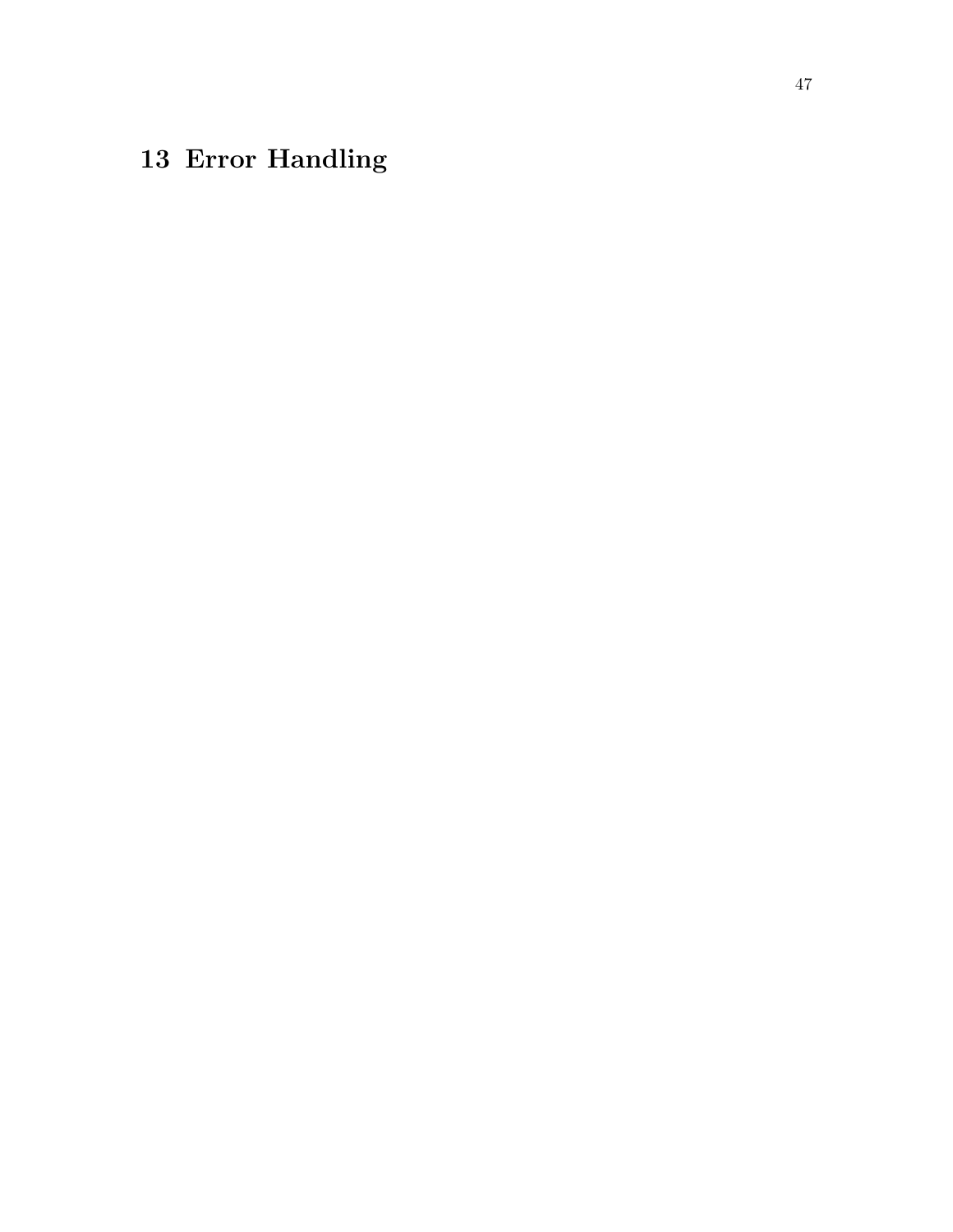# <span id="page-51-0"></span>14 Installation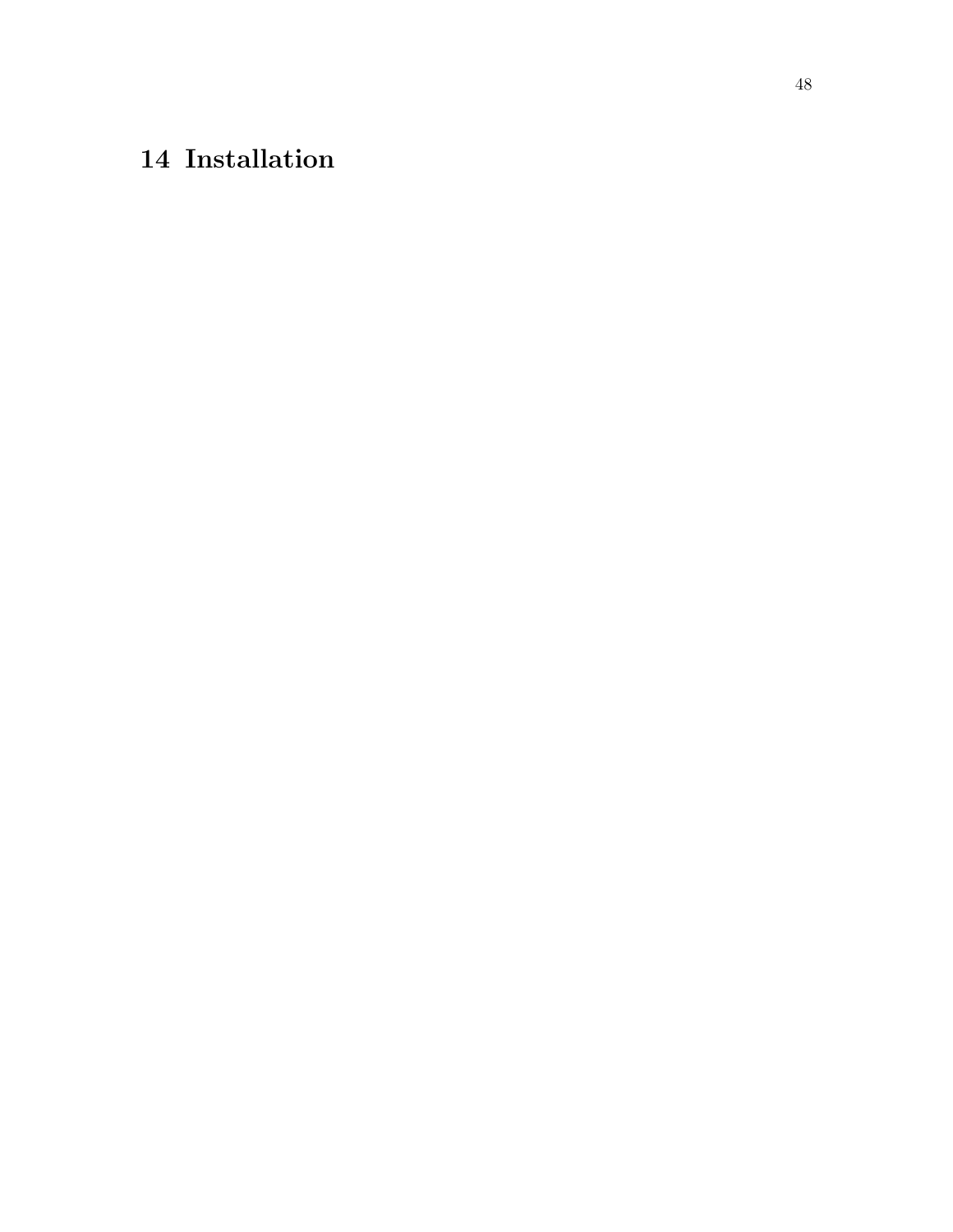# <span id="page-52-0"></span>15 Bugs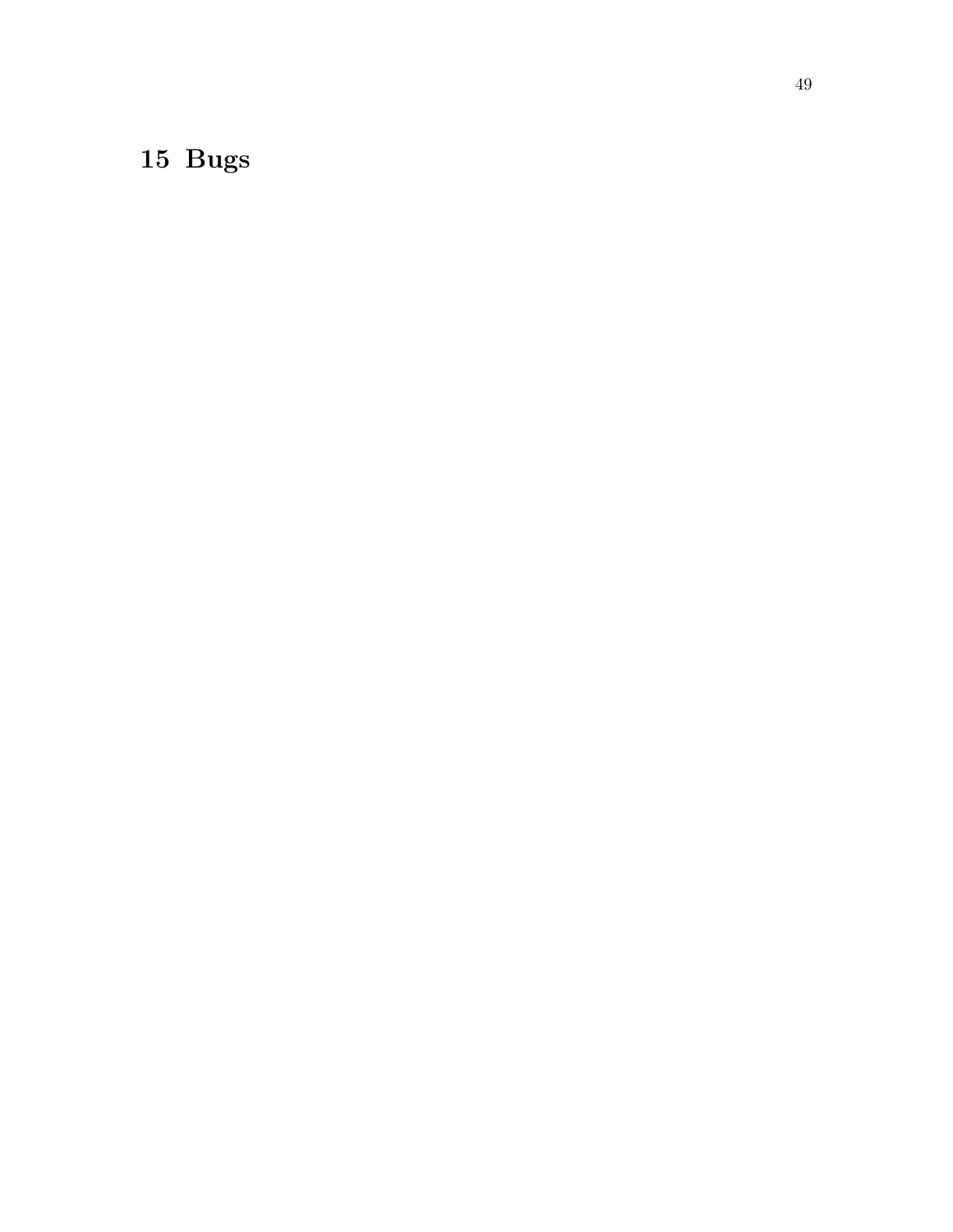# <span id="page-53-0"></span>Concept Index

# A

#### $\, {\bf B}$

| bugs, known $\dots \dots \dots \dots \dots \dots \dots \dots \dots \dots \dots \dots \dots$ |  |
|---------------------------------------------------------------------------------------------|--|

### C

| $\text{contributions} \dots \dots \dots \dots \dots \dots \dots \dots \dots \dots \dots \dots \dots$ |
|------------------------------------------------------------------------------------------------------|
|                                                                                                      |

### D

|--|--|

### F

| $factorizations \ldots \ldots \ldots \ldots \ldots \ldots \ldots \ldots \ldots \ldots \ldots \ldots 33$ |  |  |  |  |  |  |  |  |  |  |  |  |  |  |
|---------------------------------------------------------------------------------------------------------|--|--|--|--|--|--|--|--|--|--|--|--|--|--|
|                                                                                                         |  |  |  |  |  |  |  |  |  |  |  |  |  |  |

### I

# K

### L

#### M

#### N

# O

# Q

### ${\bf R}$

#### T

```
troubleshooting . . . . . . . . . . . . . . . . . . . . . . . . . . . . . . . . 49
```
### V

```
vector manipulations . . . . . . . . . . . . . . . . . . . . . . . . . . . 18
```
#### W

|--|--|--|--|--|--|--|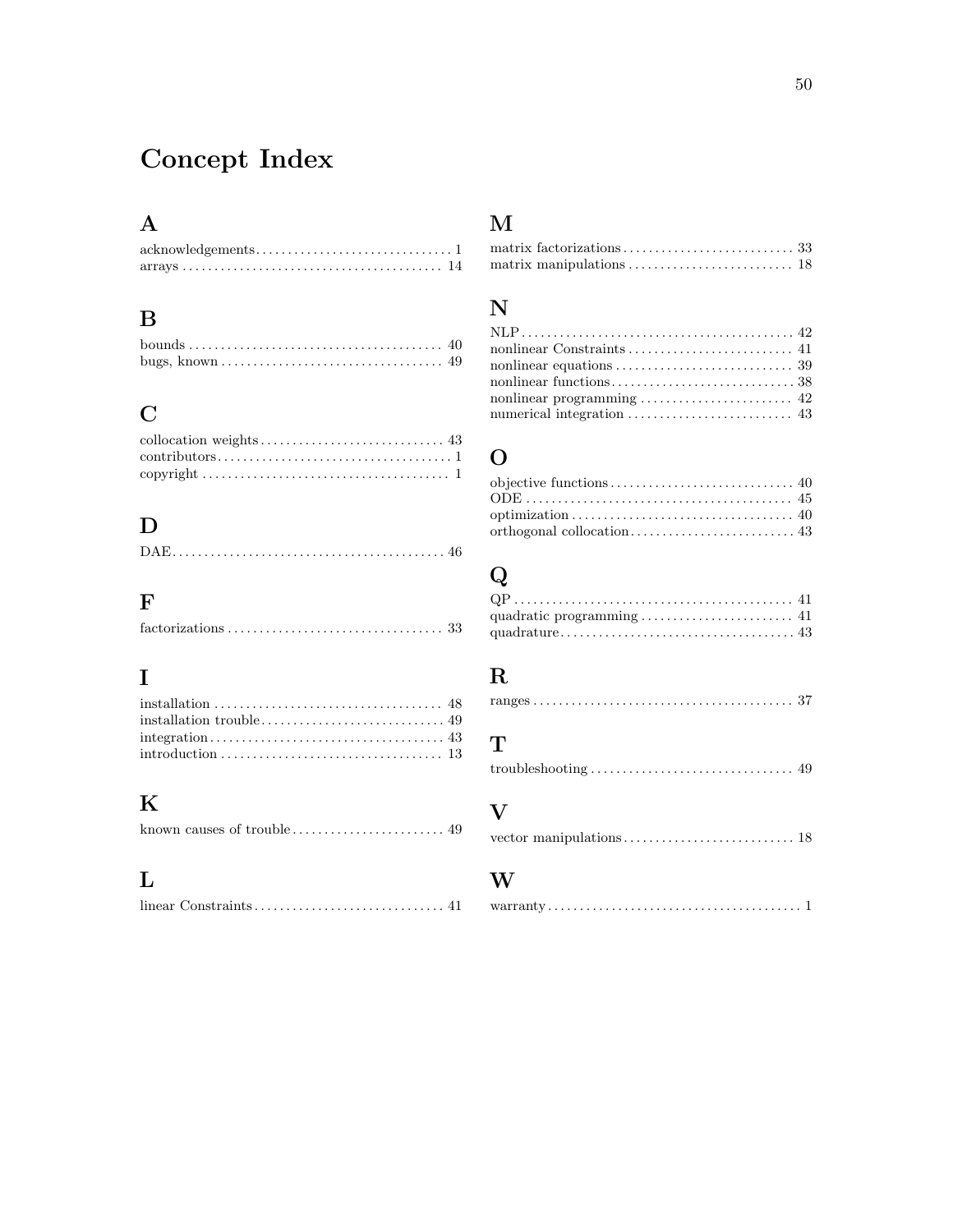# <span id="page-54-0"></span>**Function Index**

# $\mathbf A$

# $\, {\bf B}$

| $balanced_a_matrix \ldots \ldots \ldots \ldots \ldots \ldots \ldots \ldots \, 34$ |  |
|-----------------------------------------------------------------------------------|--|
|                                                                                   |  |
|                                                                                   |  |
|                                                                                   |  |
|                                                                                   |  |
|                                                                                   |  |
|                                                                                   |  |

# $\mathbf C$

| checkelem on DiagArray <t><br/>16</t>                                                                |
|------------------------------------------------------------------------------------------------------|
|                                                                                                      |
|                                                                                                      |
|                                                                                                      |
|                                                                                                      |
|                                                                                                      |
|                                                                                                      |
|                                                                                                      |
|                                                                                                      |
|                                                                                                      |
|                                                                                                      |
|                                                                                                      |
|                                                                                                      |
|                                                                                                      |
| columns on DiagArray <t> 16</t>                                                                      |
|                                                                                                      |
| $ComplexAEPBALANCE \ldots \ldots \ldots \ldots \ldots \ldots \ldots \ldots 33$                       |
|                                                                                                      |
|                                                                                                      |
| $ComplexDET \ldots \ldots \ldots \ldots \ldots \ldots \ldots \ldots \ldots \ldots \ldots 33$         |
| $\texttt{ComplexDiagMatrix} \dots \dots \dots \dots \dots \dots \dots \dots \dots \ 30$              |
|                                                                                                      |
| $\texttt{ComplexLU} \ldots \ldots \ldots \ldots \ldots \ldots \ldots \ldots \ldots \ldots \ldots 36$ |
|                                                                                                      |
| $\mathtt{ComplexQR}\ldots\ldots\ldots\ldots\ldots\ldots\ldots\ldots\ldots\ldots\ldots\ 36$           |

| $\verb ComplexRowVector  \dots  \dots  \dots  \dots  \dots  \dots  \dots  \  \: 29$                                                                                                                                                                                                                                                                                                                                      |  |
|--------------------------------------------------------------------------------------------------------------------------------------------------------------------------------------------------------------------------------------------------------------------------------------------------------------------------------------------------------------------------------------------------------------------------|--|
| $\verb ComplexSCHUR ,  \verb  {.} \verb  {.} \verb  {.} \verb  {.} \verb  {.} \verb  {.} \verb  {.} \verb  {.} \verb  {.} \verb  {.} \verb  {.} \verb  {.} \verb  {.} \verb  {.} \verb  {.} \verb  {.} \verb  {.} \verb  {.} \verb  {.} \verb  {.} \verb  {.} \verb  {.} \verb  {.} \verb  {.} \verb  {.} \verb  {.} \verb  {.} \verb  {.} \verb  {.} \verb  {.} \verb  {.} \verb  {.} \verb  {.} \verb  {.} \verb  {.}$ |  |
| $\mathtt{ComplexSVD}\ldots\ldots\ldots\ldots\ldots\ldots\ldots\ldots\ldots\ldots\ldots\ 35$                                                                                                                                                                                                                                                                                                                              |  |
|                                                                                                                                                                                                                                                                                                                                                                                                                          |  |
| $\texttt{constraint\_matrix} \dots \dots \dots \dots \dots \dots \dots \dots \ 41$                                                                                                                                                                                                                                                                                                                                       |  |
| ${\tt copy.}\dots\dots\dots\dots\dots\dots\dots\dots\dots\dots\dots\ 39,\ 43,\ 45$                                                                                                                                                                                                                                                                                                                                       |  |
|                                                                                                                                                                                                                                                                                                                                                                                                                          |  |
|                                                                                                                                                                                                                                                                                                                                                                                                                          |  |
|                                                                                                                                                                                                                                                                                                                                                                                                                          |  |

# $\label{eq:1} \mathbf{D}$

# $\mathbf E$

| extract 18, 21, 22, 23, 25, 28, 29, 31 |
|----------------------------------------|

### $\mathbf F$

| $fill$ 18, 21, 22, 23, 25, 28, 29, 30, 31 |  |
|-------------------------------------------|--|
|                                           |  |
|                                           |  |
|                                           |  |
|                                           |  |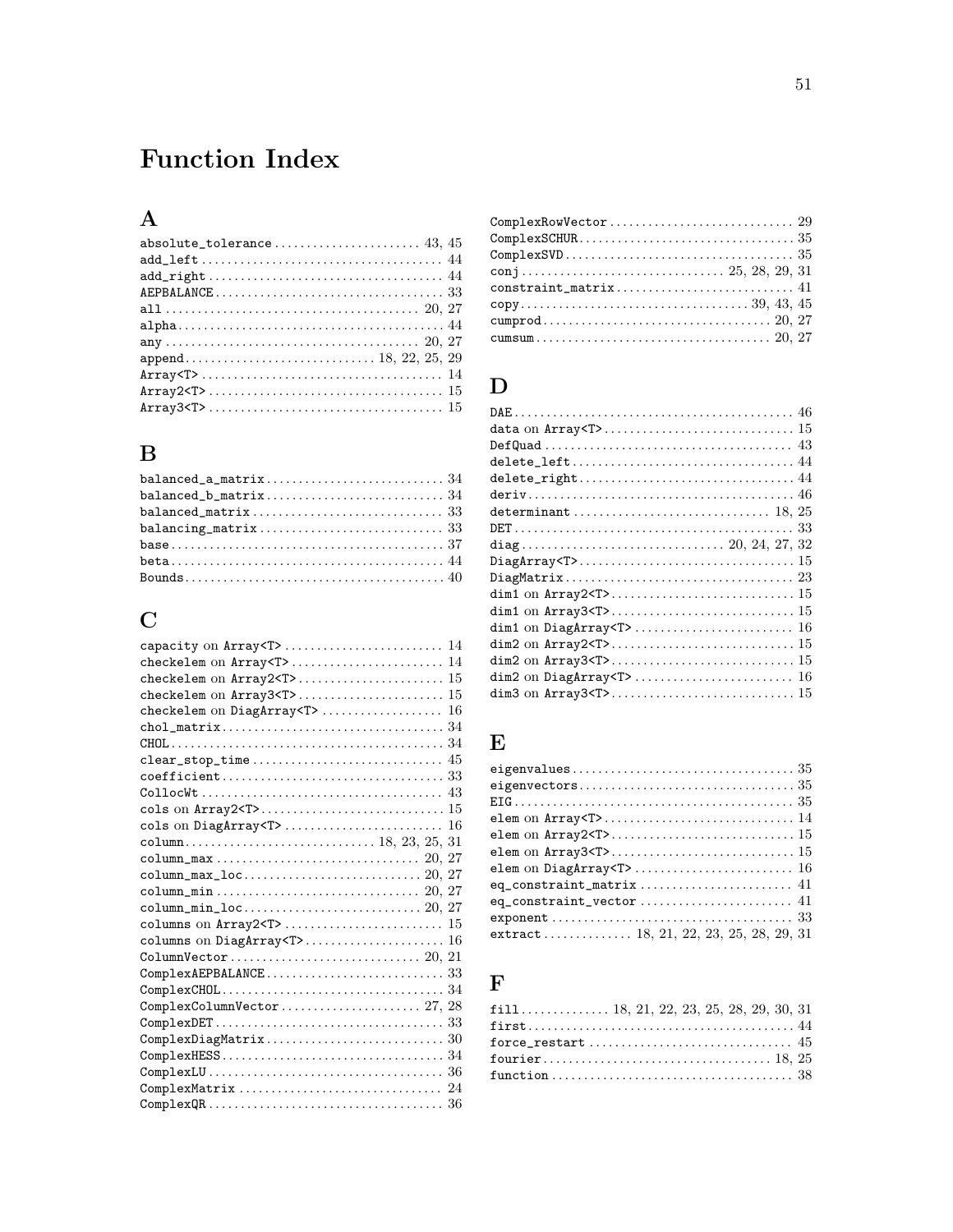# G

# $\mathbf H$

| $hess_matrix \ldots \ldots \ldots \ldots \ldots \ldots \ldots \ldots \ldots \ldots \ldots 34$ |  |  |  |  |  |  |  |  |  |  |  |
|-----------------------------------------------------------------------------------------------|--|--|--|--|--|--|--|--|--|--|--|
|                                                                                               |  |  |  |  |  |  |  |  |  |  |  |

# I

| $inc \ldots \ldots \ldots \ldots \ldots \ldots \ldots \ldots \ldots \ldots \ldots \ldots \ldots 37$ |
|-----------------------------------------------------------------------------------------------------|
|                                                                                                     |
|                                                                                                     |
|                                                                                                     |
|                                                                                                     |
|                                                                                                     |
|                                                                                                     |
|                                                                                                     |
|                                                                                                     |
|                                                                                                     |
|                                                                                                     |

# J

|--|--|--|--|--|--|

# L

| $left\_balancing\_matrix \dots \dots \dots \dots \dots \dots \dots \34$                       |
|-----------------------------------------------------------------------------------------------|
|                                                                                               |
|                                                                                               |
|                                                                                               |
| $\texttt{limit} \dots \dots \dots \dots \dots \dots \dots \dots \dots \dots \dots \dots \ 37$ |
|                                                                                               |
|                                                                                               |
|                                                                                               |
|                                                                                               |
|                                                                                               |
|                                                                                               |

# M

# N

# O

| $ODE\_options \dots \dots \dots \dots \dots \dots \dots \dots \dots \dots \dots \ 45$            |
|--------------------------------------------------------------------------------------------------|
| operator $1 \ldots \ldots \ldots \ldots \ldots \ldots \ldots \ldots \ldots \ldots \ldots 19, 26$ |
| operator $!=\ldots$ 18, 21, 22, 23, 24, 28, 29, 30                                               |
| operator () on Array <t> 14</t>                                                                  |
|                                                                                                  |
|                                                                                                  |
|                                                                                                  |
| operator * 16, 17, 19, 20, 21, 22, 23, 24, 26, 27,                                               |
|                                                                                                  |
| 28, 30, 31, 32                                                                                   |
| operator $+ \ldots 16, 17, 19, 20, 21, 22, 23, 24, 26, 27,$                                      |
| 28, 29, 30, 31, 32                                                                               |
| operator $+=$ 19, 21, 22, 23, 26, 28, 29, 31                                                     |
| operator $- \ldots 16, 17, 19, 20, 21, 22, 23, 24, 26, 27,$                                      |
| 28, 29, 30, 31, 32                                                                               |
| operator $-$ = 19, 21, 22, 23, 26, 28, 29, 31                                                    |
| operator /  16, 17, 19, 21, 22, 23, 26, 28, 30, 31                                               |
| operator << 20, 22, 23, 24, 27, 29, 30, 32, 33, 34,                                              |
| 35, 36, 37, 40, 41, 44                                                                           |
| operator = $\dots$ 18, 21, 22, 23, 24, 28, 29, 30, 33, 34,                                       |
| 35, 36, 38, 39, 40, 41, 42, 43, 45                                                               |
|                                                                                                  |
|                                                                                                  |
|                                                                                                  |
|                                                                                                  |
|                                                                                                  |
| operator ==  18, 21, 22, 23, 24, 28, 29, 30                                                      |
|                                                                                                  |
|                                                                                                  |

### P

| $\texttt{print\_range} \dots \dots \dots \dots \dots \dots \dots \dots \dots \dots \ 37$ |  |
|------------------------------------------------------------------------------------------|--|
|                                                                                          |  |
| $product \ldots \ldots 16, 17, 20, 21, 22, 24, 27, 29, 30, 32$                           |  |
|                                                                                          |  |

# Q

| quotient 16, 17, 20, 21, 22, 27, 29, 30 |  |
|-----------------------------------------|--|